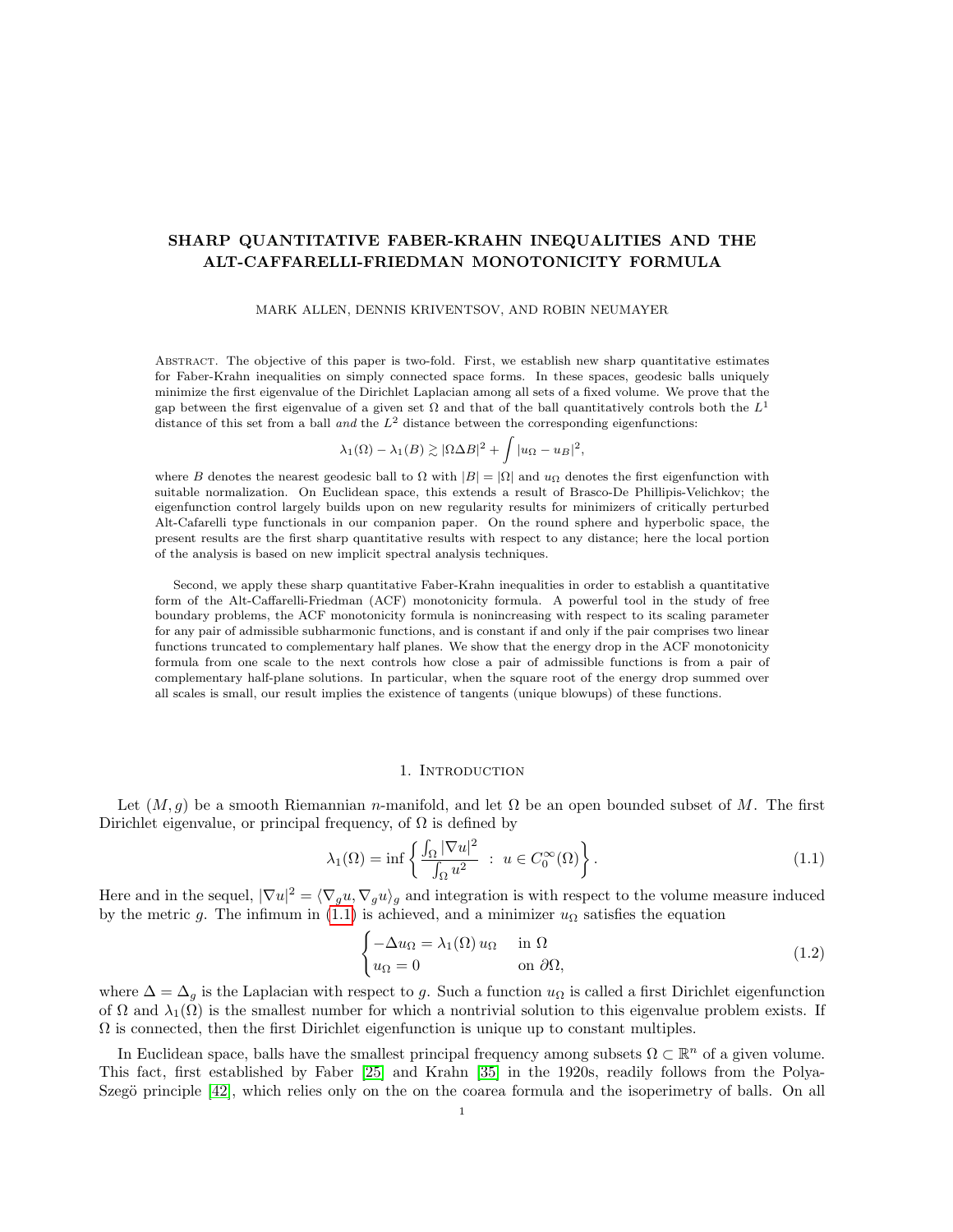simply connected space forms (Euclidean space, hyperbolic space and the round sphere), geodesic balls are isoperimetric sets for every volume. Consequently, on simply connected space forms, the Polya-Szegö principle holds and geodesic balls minimize the principal frequency among sets of a given volume. The resulting inequality is known as the Faber-Krahn inequality: letting B denote a geodesic ball and  $|\cdot|$  denote the volume measure induced by the metric on either Euclidean space, hyperbolic space, or the round sphere, we have

$$
\lambda_1(\Omega) \ge \lambda_1(B)
$$
 whenever  $|\Omega| = |B|$ .

It is known, moreover, that equality is achieved if and only if  $\Omega$  is a geodesic ball, up to a set of capacity zero. On the round sphere, the Faber-Krahn inequality was first established by Sperner in [\[43\]](#page-38-2) and is often called Sperner's inequality. We refer the reader to [\[10,](#page-37-1) [7,](#page-37-2) [20\]](#page-37-3) for a discussion of spectral inequalities and symmetrization techniques in these settings.

Our first main theorem is a sharp quantitative stability result for the Faber-Krahn inequality on simply connected space forms. Broadly speaking, a quantitative stability result in this context states that

<span id="page-1-1"></span>
$$
\lambda_1(\Omega) - \lambda_1(B) \ge c \text{ dist}(\Omega, B)^\alpha \tag{1.3}
$$

for some  $\alpha > 0$ , where B is a geodesic ball with  $|\Omega| = |B|$  and  $dist(\Omega, B)$  is a suitable notion of distance between  $\Omega$  and the nearest ball B. In the statement below, we let  $u_{\Omega}$  denote any first eigenfunction of  $\Omega$ , i.e. solution of [\(1.2\)](#page-0-1), that is normalized so that  $u_{\Omega} \ge 0$  and  $\int u_{\Omega}^2 = 1$ , and extended by 0 to be defined on the entire space. We let  $A\Delta B = (A \setminus B) \cup (B \setminus A)$  denote the symmetric difference between sets.

<span id="page-1-2"></span>**Theorem 1.1** (Sharp quantitative stability for Faber-Krahn inequalities). Fix  $n \geq 2$  and let  $(M^n, g)$  denote the round sphere, Euclidean space, or hyperbolic space. For any  $v > 0$  (with  $v < |S^n|$  in the case of the round sphere), there exists a constant  $c = c(n, v)$  such that the following holds. For any open bounded set  $\Omega \subset M$  with  $|\Omega| = v$ , we have

<span id="page-1-0"></span>
$$
\lambda_1(\Omega) - \lambda_1(B) \ge c \inf_{x \in M} \left( \left| \Omega \Delta B(x) \right|^2 + \int_M \left| u_{\Omega} - u_{B(x)} \right|^2 \right). \tag{1.4}
$$

Here  $B(x)$  is a geodesic ball centered at x with radius uniquely chosen so that  $|B(x)| = v$ , and B denotes such a ball centered at any point.

Remark 1.2 (Optimality of the quadratic power). Considering ellipsoidal perturbations of a geodesic ball (in normal coordinates in the case of the sphere or hyperbolic space) shows that the quadratic power  $\alpha = 2$ is optimal for both of the terms on the right-hand side of [\(1.4\)](#page-1-0), in the sense that the result is false if 2 is replaced by any  $\alpha < 2$ .

On Euclidean space, quantitative stability for the Faber-Krahn inequality was first considered by Hansen and Nadirashvili [\[30\]](#page-38-3) and Melas [\[39\]](#page-38-4). Both of these papers restrict their attention to convex sets or simply connected planar sets, and consider "L∞" (Hausdorff) type set distances dist( $\Omega, B$ ). Among general open bounded sets, simple examples show that even qualitative stability fails with respect to such a distance. For this reason, the *asymmetry*, dist $(\Omega, B) = \inf_{x \in \mathbb{R}^n} |\Omega \Delta B(x)|$ , is a more natural notion of set distance to consider, and quantitative stability with respect to the asymmetry was conjectured in [\[12\]](#page-37-4) and [\[41\]](#page-38-5). Nonsharp versions of this conjecture (i.e. with  $\alpha > 2$  in [\(1.3\)](#page-1-1)) were established in following years in [\[11\]](#page-37-5) and [\[27\]](#page-37-6). All of these results are based on applying quantitative forms of the isoperimetric inequality to level sets of eigenfunctions.

The first sharp quantitative Faber-Krahn inequality on Euclidean space was established by Brasco, De Philippis, and Velichkov [\[16\]](#page-37-7), stating

<span id="page-1-3"></span>
$$
\lambda_1(\Omega) - \lambda_1(B) \ge c \inf_{x \in \mathbb{R}^n} |\Omega \Delta B(x)|^2
$$
\n(1.5)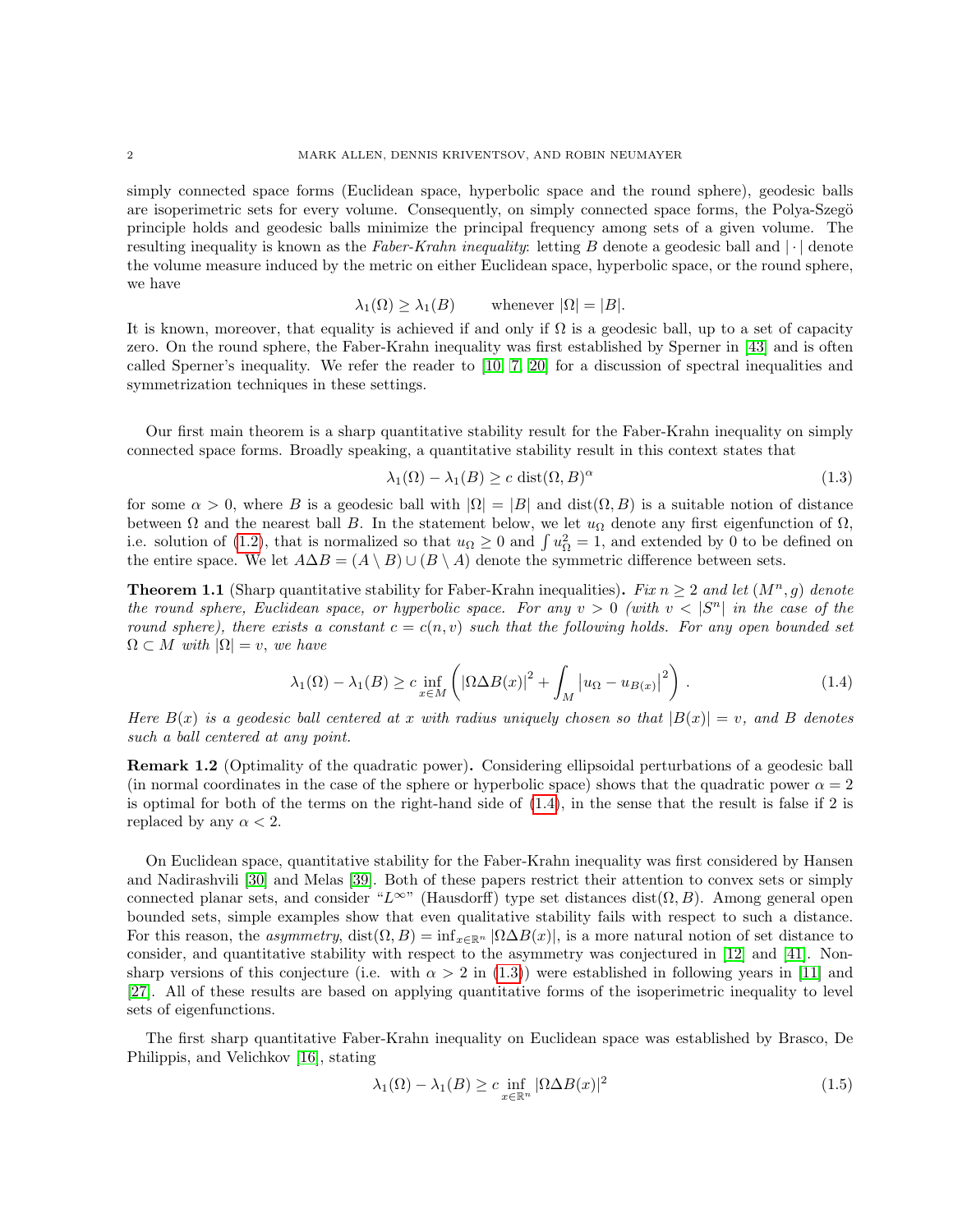for all open bounded sets  $\Omega$ , where  $|B(x)| = |\Omega|$ . Their proof was based on a selection principle approach introduced by Cicalese-Leonardi [\[21\]](#page-37-8) (see also [\[1\]](#page-37-9)) using the regularity theory for Alt-Caffarelli type functionals. The selection principle is also the basis of the proof of Theorem [1.1,](#page-1-2) and we discuss these proofs further in Section [1.1](#page-4-0) below. Following the work of [\[16\]](#page-37-7), similar methods were used to establish sharp quantitative stability for the p-Laplacian  $[28]$  as well as for the capacity  $[24]$  and p-capacity  $[40]$  inequalities. We refer the reader to [\[15\]](#page-37-12) for an overview on spectral inequalities in quantitative form.

A shortfall of the asymmetry as a measure of the distance between sets is that it only detects modifications up to sets of measure zero, while the eigenvalue sees modifications of a set up to sets of zero capacity. For instance, if we let  $\Omega = B(0,1) \setminus \{x_1 = 0\}$  be a slit domain in  $\mathbb{R}^2$ , then the left-hand side of  $(1.5)$  is strictly positive while the right-hand side is zero. In contrast, the right-hand side of [\(1.4\)](#page-1-0) is strictly positive in this example (and more generally, whenever the left-hand side is), and in this way, Theorem [1.1](#page-1-2) nontrivially strengthens the result of [\[16\]](#page-37-7) even in Euclidean space. This issue is discussed in the survey paper [\[15\]](#page-37-12), and in particular Theorem [1.1](#page-1-2) resolves [\[15,](#page-37-12) Open Problem 3].

On the sphere and hyperbolic space, significantly less progress has been made toward quantitative Faber-Krahn inequalities. These spaces lack the scaling invariance of Euclidean space, and certain computations that can be carried out explicitly on Euclidean space cannot be done in these spaces. In fact, the explicit forms of the first eigenvalue and eigenfunction of geodesic balls are not known in closed form! Avila ´ established analogues of Melas' aforementioned results for convex subsets of  $S^2$  and  $H^2$  in [\[9\]](#page-37-13), following quantitative estimates for other spectral inequalities in [\[44\]](#page-38-7). Qualitative stability results for the Faber-Krahn inequality and other spectral inequalities on space forms is established in [\[8\]](#page-37-14). To our knowledge, Theorem [1.1](#page-1-2) is the first (sharp or nonsharp) quantitative stability result for Faber-Krahn inequalities on the round sphere and hyperbolic space that is valid for all open bounded sets  $\Omega$ .

It has been understood in recent years that eigenvalue optimization problems are closely linked to the study of free boundary problems. When optimizing functionals involving (linear combinations of) higher eigenvalues, or of the first eigenvalue with respect to additional constraints, one can no longer expect to explicitly characterize minimizers. Instead, one hopes to show that a minimizer exists in a weak class of sets, and then show that the boundary of a minimizer is regular at most points. The paper [\[17\]](#page-37-15) considered the minimization of  $\lambda_1(\Omega)$  among subsets  $\Omega$  of some fixed bounded open container. Here the authors established regularity properties of minimizing sets by using the regularity theory of Alt and Caffarelli [\[5\]](#page-37-16) for the one-phase free boundary problem. More recently, minimization problems for functionals that are linear combinations of Dirichlet eigenvalues have been recast as vectorial free boundary problems in [\[36,](#page-38-8) [37,](#page-38-9) [38,](#page-38-10) [19\]](#page-37-17), and regularity of minimizers has been studied through this lens of free boundary regularity.

In these examples, regularity theory for free boundary problems is used as a tool in the study of eigenvalue optimization problems. In the next main result of this paper, the stream of tools will go in the opposite direction: we apply the quantitative Faber-Krahn inequality of Theorem [1.1](#page-1-2) on the sphere in order to establish new quantitative estimates for the Alt-Caffarelli-Friedman monotonicity formula, a powerful tool in the study of various types of free boundary problems.

Fix  $n \geq 2$  and let  $B_r = B(0, r) \subset \mathbb{R}^n$  denote the ball of radius r centered at the origin in Euclidean space. Let  $u_1, u_2 \in H^1(B_2)$  be two nonnegative continuous functions satisfying

<span id="page-2-0"></span>
$$
\begin{cases} \Delta u_i \ge 0 & \text{in } \{u_i > 0\} =: \Omega_i \\ u_1 \cdot u_2 = 0 & \text{in } B_2 \end{cases}
$$
\n(1.6)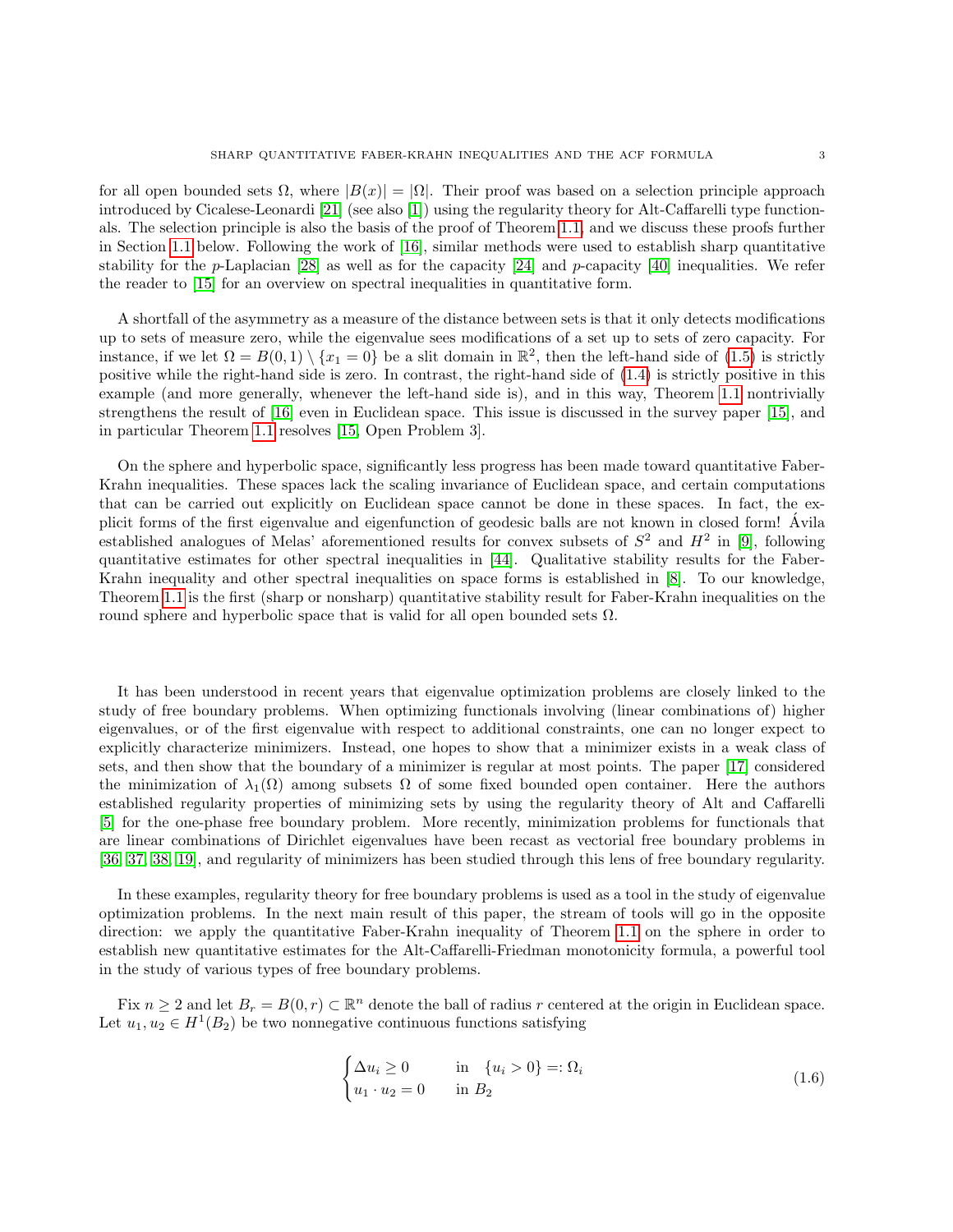and assume that  $0 \in \partial \Omega_i$ . The Alt-Caffarelli-Friedman monotonicity formula (hereafter denoted ACF formula)  $J:(0,1)\to\mathbb{R}$  is defined by

<span id="page-3-1"></span>
$$
J(r) = J[u_1, u_2](r) = \frac{1}{r^4} \int_{B_r} |\nabla u_1|^2 \int_{B_r} |\nabla u_2|^2
$$
 (1.7)

when  $n = 2$  and

<span id="page-3-2"></span>
$$
J(r) = J[u_1, u_2](r) = \frac{1}{r^4} \int_{B_r} \frac{|\nabla u_1|^2}{|x|^{n-2}} \int_{B_r} \frac{|\nabla u_2|^2}{|x|^{n-2}} \tag{1.8}
$$

for  $n \geq 3$ . Heuristically thinking, one can view  $J(r)$  as the product of the average Dirichlet energies of  $u_1, u_2$ on  $B_r$ . This quantity has the important property of being nondecreasing for  $r \in (0,1)$ . Note that this in particular guarantees the existence of the limit

$$
J(0^+) := \lim_{r \to 0} J(r).
$$

Furthermore, if  $J(0^+)$  is strictly positive, then  $J(r)$  is constant with respect to r if and only if

$$
u_1 = \beta_1(x \cdot \nu)^+, \qquad u_2 = \beta_2(x \cdot \nu)^-,
$$

for some  $\nu \in S^{n-1}$  and  $\beta_1, \beta_2 > 0$ . Here  $f^+$  and  $f^-$  respectively denote the positive and negative parts of a function f. In other words, the ACF monotonicity formula is constant and positive if and only if  $u_1, u_2$  are linear functions defined on complementary half spaces  $\Omega_1$  and  $\Omega_2$ .

Since its introduction in [\[6\]](#page-37-18), the ACF monotonicity formula has proven useful in both free boundary problems and harmonic analysis. One application of the ACF monotonicity formula is the following. Suppose that a pair of functions  $u_1, u_2$  satisfying [\(1.6\)](#page-2-0) have  $J(0^+) > 0$ , and consider any sequence  $r_k \to 0$ . There exists a subsequence (which we do not relabel), constants  $\beta_1, \beta_2 > 0$  and a direction  $\nu \in S^{n-1}$  such that

$$
\frac{u_1(r_k x)}{r_k} \to \beta_1(x \cdot \nu)^+, \qquad \frac{u_2(r_k x)}{r_k} \to \beta_2(x \cdot \nu)^-.
$$

However, it is important to note that these blowup limits depend on the sequence  $r_k$  and does not imply that  $u_1$  and  $u_2$  or their interfaces  $\Omega_1, \Omega_2$  have unique tangents at the origin. In fact, this need not be the case! In [\[3\]](#page-37-19) the first two authors gave an example of two harmonic functions defined on complementary subsets of  $B_2$ , which have a slowly spiraling interface, where different sequences  $r_k \to 0$  result in different  $\nu$ in the limit.

Toward understanding conditions that do guarantee the existence of unique tangents for functions  $u_1$  and  $u_2$  as in [\(1.6\)](#page-2-0), we establish the following quantitative estimates for the Alt-Caffarelli-Friedman monotonicity formula. Roughly speaking, this theorem says that if  $J(1)-J(0^+)$  is small, then  $u_1$  and  $u_2$  are quantitatively close to linear functions  $\beta_i(x \cdot \nu)^{\pm}$ . Note that if  $J(0^+)$  is strictly positive, then up to rescaling we may assume that  $J(0^+) = 1$ .

<span id="page-3-0"></span>**Theorem 1.3** (Sharp quantitative stability for the ACF monotonicity formula). Fix  $n \geq 2$  and let  $\rho \in$  $[0, 1/2]$ . There exists a constant  $C = C(n) > 0$  such that the following holds. Suppose that  $u_1, u_2$  satisfy [\(1.6\)](#page-2-0). Then there exist constants  $\beta_1, \beta_2 > 0$  and  $\nu \in S^{n-1}$  such that

$$
\int_{B_1 \setminus B_\rho} \left( u_1 - \beta_1 (x \cdot \nu)^+ \right)^2 + \left( u_2 - \beta_2 (x \cdot \nu)^- \right)^2 \leq C \log \left( \frac{J(1)}{J(\rho)} \right) \sum_{i=1}^2 \| u_i \|_{W^{1,2}(B_1)}^2.
$$

Furthermore, there exists a constant  $\epsilon_0 = \epsilon_0(n) > 0$  such that if  $\log(J(1)/J(0^+)) < \epsilon_0$ , then  $\beta_i$  and  $\nu$  may be chosen independently of  $\rho \in [0, 1/2]$ .

This theorem is sharp, in the sense that the dependence on  $\log \frac{J(1)}{J(\rho)}$  on the right cannot be improved; this can be seen from the examples constructed in [\[3,](#page-37-19) Section 2].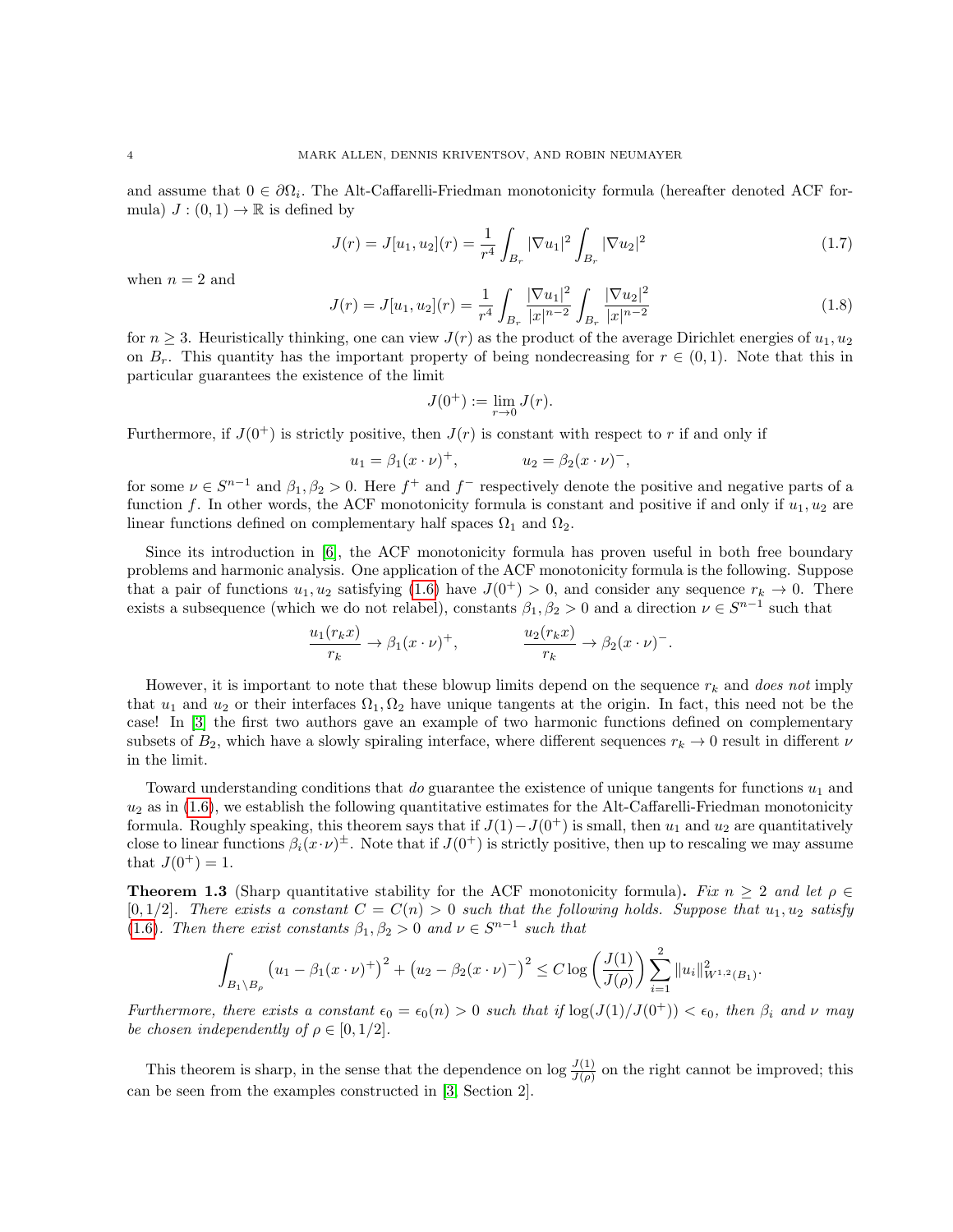A direct consequence of Theorem [1.3](#page-3-0) is the following corollary, which gives a criterion for naturally scaled blow-ups of the functions  $u_i$  at 0 to be unique. We believe this criterion is essentially sharp, for the same reasons that Theorem [1.3](#page-3-0) is sharp. This resolves a question raised in [\[3\]](#page-37-19).

<span id="page-4-1"></span>**Corollary 1.4** (Uniqueness of blowups). Fix  $n \geq 2$ . Suppose that  $u_1, u_2$  satisfy [\(1.6\)](#page-2-0), assume  $J(0^+) = 1$ , and let  $\omega(r) = J(r) - 1$ . Assume in addition that

$$
\int_0^1 \frac{\sqrt{\omega(r)}}{r} dr < \infty.
$$

Then there exists a number  $\beta_1 > 0$  and a vector  $\nu \in S^{n-1}$  such that

$$
\lim_{r \searrow 0} \frac{1}{r^{n+2}} \int_{B_r} |u_1 - \beta_1(\nu \cdot x)_+|^2 = 0.
$$

<span id="page-4-0"></span>1.1. Proofs of the main theorems. Let us now discuss some aspects of the proofs of our main theorems. We begin by discussing Theorem [1.3,](#page-3-0) and particularly its connection to Theorem [1.1](#page-1-2) in the case of the round sphere. The proof of Theorem [1.3](#page-3-0) is accomplished by quantifying the following estimates when  $J(1) - J(\rho)$ is small:

- (1) For a large set of  $r \in [\rho, 1]$  and for  $i = 1, 2$ , the restriction of  $u_i$  to  $\partial B_r$  is close in an  $L^2$  sense to the first Dirichlet eigenfunction of the spherical Laplacian on the set  $\{u_i > 0\} \cap \partial B_r$ .
- (2) For  $i = 1, 2$ , the function  $u_i$  is close in an  $L^2$  sense to a one-homogeneous function in  $B_1 \setminus B_\rho$ .
- (3) For a large set of  $r \in [\rho, 1]$  and for  $i = 1, 2$ , the first Dirichlet eigenvalue of the spherical Laplacian on the set  $\{u_i > 0\} \cap \partial B_r$  is close to the first eigenvalue of a hemisphere in  $\partial B_r$ .

The one-homogeneous extension of the first eigenfunction of a hemisphere in  $\partial B_1$  is a truncated linear function  $(x \cdot \nu)^+$  for some  $\nu \in S^{n-1}$ . Theorem [1.3](#page-3-0) is established by combining the estimates above to show that for  $i = 1, 2$ , the function  $u_i$  is close to a constant multiple  $\beta_i > 0$  of this linear function, for suitably chosen  $\nu$ .

In the case when  $n = 2$ , the proof of Theorem [1.3](#page-3-0) is significantly simpler than in higher dimensions, fundamentally because the geometry of  $S^1(r) = \partial B_r$  is sufficiently simple that much of the analysis can be done in an explicit manner. In dimension 2, the estimate (3) for the the first eigenvalue of  $\{u_i > 0\} \cap \partial B_r$ immediately determines the length of the longest connected curve of  $\{u_i > 0\} \cap \partial B_r$  as well as the explicit first eigenfunction on  $\{u_i > 0\} \cap \partial B_r$ .

When  $n > 2$ , on the other hand, the estimate (3) contains less immediate information. Knowing the first eigenvalue on  $\{u_i > 0\} \cap \partial B_r$  does not determine the shape of  $\{u_i > 0\} \cap B_r$  nor the eigenfunction on  $\{u_i > 0\} \cap B_r$ . It is here that we make crucial use of the sharp quantitive version of Sperner's inequality established in Theorem [1.1.](#page-1-2) Theorem [1.1](#page-1-2) applied to  $S^{n-1} = \partial B_1$ , in conjunction with the estimate (3) allows us to deduce that the restriction of  $u_i$  to  $\partial B_1$  is quantitatively close to the first eigenfunction of a spherical cap of the same volume. We emphasize that for this application, it is essential that we have established the improved form of stability that includes eigenfunction control in Theorem [1.1.](#page-1-2)

Let us now make some further remarks about Theorem [1.1](#page-1-2) and its proof. We begin with some comments about the statement and optimality of the theorem.

**Remark 1.5** (Dependence of constants on the volume). In Theorem [1.1,](#page-1-2) the constant c in the quantitative estimates depend on the volume. On Euclidean space, the scaling invariance can be used to state the Faber-Krahn inequality without a volume constraint as  $\lambda_1(\Omega)|\Omega|^{2/n} \geq \lambda_1(B)|B|^{2/n}$  where  $B = B_1$ , and similarly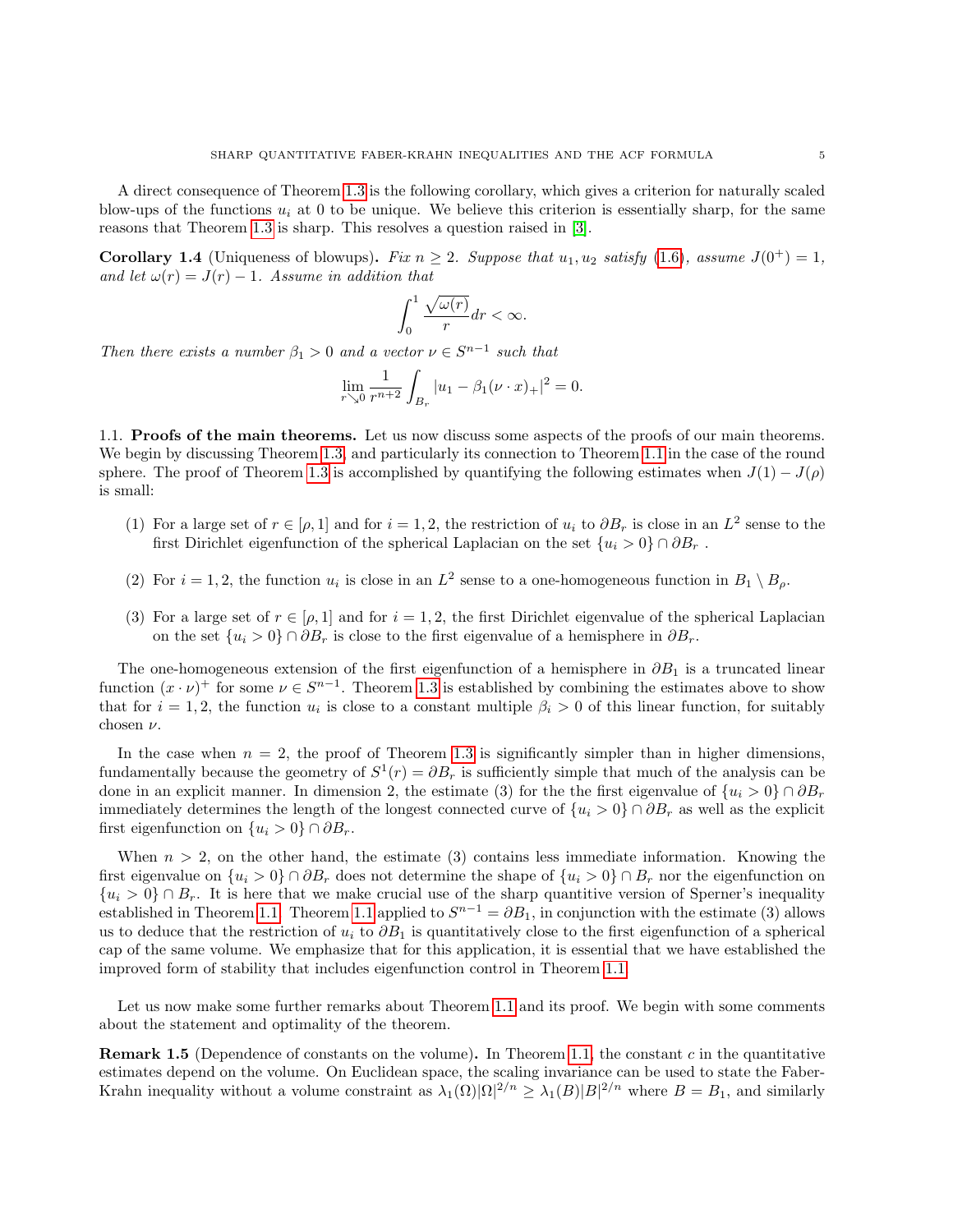[\(1.4\)](#page-1-0) can be restated in scale-invariant form as

$$
\lambda_1(\Omega)|\Omega|^{2/n} - \lambda_1(B)|B|^{2/n} \ge c \left( \inf_{x \in \mathbb{R}^n} \frac{|\Omega \Delta B(x,r)|^2}{|\Omega|^2} + \inf_{x \in \mathbb{R}^n} \int_{\mathbb{R}^n} |u_{\Omega} - u_{B(x,r)}|^2 \right)
$$

where c is a constant depending on dimension only and r is chosen so that  $|\Omega| = |B_r|$ . On the sphere and hyperbolic space, the constant can clearly be taken to be uniform for any compact subset of volumes. We make no attempt to track the dependence of the constant  $c = c(n, v)$  in [\(1.4\)](#page-1-0) as  $v \to 0$  or as  $v \to |S^n|$  (in the case of the sphere) or  $v \to \infty$  (in the case of hyperbolic space), though as  $v \to 0$  one expects that the constants can be made uniform after the suitable rescaling.

**Remark 1.6** (Optimality of the  $L^2$  norm). It is natural to wonder if the  $L^2$  distance between eigenfunctions in [\(1.4\)](#page-1-0) can be strengthened to the  $H<sup>1</sup>$  distance. This is false, at least with the quadratic power. Indeed, let B be a ball of maximal overlap with  $\Omega$  and suppose by way of contradiction that there exists  $c > 0$  such that  $\lambda_1(\Omega) - \lambda_1(B) \ge c \int |\nabla u_{\Omega} - \nabla u_{B}|^2$ . On  $B \setminus \Omega$ , we have  $\nabla u_{\Omega} = 0$  and  $|\nabla u_{B}| \approx 1$ . So,

$$
\int |\nabla u_{\Omega} - \nabla u_B|^2 \ge \int_{B \setminus \Omega} |\nabla u_B|^2 \ge c |B \setminus \Omega| = \frac{c}{2} |B \Delta \Omega|.
$$

This would imply that the eigenvalue deficit  $\lambda_1(\Omega) - \lambda_1(B)$  controls the asymmetry *linearly*, which as we have already discussed is false. It is not hard to show that *qualitative* stability holds for the  $H<sup>1</sup>$  norm and we do not know if quantitative stability may hold with a different modulus of continuity, e.g. for some  $\alpha > 2$ in [\(1.3\)](#page-1-1).

**Remark 1.7** (Quotient spaces). Naturally, the Polya-Szegö principle and thus the Faber-Krahn inequality hold on quotients of Euclidean space, hyperbolic space, and the round sphere when the volume of  $\Omega$  is small. Theorem [1.1](#page-1-2) also generalizes to quotient spaces for the volume  $v$  beneath a suitable threshold.

The proof of Theorem [1.1,](#page-1-2) like the proof of the quantitative Faber-Krahn inequality of [\[16\]](#page-37-7), is based on a selection principle argument. This global-to-local reduction tool, introduced by Cicalese and Leonardi in [\[21\]](#page-37-8) in the context of the isoperimetric inequality, is perhaps the most robust method to prove quantitative geometric inequalities and allows one to trade the task of proving stability in the entire class of objects for the task of proving stability among minimizers of some penalized functional, which typically enjoy strong regularity properties.

Let us sketch the basic scheme of the selection principle argument. Suppose by way of contradiction that the desired stability result [\(1.4\)](#page-1-0) fails, and so there exist a sequence of open bounded sets  $\Omega_i$  of a fixed volume v with  $\lambda_1(\Omega_i) \to \lambda_1(B)$  and yet

<span id="page-5-0"></span>
$$
\lambda_1(\Omega_j) - \lambda_1(B) \le \frac{\text{dist}(\Omega_j, B)^2}{j},\tag{1.9}
$$

where we let dist $(\Omega, B)$  denote the distance on the right-hand side of [\(1.4\)](#page-1-0). Now, consider a functional of the form

<span id="page-5-1"></span>
$$
\mathcal{F}_j(\Omega) = \lambda_1(\Omega) + \tau \sqrt{c_j^2 + (c_j - \text{dist}(\Omega, B)^2)^2},\tag{1.10}
$$

where  $c_j = \text{dist}(\Omega_j, B)^2$  which is designed so that a minimizer  $\Omega'_j$  of  $\mathcal{F}_j$  among sets of a fixed volume satisfies the same contradiction assumption [\(1.9\)](#page-5-0). Theorem [1.1](#page-1-2) will then follow once we establish the following two main ingredients for a selection principle:

(1) (Regularity) Minimizers  $\Omega'_j$  of the penalized functionals  $\mathcal{F}_j$  satisfy good  $\varepsilon$ -regularity properties. Combined with the (easily shown) fact that the  $\Omega'_{j}$  converge to a ball B in a weak sense, this will guarantee that for j sufficiently large, the boundary of  $\Omega'_j$  is a small  $C^{2,\alpha}$  perturbation of the boundary of B.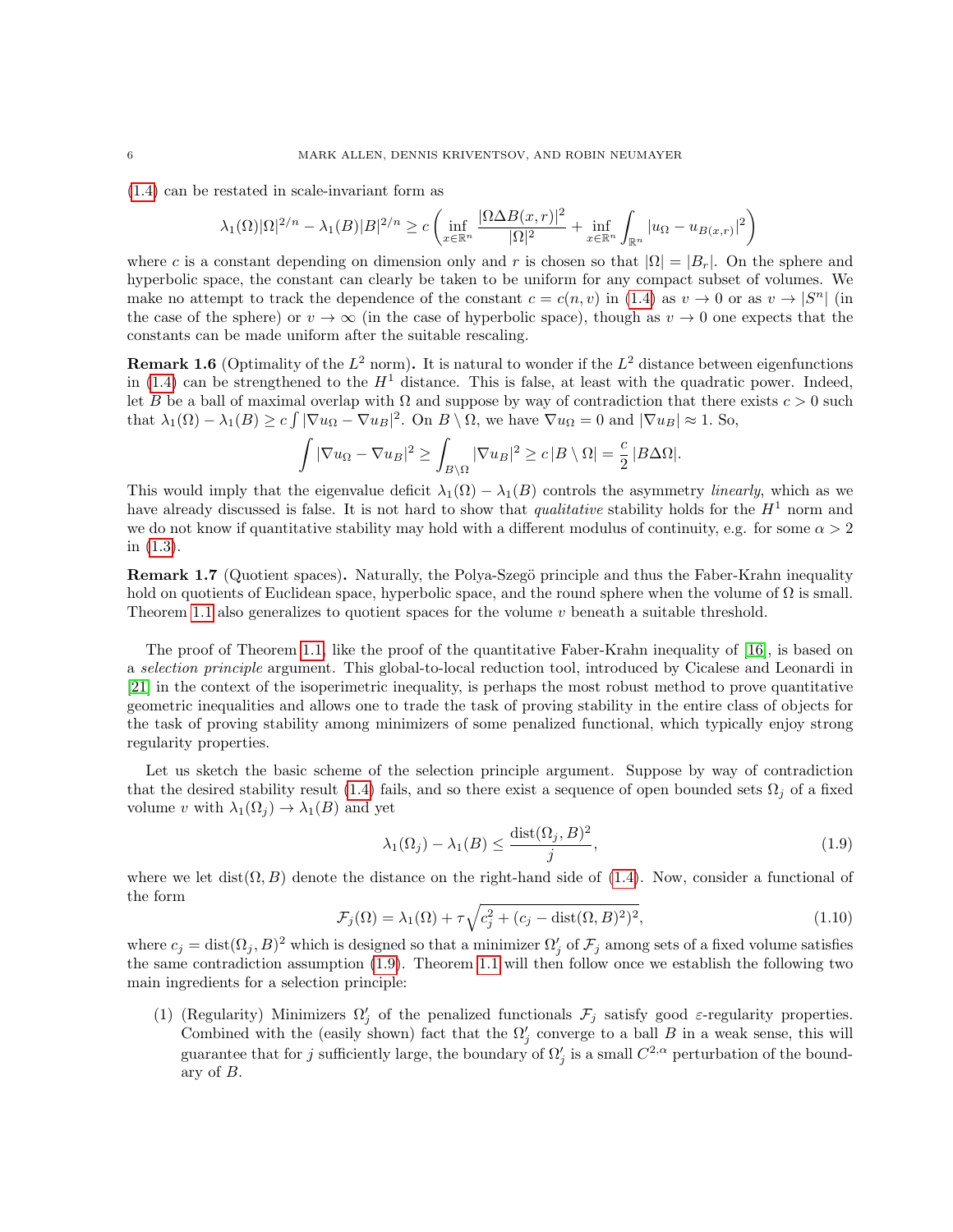(2) (Local stability) The quantitative stability estimate [\(1.4\)](#page-1-0) holds for sets that whose boundaries are small  $C^{2,\alpha}$  perturbations of the boundary of B. This step is based on *linear stability*, i.e. strict positivity of the second variation of  $\lambda_1(B)$  in non-translational directions.

In the context of Theorem [1.1,](#page-1-2) significant challenges arise in both of these two steps. Let us describe these challenges, and the new strategies introduced to deal with them.

Step (1): For an energy like [\(1.10\)](#page-5-1) in which  $\lambda_1(\Omega)$  (or the closely related torsional rigidity below) is the dominant term, the functional  $\mathcal{F}_i$  can be realized as a perturbation of the Alt-Caffarelli functional [\[5\]](#page-37-16). However, in contrast to [\[16\]](#page-37-7), the presence of  $L^2$  eigenvalue penalization in the distance makes this perturbation a critical one and leads to significant issues for regularity. Step (1) is carried out in our companion paper [\[4\]](#page-37-20), where we consider a selection principle associated to the geometric inequality

$$
\lambda_1(\Omega) + \mathfrak{T}\mathrm{tor}(\Omega) \ge \lambda_1(B) + \mathfrak{T}\mathrm{tor}(B)
$$

for a small number  $\mathfrak{T} > 0$ . Here tor $(\Omega)$  is the (negative of the physical quantity) torsional rigidity of an open set  $\Omega \subset \mathbb{R}^n$ , defined and discussed further in Section [3.2.](#page-34-0) In Section [3.2,](#page-34-0) we will see how to connect this selection principle with the one we need to prove Theorem [1.1,](#page-1-2) using the so-called Kohler-Jobin inequality.

Step  $(2)$ : In nearly all selection principle arguments, including the quantitative Faber-Krahn inequality of [\[16\]](#page-37-7) in Euclidean space, Step  $(1)$  can be carried out using an *explicit* analysis of the second variation. On the round sphere and hyperbolic space, these computations can no longer be carried out explicitly. To overcome this challenge, we introduce a new technique, based on the maximum principle, to perform an implicit spectral analysis. We exploit the symmetry of the minimizers, which are balls, (thus indirectly using their explicit form), and use an ODE maximum principle argument to establish the desired spectral gap. To our knowledge, this is the first time this method has been used in a quantitative stability estimate or in a spectral analysis otherwise.

The remainder of the paper is organized in the following way. In Section [2](#page-6-0) we prove the quantitative estimates for the Alt-Caffarelli-Friedman monotonicity formula of Theorem [1.3.](#page-3-0) We present the proof in the cases  $n = 2$  and  $n \geq 3$  separately because the two-dimensional case is simpler and provides a basic outline of the proof for higher dimensions. Corollary [1.4](#page-4-1) is also proven in this section.

In Section [3,](#page-22-0) we prove Theorem [1.1.](#page-1-2) In the interest of clarity, we present the proof in the specific case of the round sphere, which is also the essential case in our application to Theorem [1.3.](#page-3-0) The proof carries over almost verbatim to Euclidean space and hyperbolic space, and we therefore only remark on the necessary modifications to the proof in these cases. As we have mentioned, the regularity estimates of Step (1), as well as the details of the selection prinicple, are shown in our companion paper [\[4\]](#page-37-20). Section [3](#page-22-0) is thus largely dedicated to proving Step (2) in Section [3.1,](#page-23-0) with the regularity results of [\[4\]](#page-37-20) recalled and the conclusion of Theorem [1.1](#page-1-2) drawn in Section [3.2.](#page-34-0)

1.2. Acknowledgements. MA was partially supported by Simons Collaboration Grant ID 637757. During the course of this work, RN was partially supported by the National Science Foundation under Grant No. DMS-1901427, as well as Grant No. DMS-1502632 "RTG: Analysis on manifolds" at Northwestern University and Grant No. DMS-1638352 at the Institute for Advanced Study. This project originated from discussions at the 2018 PCMI Summer Session on Harmonic Analysis.

## <span id="page-6-0"></span>2. Quantitative Stability for the Alt-Caffarelli-Friedman Monotonicity Formula

This section is dedicated to the proof of Theorem [1.3](#page-3-0) and Corollary [1.4.](#page-4-1) The cases  $n = 2$  and  $n \geq 3$  are carried out separately in Sections [2.1](#page-7-0) and [2.2](#page-13-0) respectively. Corollary [1.4](#page-4-1) is shown in Section [2.3.](#page-20-0)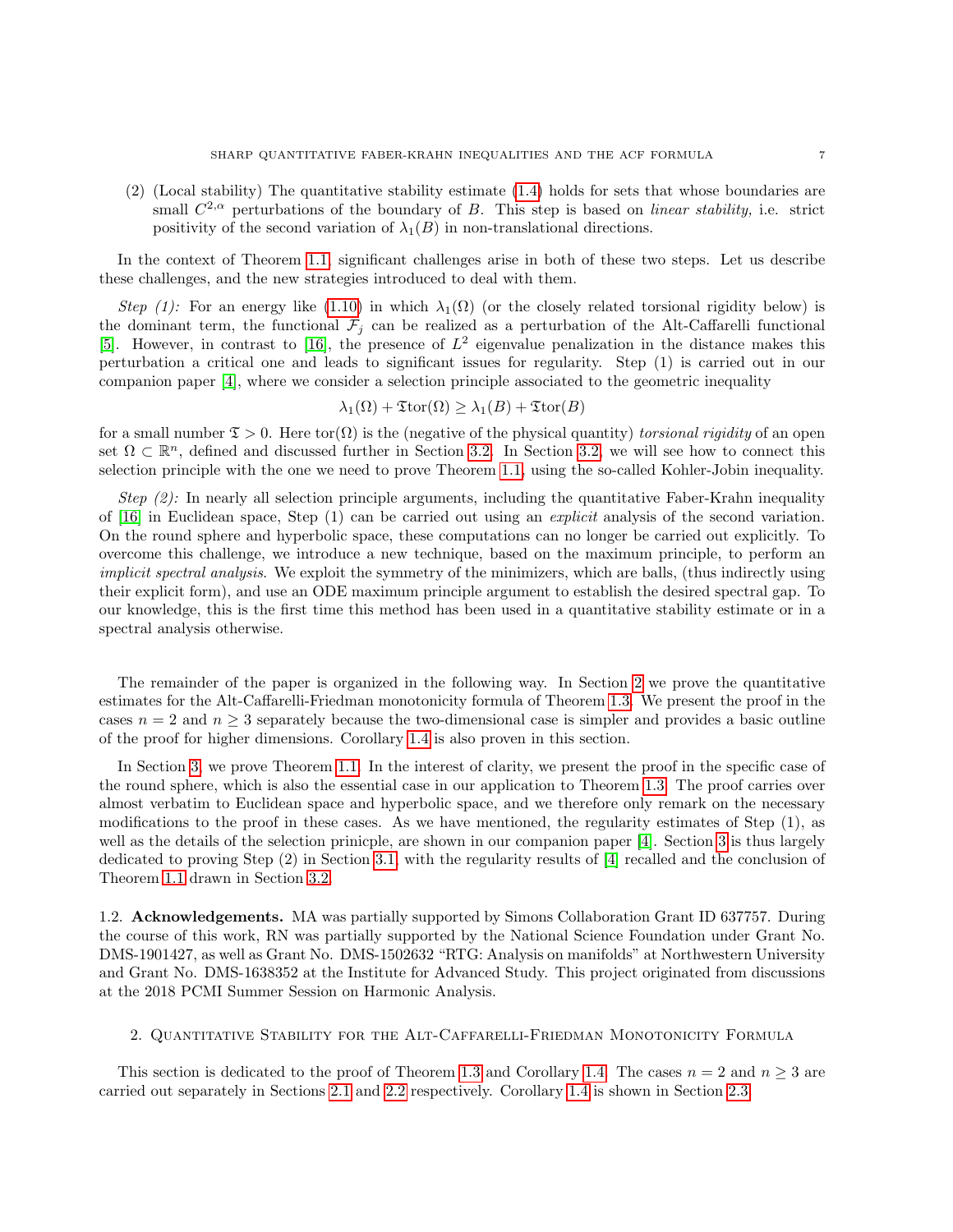<span id="page-7-0"></span>2.1. The two dimensional case. Throughout the section, we let  $n = 2$  and let  $u_1, u_2 : B_1 \to \mathbb{R}$  be two nonnegative functions satisfying [\(1.6\)](#page-2-0). Let  $J = J[u_1, u_2] : (0, 1) \to \mathbb{R}_+$  be the two dimensional Alt-Caffarelli-Friedman monotonicity formula defined in [\(1.7\)](#page-3-1).

To begin, we prove the monotonicity of the functional  $J(r)$  following [\[6,](#page-37-18) [18\]](#page-37-21), along the way introducing some notation and outlining the main ideas of the proof of Theorem [1.3](#page-3-0) when  $n = 2$ . We directly compute

<span id="page-7-1"></span>
$$
\log(J(r))' = \frac{\int_{\partial B_r} |\nabla u_1|^2}{\int_{B_r} |\nabla u_1|^2} + \frac{\int_{\partial B_r} |\nabla u_2|^2}{\int_{B_r} |\nabla u_2|^2} - \frac{4}{r}.
$$
 (2.1)

For each fixed  $r \in (0,1]$  and for  $i=1,2$ , we denote by  $\{\lambda_{k,r}^i\}$  and  $\{Y_{k,r}^i\}$  the Dirichlet eigenvalues and eigenfunctions of the Laplacian  $-\partial_{\tau\tau}$  on the set  $\Omega_r^i = \{u_i > 0\} \cap \partial B_r$ , with the eigenfunctions normalized so that  $||Y_{k,r}^i||_{L^2(\Omega_r^i)} = 1$ . Here and in the sequel, we let  $\partial_{\tau}$  denote the tangential derivative on  $\partial B_r$ , so that in polar coordinates  $(r, \theta)$  for  $\mathbb{R}^2$ , we have  $\partial_{\tau} = \frac{1}{r} \partial_{\theta}$ . The positivity set  $\Omega_r^i$  comprises a union of circular arcs in  $\partial B_r$ , and so the the first eigenvalue and eigenfunction of this set are the (explicit) first eigenvalue and eigenfunction of the longest circular arc. More specifically, define  $\theta_i(r) \in [0, 2\pi]$  so that the length of the longest circular arc in  $\Omega_r^i$  is  $r\theta_i(r)$ . The first eigenvalue and eigenfunction of  $\Omega_r^i$  are given by (up to the obvious rotation)

<span id="page-7-2"></span>
$$
\lambda_{1,r}^{i} = \frac{\pi^{2}}{r^{2} \theta_{i}(r)^{2}}, \qquad \qquad Y_{1,r}^{i} = \sqrt{\frac{2}{r \theta_{i}(r)}} \sin\left(r \sqrt{\lambda_{1,r}^{i}} \theta\right)^{+}.
$$
\n(2.2)

Here we have written the eigenfunction in polar coordinates  $(r, \theta)$  for  $\mathbb{R}^2$ . It is worth noting that for a semicircle in  $\partial B_r$ , the first eigenfunction is  $\lambda = 1/r^2$  and the first eigenfunction is  $Y = \sqrt{2/\pi r} \sin(\theta)^+$ , whose one-homogeneous extension is a linear function restricted to a half plane. Observe that  $\theta_1(r) + \theta_2(r) \leq 2\pi$ because the supports of  $u_1$  and  $u_2$  are disjoint.

Now, we note that for  $i = 1, 2$ ,

$$
\int_{\partial B_r} |\nabla u_i|^2 = \int_{\partial B_r} (\partial_\tau u_i)^2 + (\partial_r u_i^2) \n= \left( \int_{\partial B_r} (\partial_\tau u_i)^2 - \lambda_{1,\tau}^i u_i^2 \right) + \left( \int_{\partial B_r} \lambda_{1,\tau}^i u_i^2 - 2\sqrt{\lambda_{1,\tau}^i} u_i \partial_\tau u_i \right) + \left( \int_{\partial B_r} 2\sqrt{\lambda_{1,\tau}^i} u_i \partial_\tau u_i \right).
$$

Using now the subharmonicity and nonnegativity of  $u_i$  we have

$$
\int_{B_r} |\nabla u_i|^2 \le \int_{\partial B_r} u_i \partial_r u_i,
$$

so that dividing by  $\int_{\partial B_r} |\nabla u_i|^2$ , summing in i, and subtracting  $4/r$  we obtain from [\(2.1\)](#page-7-1) and [\(2.2\)](#page-7-2) that

<span id="page-7-3"></span>
$$
\log(J(r))' \ge \delta_A(r) + \delta_B(r) + \delta_C(r), \qquad (2.3)
$$

where we define

$$
\delta_A(r) = \sum_{i=1}^2 \frac{1}{\int_{B_r} |\nabla u_i|^2} \left( \int_{\partial B_r} (\partial_\tau u_i)^2 - \lambda_{1,r}^i \int_{\partial B_r} u_i^2 \right),
$$
  
\n
$$
\delta_B(r) = \sum_{i=1}^2 \frac{1}{\int_{B_r} |\nabla u_i|^2} \left( \lambda_{1,r}^i \int_{\partial B_r} u_i^2 + \int_{\partial B_r} (\partial_r u_i)^2 - 2\sqrt{\lambda_{1,r}^i} \int_{\partial B_r} u_i \partial_r u_i \right),
$$
  
\n
$$
\delta_C(r) = \frac{2}{r} \left( \frac{\pi}{\theta_1(r)} + \frac{\pi}{\theta_2(r)} - 2 \right).
$$

The ACF functional  $J(r)$  is shown to be monotone in [\[6,](#page-37-18) [18\]](#page-37-21) by showing that each of  $\delta_A(r)$ ,  $\delta_B(r)$ , and  $\delta_C(r)$  is nonnegative; this is in particular a consequence of Lemma [2.1](#page-8-0) below. The quantitative monotonicity formula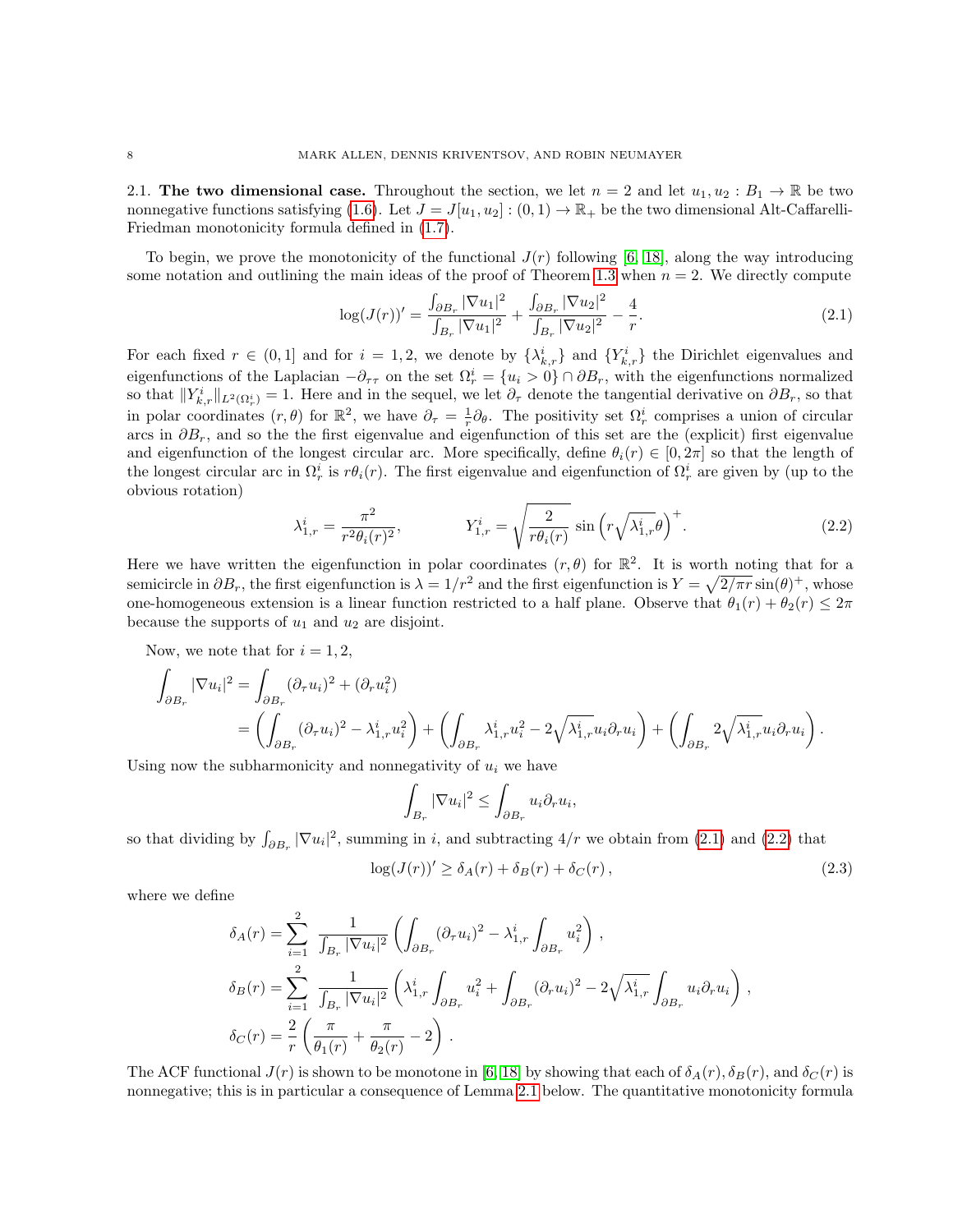of Theorem [1.3](#page-3-0) will be established by quantifying the loss in each inequality  $\delta_{(\cdot)}(r) \geq 0$  and integrating with respect to r. Let us informally discuss the information contained in each  $\delta_{(\cdot)}(r)$ .

The quantity  $\delta_A(r)$  is nonnegative by the Poincaré inequality on  $\Omega_r^i$ , and equals zero for a given  $r \in (0,1]$ if and only if  $u_i$  restricted to  $\partial B_r$  is equal to the first eigenfunction  $Y_{1,r}^i$  of  $\Omega_r^i$ . By quantifying the positivity of  $\delta_A(r)$  in [\(2.4\)](#page-8-1) in Lemma [2.1](#page-8-0) below, we see that  $\delta_A(r)$  quantitatively controls the distance of  $u_i$  to the eigenfunction on this set.

The term in parentheses in the definition of  $\delta_B(r)$  can be realized as a square as in [\(2.5\)](#page-8-2) in Lemma [2.1](#page-8-0) below. This immediately shows that  $\delta_B(r)$  is nonnegative for all  $r \in (0,1)$ . Furthermore, it provides quantitative control on how closely the restriction of  $u_i$  to  $\partial B_r$  behaves like a homogeneous function with homogeneity  $\sqrt{\lambda_{1,r}^i}/r$ .

The quantity  $\delta_C(r)$  can be bounded below by square functions; see [\(2.6\)](#page-8-3) in Lemma [2.1](#page-8-0) below, which in particular shows that  $\delta_C(r) \geq 0$ . The estimate [\(2.6\)](#page-8-3) shows that the longest circular arc in  $\Omega_r^i$  (and thus  $\Omega_r^i$  itself) is quantitatively close to a semicircle in  $\partial B_r$ , and the corresponding first eigenvalue  $\lambda_{1,r}^i$  is quantitatively close to the first eigenvalue  $1/r^2$  of a semicircle in  $\partial B_r$ .

The proof of Theorem [1.3](#page-3-0) roughly goes as follows. By integrating  $\delta_B(r)$  and  $\delta_C(r)$  from  $\rho$  to 1, we show in Lemma [2.2](#page-9-0) that each  $u_i$  is quantitatively close to the one-homogeneous function defined by  $ru_i(1,\theta)$  in polar coordinates. Then, in Proposition [2.4,](#page-12-0) we apply the estimate [\(2.4\)](#page-8-1) for  $\delta_A(1)$  to deduce that  $u_i(1,\theta)$  is almost equal to a multiple of first eigenfunction  $Y_{1,1}^i$  of  $\Omega_1^i$ , and applying the estimate [\(2.6\)](#page-8-3) once again, we see that  $Y_{1,1}^i$  is quantitatively close to the first eigenfunction of the semicircle. Finally, Theorem [1.3](#page-3-0) follows from Proposition [2.4](#page-12-0) once we guarantee that the semicircles corresponding to  $u_1$  and  $u_2$  do not have too much overlap.

The following lemma provides basic quantitative lower bounds for each of  $\delta_A(r)$ ,  $\delta_B(r)$ , and  $\delta_C(r)$  discussed above. Since each of the right-hand sides of  $(2.4)-(2.6)$  $(2.4)-(2.6)$  $(2.4)-(2.6)$  are nonnegative, Lemmma [2.1](#page-8-0) and  $(2.3)$  in particular imply the monotonicity of  $J(r)$ .

<span id="page-8-0"></span>**Lemma 2.1.** For each  $r \in (0,1]$  and  $i = 1,2$ , let  $Y_{i,r}^1$  be the eigenfunction defined in [\(2.2\)](#page-7-2) and let  $\beta_{1,r}^i =$  $\int_{\partial B_r} u_i Y^i_{1,r}$ . We have

$$
\delta_A(r) \ge \sum_{i=1}^2 \frac{(\lambda_{2,r}^i - \lambda_{1,r}^i)}{\int_{B_r} |\nabla u_i|^2} \int_{\partial B_r} \left( u_i - \beta_{1,r}^i Y_{1,r}^i \right)^2, \tag{2.4}
$$

<span id="page-8-2"></span><span id="page-8-1"></span>
$$
\delta_B(r) = \sum_{i=1}^2 \frac{1}{\int_{B_r} |\nabla u_i|^2} \int_{\partial B_r} \left( \sqrt{\lambda_{1,r}^i} u_i - \partial_r u_i \right)^2, \tag{2.5}
$$

<span id="page-8-3"></span>
$$
\delta_C(r) \ge \sum_{i=1}^2 \frac{2}{r} \frac{(\pi - \theta_i(r))^2}{\theta_i(r)(2\pi - \theta_i(r))} \ge \sum_{i=1}^2 \frac{1}{\sqrt{\lambda_{1,r}^i}} \left(\sqrt{\lambda_{1,r}^i} - \frac{1}{r}\right)^2.
$$
\n(2.6)

*Proof.* We fix  $r \in (0,1]$ , and for notational simplicity omit the subscripts r in the remainder of the proof. We first prove [\(2.4\)](#page-8-1). For  $i = 1, 2$ , let  $\beta_k^i = \int_{\partial B_r} u_i Y_k^i$ , so, expanding the term in parentheses of  $\delta_A(r)$  in this basis, we have

$$
\int_{\partial B_r} (\partial_\tau u_i)^2 - \lambda_1^i \int_{\partial B_r} u_i^2 = \sum_{k=1}^\infty \lambda_k^i (\beta_k^i)^2 - \lambda_1^i \sum_{k=1}^\infty (\beta_k^i)^2
$$
  

$$
\geq (\lambda_2^i - \lambda_1^i) \sum_{k=2}^\infty (\beta_k^i)^2 = (\lambda_2^i - \lambda_1^i) \int_{\partial B_r} (u_i - \beta_1^i Y_1^i)^2.
$$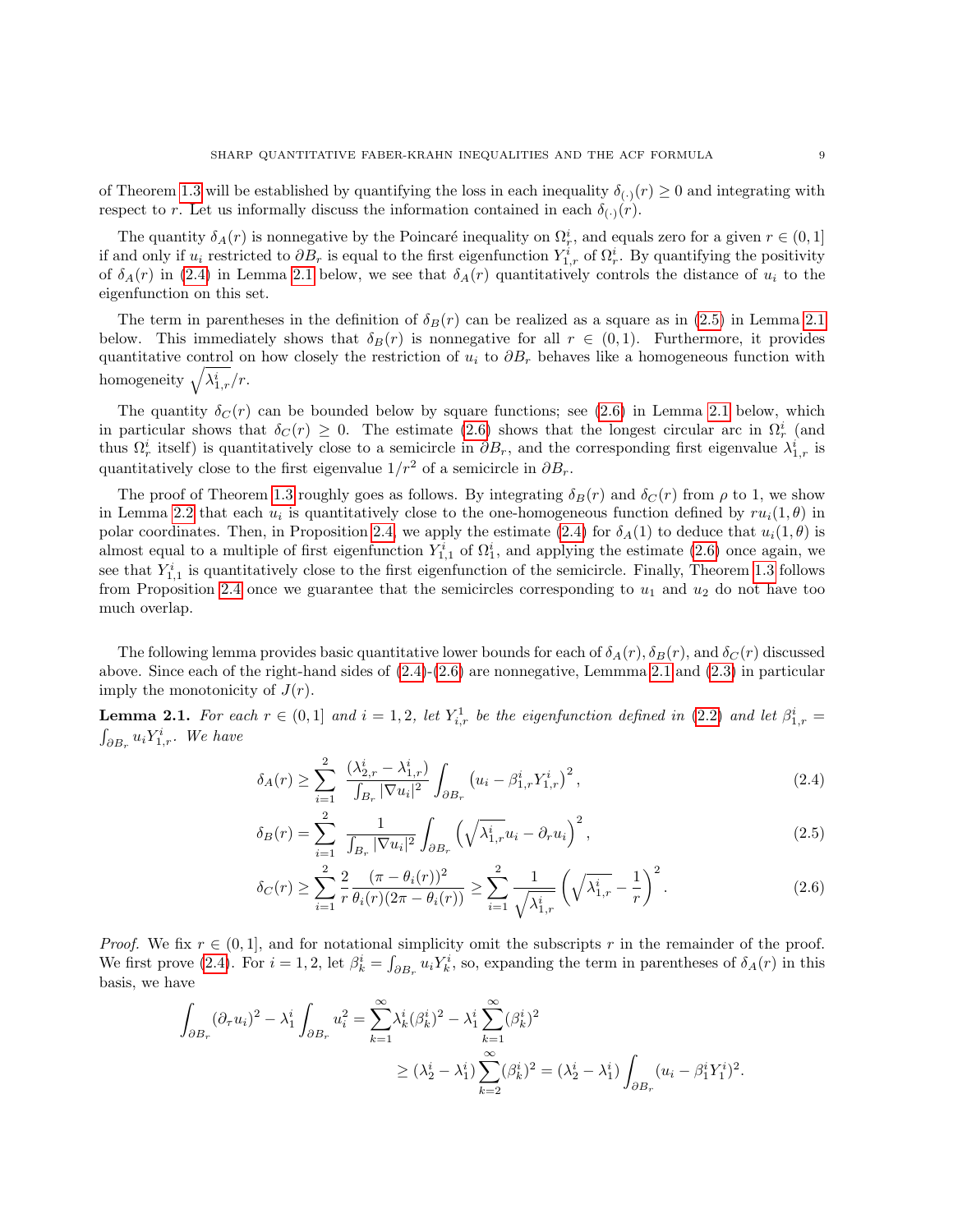Dividing this expression by  $\int_{B_r} |\nabla u_i|^2$  and summing from  $i = 1$  to 2 gives [\(2.4\)](#page-8-1). Next, [\(2.5\)](#page-8-2) is immediate by writing the integrand as a square. Finally, to prove [\(2.6\)](#page-8-3), recall that  $\theta_2(r) \leq 2\pi - \theta_1(r)$ , and so

$$
\delta_C(r) \geq \frac{2}{r} \left( \frac{\pi}{\theta_1(r)} + \frac{\pi}{2\pi - \theta_1(r)} - 2 \right)
$$
  
=  $\frac{2}{r} \left( \frac{2\pi^2}{\theta_1(r)(2\pi - \theta_1(r))} - 2 \right) = \frac{4}{r} \frac{(\pi - \theta_1(r))^2}{\theta_1(r)(2\pi - \theta_1(r))}.$ 

The analogous expression holds with  $\theta_2$  in place of  $\theta_2$ . Summing these expressions and dividing by 2 gives the first estimate in  $(2.6)$ . For the second, use  $(2.2)$  to see

$$
\frac{4}{r}\frac{(\pi-\theta_1(r))^2}{\theta_1(r)(2\pi-\theta_1(r))}=\frac{1}{\sqrt{\lambda_1^1}}\frac{4\pi}{(2\pi-\theta_1(r))}\left(\sqrt{\lambda_1^1}-\frac{1}{r}\right)^2\geq \frac{2}{\sqrt{\lambda_1^1}}\left(\sqrt{\lambda_1^1}-\frac{1}{r}\right)^2.
$$

Again, the same expression holds with  $\theta_2$  in place of  $\theta_2$ . Summing these expressions and dividing by 2 gives the second estimate in  $(2.6)$ . This concludes the proof of the lemma.

The following lemma makes use of the estimates for  $\delta_B(r)$  and  $\delta_C(r)$  in Lemma [2.1](#page-8-0) and shows that  $u_1$ and  $u_2$  are quantitatively close to being 1-homogeneous.

<span id="page-9-0"></span>**Lemma 2.2.** Let  $u_1, u_2$  be as above. Then for a universal constant  $C > 0$  and any  $\rho \in (0, 1)$ ,

$$
\int_{B_1 \setminus B_{\rho}} [r u_i(1, \theta) - u_i(r, \theta)]^2 \le C \log \left( \frac{J(1)}{J(\rho)} \right) ||u_i||_{W^{1,2}(B_1)}^2
$$

*Proof.* Fix  $i \in \{1, 2\}$ . For notational simplicity, we omit the sub and superscripts i in this proof.

We first note that

$$
\int_{B_1 \backslash B_\rho} [ru(1,\theta) - u(r,\theta)]^2 \le 2 \int_{B_1 \backslash B_\rho} [ru(1,\theta) - A(r)u(1,\theta)]^2 + 2 \int_{B_1 \backslash B_\rho} [A(r)u(1,\theta) - u(r,\theta)]^2
$$
  
=  $(I) + (II)$ ,

where we define  $A(r) := e^{-\int_r^1 r}$ √  $\lambda(t)dt$  and  $\lambda(t) = \lambda_{1,t}$ . We bound  $(II)$  in the following manner. Using that

$$
u(1,\theta)A(r) - u(r,\theta) = \int_r^1 [u_r(s,\theta) - \sqrt{\lambda(s)}u(s,\theta)]e^{-\int_r^s \sqrt{\lambda(t)}dt} ds
$$

as well as that  $|e^{-\int_r^s}$ √  $\lambda(t)dt \leq 1$  we have

$$
|u(1,\theta)A(r) - u(r,\theta)|^2 \le \int_r^1 |u_r(s,\theta) - \sqrt{\lambda(s)}u(s,\theta)|^2 \ ds.
$$
 (2.7)

.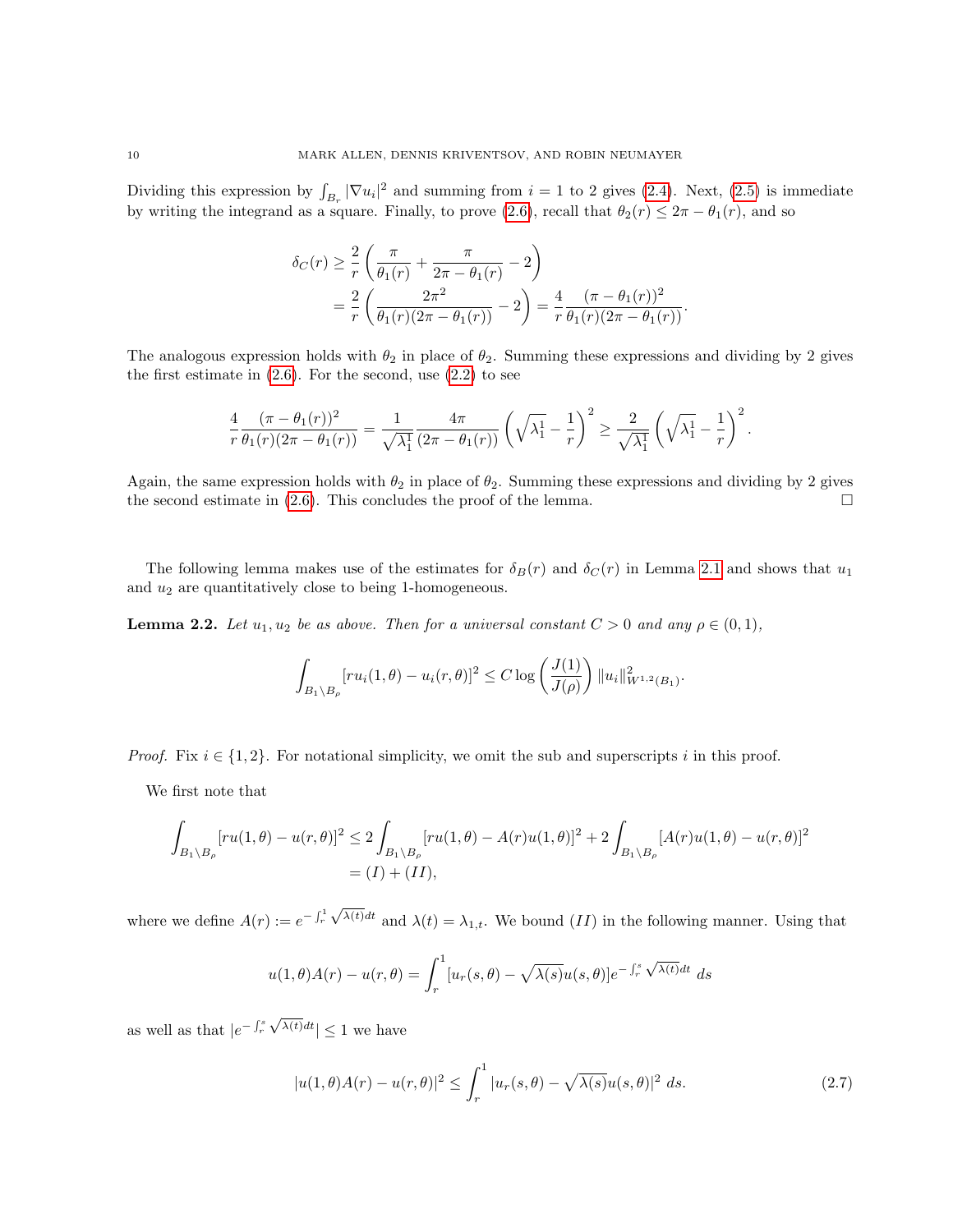Now to continue with  $(II)$  we have

$$
\int_{B_1 \setminus B_\rho} [u(r, \theta) - A(r)u(1, \theta)]^2 = \int_{\rho}^1 \int_{\partial B_1} r [u(r, \theta) - A(r)u(1, \theta)]^2 d\theta dr
$$
  
\n
$$
\leq \int_{\rho}^1 \int_{\partial B_1} r \int_r^1 |u_r(s, \theta) - \sqrt{\lambda(s)}u(s, \theta)|^2 ds d\theta dr
$$
  
\n
$$
\leq \int_{\rho}^1 \int_{\partial B_1} \int_r^1 s |u_r(s, \theta) - \sqrt{\lambda(s)}u(s, \theta)|^2 ds d\theta dr
$$
  
\n
$$
\leq \int_{\rho}^1 \int_{\partial B_1} \int_{\rho}^1 s |u_r(s, \theta) - \sqrt{\lambda(s)}u(s, \theta)|^2 ds d\theta dr
$$
  
\n
$$
\leq \int_{\rho}^1 \int_{\rho}^1 \delta_B(s) \left( \int_{B_s} |\nabla u|^2 \right) ds dr
$$
  
\n
$$
\leq \left( \int_{\rho}^1 \delta_B(s) ds \right) \int_{B_1} |\nabla u|^2.
$$

In order to bound (I) we first note that if  $\sqrt{\lambda(s)} \ge 2/s$ , then from [\(2.6\)](#page-8-3) we have that  $\sqrt{\lambda(s)} \le 4\delta_C(s)$ , so that  $\max{\{\sqrt{\lambda(s)}, 2/s\}} \le 4\delta_C(s) + 2/s$ . Now using that  $e^{-x}$  is 1-Lipschitz for  $x \ge 0$  we have

$$
|A(r) - r| = \left| e^{-\int_r^1 \sqrt{\lambda(s)} ds} - e^{-\int_r^1 1/s ds} \right|
$$
  
\n
$$
\leq \left| \int_r^1 \sqrt{\lambda(s)} - 1/s ds \right|
$$
  
\n
$$
\leq \left( \int_r^1 \frac{(\sqrt{\lambda(s)} - 1/s)^2}{\sqrt{\lambda(s)}} ds \right)^{1/2} \left( \int_r^1 \sqrt{\lambda(s)} ds \right)^{1/2}
$$
  
\n
$$
\leq \left( \int_r^1 \delta_C(s) ds \right)^{1/2} \left( \int_r^1 \max{\sqrt{\lambda(s)}, 2/s} ds \right)^{1/2}
$$
  
\n
$$
\leq \left( \int_r^1 \delta_C(s) ds \right)^{1/2} \left( \int_r^1 4 \delta_C(s) + 2/s ds \right)^{1/2}
$$
  
\n
$$
\leq \left( \int_r^1 \delta_C(s) ds \right)^{1/2} (4 - 2 \ln r)^{1/2},
$$

so that

$$
|A(r) - r|^2 \le \left(\int_r^1 \delta_C(s)\right) (4 - 2\ln r). \tag{2.8}
$$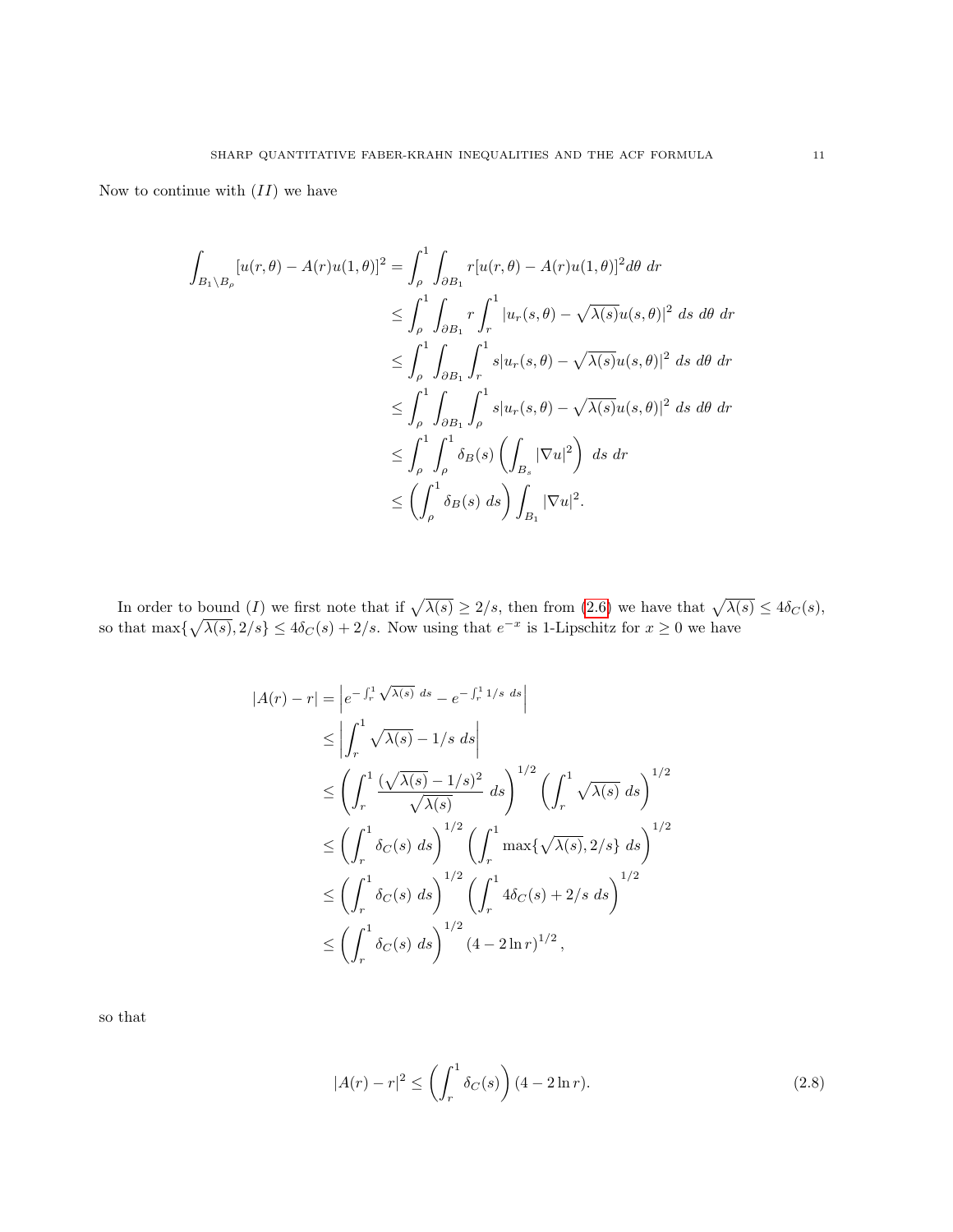To continue with (I), we use the trace inequality on  $B_1$  and the fact that  $r \mapsto r(4-2\ln r)$  is bounded for  $r \in (0,1]$  to find

$$
\int_{B_1 \setminus B_\rho} [ru(1,\theta) - A(r)u(1,\theta)]^2 = \left( \int_{\partial B_1} u^2(1,\theta) \, d\theta \right) \int_{\rho}^1 r[r - A(r)]^2 \, dr
$$
\n
$$
\leq C \|u\|_{W^{1,2}(B_1)}^2 \int_{\rho}^1 r \left( \int_r^1 \delta_C(s) \, ds \right) (4 - 2 \ln r) \, dr
$$
\n
$$
\leq C \|u\|_{W^{1,2}(B_1)}^2 \int_{\rho}^1 \left( \int_\rho^1 \delta_C(s) \, ds \right) \, dr
$$
\n
$$
\leq C \|u\|_{W^{1,2}(B_1)}^2 \int_{\rho}^1 \delta_C(s) \, ds.
$$

Recalling  $(2.3)$  concludes the proof.

This next lemma is a straightforward computation for sine functions that will be used in the proofs of Proposition [2.4](#page-12-0) and Theorem [1.3.](#page-3-0)

<span id="page-11-2"></span>**Lemma 2.3.** There exists a universal constant  $C > 0$  such that for any  $\hat{\theta} \in [0, 2\pi)$  and any  $\lambda > 0$  with  $|1-\sqrt{\lambda}| \leq 1/2,$ 

$$
\int_{S^1} [\sin(\theta + \hat{\theta})^+ - \sin(\theta)^+]^2 \le C\hat{\theta}^2
$$
\n(2.9)

$$
\int_{S^1} \left[ \sin(\sqrt{\lambda}\theta)^+ - \sin(\theta)^+ \right]^2 \le C(1 - \sqrt{\lambda})^2. \tag{2.10}
$$

*Proof.* To estimate [\(2.9\)](#page-11-0), from the bound  $|\sin'(\theta)| \le 1$ , one has  $(\sin(\theta + \hat{\theta}) - \sin(\theta))^2 \le C\theta^2$ . If  $\sin(\theta + \hat{\theta}) > 0$ and  $\sin(\theta) \leq 0$ , then  $(\sin(\theta + \hat{\theta}))^2 \leq \hat{\theta}^2$ . This is sufficient to conclude [\(2.9\)](#page-11-0).

To estimate [\(2.10\)](#page-11-1) we break up the integral over  $S^1$  into the regions  $(0, \pi) \cup (\pi, \bar{\theta})$  where we let  $\bar{\theta} = \pi/\sqrt{\lambda}$ . Io estimate (2.10) we break up the integral over  $5^{\circ}$  into the regions (0, π).<br>If  $\sqrt{\lambda} > 1$ , then it suffices to only consider the interval  $(0, \pi)$ . We first have

$$
\int_0^\pi \left[\sin(\sqrt{\lambda}\theta)^+ - \sin(\theta)^+\right]^2 \le \int_0^\pi \left[\sin(\sqrt{\lambda}\theta) - \sin(\theta)\right]^2
$$

$$
= \pi - \frac{\sin((\sqrt{\lambda}-1)\pi)}{\sqrt{\lambda}-1} - \frac{\sin(2\sqrt{\lambda}\pi)}{4\sqrt{\lambda}} + \frac{\sin((\sqrt{\lambda}+1)\pi)}{\sqrt{\lambda}+1}
$$

which is a smooth function in  $\sqrt{\lambda}$  and has a minimum of zero at  $\sqrt{\lambda} = 1$ , so there exists a universal constant C such that

$$
\int_0^{\pi} \left[ \sin(\sqrt{\lambda}\theta)^+ - \sin(\theta)^+ \right]^2 \le C(1 - \sqrt{\lambda})^2
$$

provided that |  $\sqrt{\lambda}-1 \leq 1/2$ . Furthermore, using a change of variables and a Taylor expansion of  $\sin^2(\cdot)$  at  $\theta = 0$ , we have

$$
\int_{\pi}^{\bar{\theta}} [\sin(\sqrt{\lambda}\theta)^{+} - \sin(\theta)^{+}]^{2} = \int_{\pi}^{\bar{\theta}} \sin^{2}(\sqrt{\lambda}\theta) = \int_{0}^{\bar{\theta}-\pi} \sin^{2}(\sqrt{\lambda}\theta) \le C(1-\sqrt{\lambda})^{3}
$$
  
constant C when  $|\sqrt{\lambda}-1| \le 1/2$ . We conclude (2.10).

for a universal constant  $C$  when  $|$ 

The next proposition contains the core of the proof of Theorem [1.3](#page-3-0) and shows that  $u_1$  and  $u_2$  are each well-approximated by a linear function in a quantitative sense. From Lemma [2.2,](#page-9-0) we know that  $u_1$  and  $u_2$  are each well-approximated by one-homogeneous functions. In this proposition, we show that these one-homogeneous functions can be well-approximated by linear functions.

<span id="page-11-1"></span><span id="page-11-0"></span>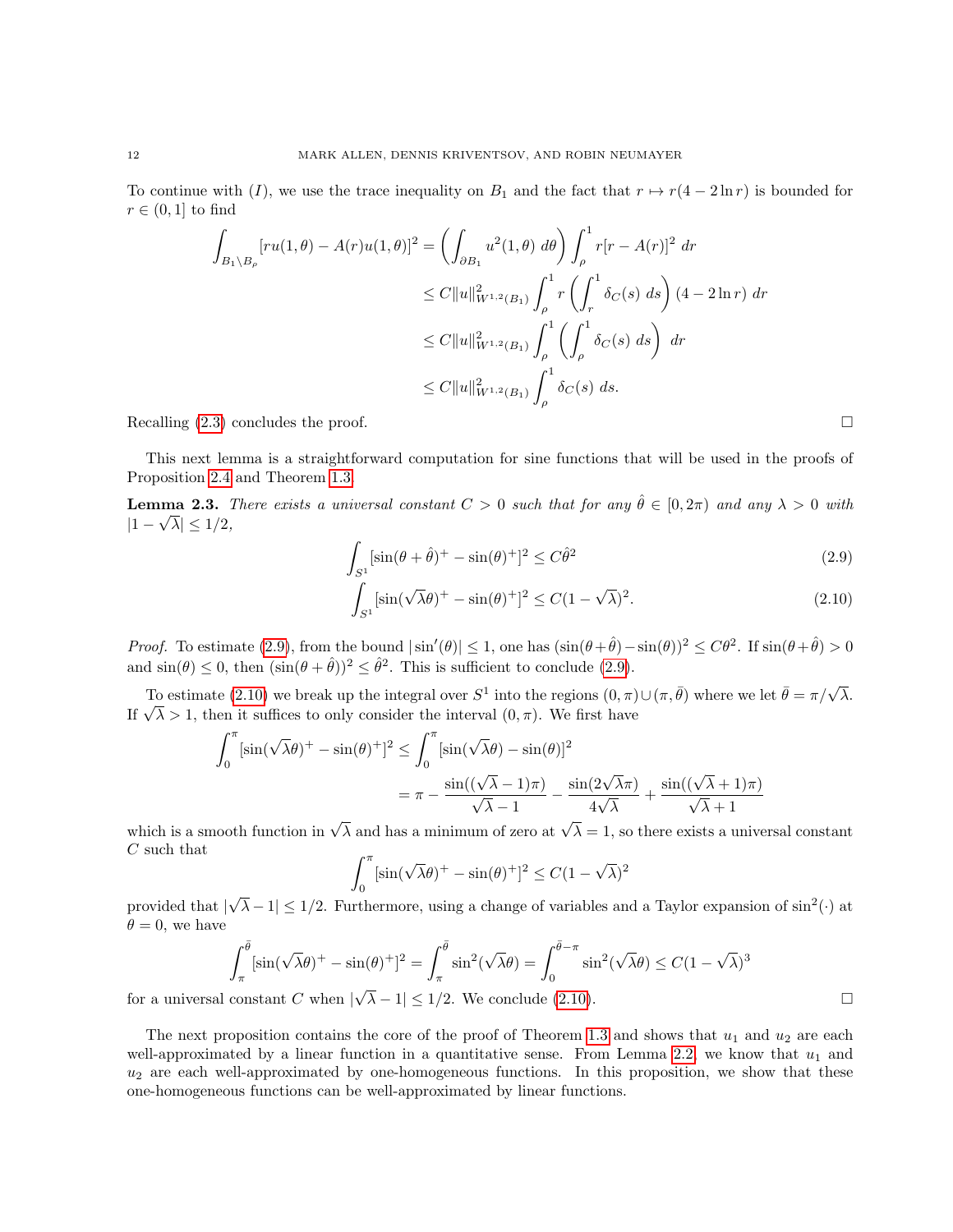<span id="page-12-0"></span>**Proposition 2.4.** Assume  $\log(J(1)/J(\rho)) \leq 1$  with  $\rho \in [0, 1/2]$ . For  $i = 1, 2$ , let  $\hat{\beta}_i = \beta_{1,1}^i = \int_{\partial B_1} u_i Y_{1,1}^i$ and let  $\beta_i =$  $\sqrt{2}\hat{\beta}_i/\sqrt{\pi}$ . There exists  $\theta_i \in [0, 2\pi]$  such that if we let  $v_i$  be the linear function defined in polar coordinates by  $v_i = r \sin(\theta + \theta_i)$ , then

$$
\int_{B_1 \setminus B_{\rho}} [u_i - \beta_i v_i^+]^2 \leq C \log \left( \frac{J(1)}{J(\rho)} \right) ||u_i||^2_{W^{1,2}(B_1)}.
$$

Proof. Let

$$
\varepsilon = \log\left(\frac{J(1)}{J(\rho)}\right) = \int_{\rho}^{1} \log(J(r))' dr.
$$

Since the integrand is nonnegative, it follows from Chebyshev's inequality that  $\log(J(r))' < 10\varepsilon$  outside a set of measure  $\varepsilon/10$ . In particular,  $\log(J(r))' \leq 10\varepsilon$  for some  $r \in (1 - \varepsilon/5, 1]$ . So, by scaling we may assume that

<span id="page-12-3"></span>
$$
\log(J(1))' \le \epsilon. \tag{2.11}
$$

Fix  $i \in \{1, 2\}$ . For the remainder of the proof, we omit subscripts i for notational simplicity. After a rotation, we assume that the longest arc on which  $u \cap \partial B_1$  is positive is  $(0, \theta(1))$ . After this rotation, we let  $v = r \sin(\theta)$ . Applying the estimate [\(2.6\)](#page-8-3) for  $\delta_C(r)$  with  $r = 1$ , we deduce that there exist universal constants  $c$  and  $C$  such that

<span id="page-12-2"></span>
$$
|\pi - \theta(1)| \le C\sqrt{\epsilon}, \quad |\sqrt{\lambda} - 1| \le C\sqrt{\epsilon}, \quad \lambda_2 - \lambda \ge c. \tag{2.12}
$$

Here and in the remainder of the proof, we let  $\lambda = \lambda_{1,1}$ , i.e.  $\lambda$  is the first Dirichlet eigenvalue of  $\Omega_1$ . Likewise,  $\lambda_2$  denotes the second Dirichlet eigenvalue of  $\Omega_1$ . We now apply the triangle inequality to split the integral on the left-hand side into three pieces as follows:

$$
\int_{B_1 \setminus B_\rho} (u - \beta v^+)^2 \le 4 \int_{B_1 \setminus B_\rho} (u - ru(1, \theta))^2 \n+ 4 \int_{B_1 \setminus B_\rho} (ru(1, \theta) - r\hat{\beta}Y_{1,1})^2 \n+ 4 \int_{B_1 \setminus B_\rho} (\hat{\beta}rY_{1,1} - \beta r\sin(\theta)^+)^2.
$$
\n(2.13)

<span id="page-12-1"></span>We apply Lemma [2.2](#page-9-0) to the first term on the right-hand side of [\(2.13\)](#page-12-1) to find that for a universal constant  $C$ , we have

<span id="page-12-4"></span>
$$
4\int_{B_1 \setminus B_\rho} (u - ru(1,\theta))^2 \le C\varepsilon \|u\|_{W^{1,2}(B_1)}^2.
$$
\n(2.14)

Next, we use the estimate [\(2.4\)](#page-8-1) for  $\delta_A(r)$  with  $r = 1$  to bound the second term on the right-hand side of [\(2.13\)](#page-12-1). Indeed, by [\(2.4\)](#page-8-1) and the the uniform eigenvalue gap [\(2.12\)](#page-12-2), we see that

$$
4\int_{B_1 \setminus B_\rho} (ru(1,\theta) - \hat{\beta}rY_{1,1})^2 \le C\int_{\partial B_1} (u(1,\theta) - \hat{\beta}Y_{1,1})^2
$$
  

$$
\le C\log(J(1))' \|\nabla u\|_{L^2(B_1)}^2 \le C\epsilon \|\nabla u\|_{L^2(B_1)}^2
$$
\n(2.15)

<span id="page-12-5"></span>for a universal constant  $C$ . In the final inequality we have made use of  $(2.11)$ .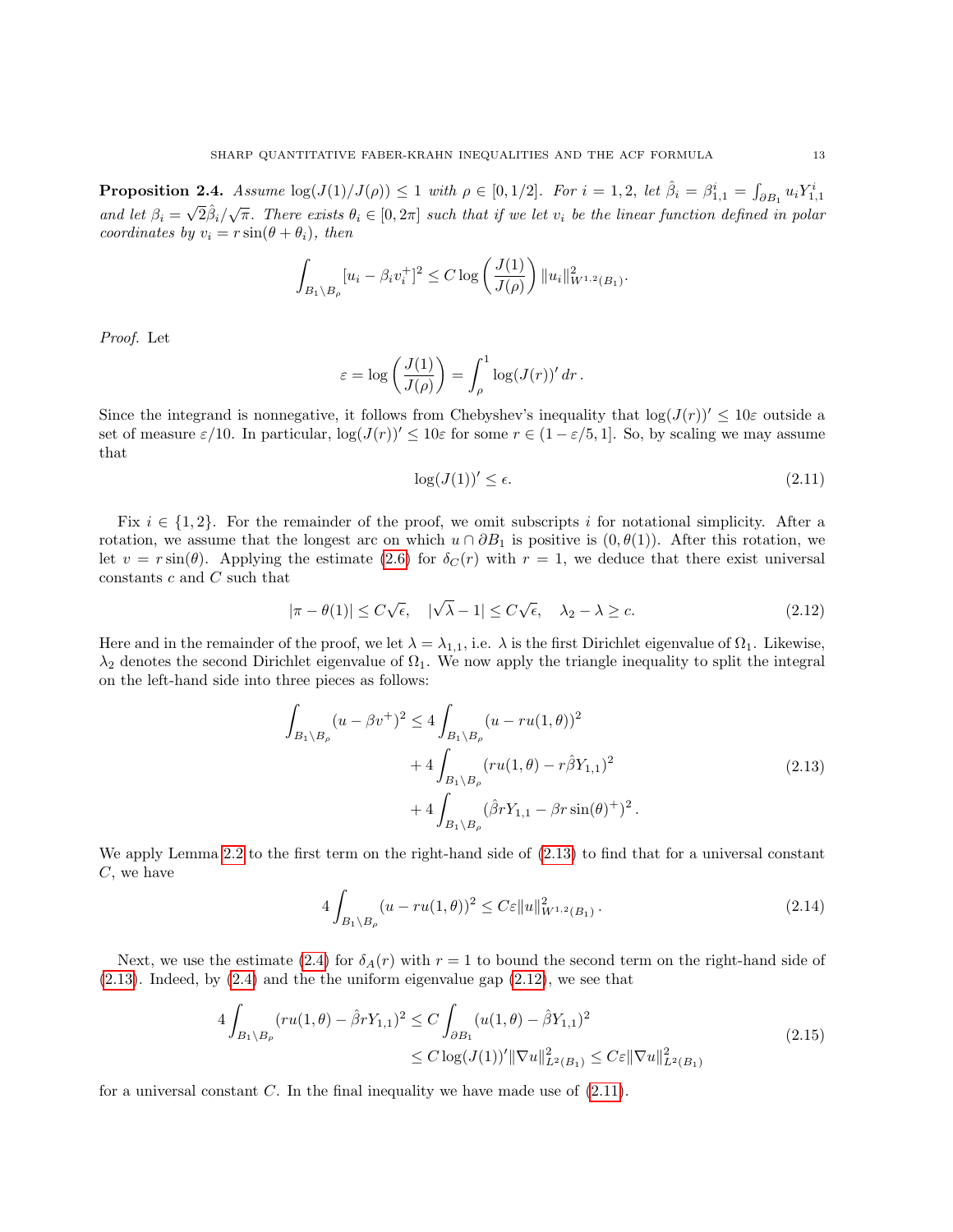Finally, the third term in [\(2.13\)](#page-12-1) can be estimated using the eigenvalue estimate in [\(2.12\)](#page-12-2) and the estimate [\(2.10\)](#page-11-1) from Lemma [2.3.](#page-11-2) Indeed, noting that  $\hat{\beta} \le ||u||_{L^2(\partial B_1)} \le C||u||_{W^{1,2}(B_1)}$ , we conclude that

<span id="page-13-1"></span>
$$
4\int_{B_1\backslash B_\rho} (\hat{\beta}rY_{1,1} - \beta r\sin(\theta)^+)^2 \leq \hat{\beta}^2 \int_{\partial B_1} \left[ Y_{1,1} - \sqrt{\frac{2}{\pi}}\sin(\theta)^+ \right]^2
$$
  
\n
$$
\leq C\hat{\beta}^2 \int_{\partial B_1} \left[ \sqrt{\frac{2}{\theta(1)}}\sin(\sqrt{\lambda}\theta)^+ - \sqrt{\frac{2}{\pi}}\sin(\theta)^+ \right]^2
$$
  
\n
$$
\leq C\hat{\beta}^2 \int_{\partial B_1} \left[ \sin(\sqrt{\lambda}\theta)^+ - \sin(\theta)^+ \right]^2 + C\hat{\beta}^2 \left( \frac{1}{\sqrt{\theta(1)}} - \frac{1}{\sqrt{\pi}} \right)^2 \int_{\partial B_1} \left[ \sin(\sqrt{\lambda}\theta)^+ \right]^2
$$
  
\n
$$
\leq C\hat{\beta}^2 (1 - \sqrt{\lambda})^2 + C\hat{\beta}^2 (\pi - \theta(1))^2 \leq C\epsilon \|u\|_{W^{1,2}(B_1)}^2.
$$
 (2.16)

By combining  $(2.13)$ ,  $(2.14)$ ,  $(2.15)$  and  $(2.16)$ , we conclude the proof of the proposition.

We are now ready to prove Theorem [1.3](#page-3-0) in the case  $n = 2$ .

*Proof of Theorem [1.3](#page-3-0) for n* = 2. If  $\log(J(1)/J(\rho)) \geq 1$ , then we may choose  $\beta_i = ||u||_{L^2(B_1)}$  and  $\nu = e_1$ , and the result immediately follows for large enough C depending only on n. If  $\log(J(1)/J(\rho)) < 1$ , then we may choose for  $i = 1, 2$ , the constants  $\beta_1^i$  and  $\theta_i$  be as in Proposition [2.4.](#page-12-0) In order to conclude Theorem [1.3,](#page-3-0) the only issue is that the functions  $\sin(\theta + \theta_1)^+$  and  $\sin(\theta + \theta_2)^+$  may not have disjoint support. However, from  $(2.12)$  we point out that the overlap may not exceed  $C\sqrt{\epsilon}$ . Therefore, by Lemma [2.3,](#page-11-2) we may rotate both functions to have disjoint support and thus obtain the result.

<span id="page-13-0"></span>2.2. The *n*-dimensional case. We now move to the proof of Theorem [1.3](#page-3-0) in higher dimensions. Throughout this section, let  $n \geq 3$ , let  $u_1, u_2$  be as in [\(1.6\)](#page-2-0) and let  $J = J[u_1, u_2] : (0, 1] \to \mathbb{R}$  be the *n*-dimensional Alt-Caffarelli-Friedman monotonicity formula defined in [\(1.8\)](#page-3-2). The proof of Theorem [1.3](#page-3-0) follows the same basic scheme as the proof in the two dimensional setting, wherein we estimate the positivity of  $\log(J(r))'$ on each sphere  $\partial B_r$ . Whereas in the two dimensional case the positivity sets  $\partial B_r \cap \{u_i > 0\}$  were unions of circular arcs, in higher dimensions the geometry of the positivity sets may be more complicated. In particular, we can no longer hope to write the first eigenfunction and eigenvalue in an explicit way. The key tool to overcome this difficulty is Theorem [1.1.](#page-1-2) In this section only, we will use the notation  $\beta$  to denote an  $(n-1)$ -dimensional spherical cap (i.e. geodesic ball in  $S^{n-1}$ ), so as not to be confused with the notation B used for a ball in  $n$ -dimensional Euclidean space.

To begin the n-dimensional setting, let us recall the proof from [\[6,](#page-37-18) [18\]](#page-37-21) that the ACF formula [\(1.8\)](#page-3-2) is monotone. We directly compute

<span id="page-13-2"></span>
$$
\log(J(r))' = \frac{r^{2-n} \int_{\partial B_r} |\nabla u_1|^2}{\int_{B_r} \frac{|\nabla u_1|^2}{|x|^{n-2}}} + \frac{r^{2-n} \int_{\partial B_r} |\nabla u_2|^2}{\int_{B_r} \frac{|\nabla u_2|^2}{|x|^{n-2}}} - \frac{4}{r}.
$$
\n(2.17)

For each  $r \in (0,1)$  and  $i=1,2$ , set  $\Omega_i^r = \{u_i > 0\} \cap \partial B_r$ . Let  $\lambda_{1,r}^i$  and  $\tilde{u}_{i,r}$  respectively denote the first Dirichlet eigenvalue and eigenfunction  $-\Delta_{\tau}$  on  $\Omega_i^r$ , where  $\tilde{u}_{i,r}$  is normalized so that  $\|\tilde{u}_{i,r}\|_{L^2(\Omega_i^r)}=1$ . Here  $\Delta_{\tau}$  denotes the Laplacian of  $\partial B_r$ . For  $n > 2$ , we may no longer write  $\lambda_{1,r}^i$  explicitly as we did in [\(2.2\)](#page-7-2) in the two dimensional case. For a hemisphere in  $\partial B_r$ , the first eigenvalue is  $\lambda_1 = (n-1)/r^2$  with corresponding eigenfunction given by the restriction a linear function on  $\mathbb{R}^n$  to this set. (By symmmetry, one can see that the first eigenfunction of a hemisphere is the restriction of the first spherical harmonic that vanishes on the boundary of the hemisphere, which up to a rotation is the second spherical harmonic.)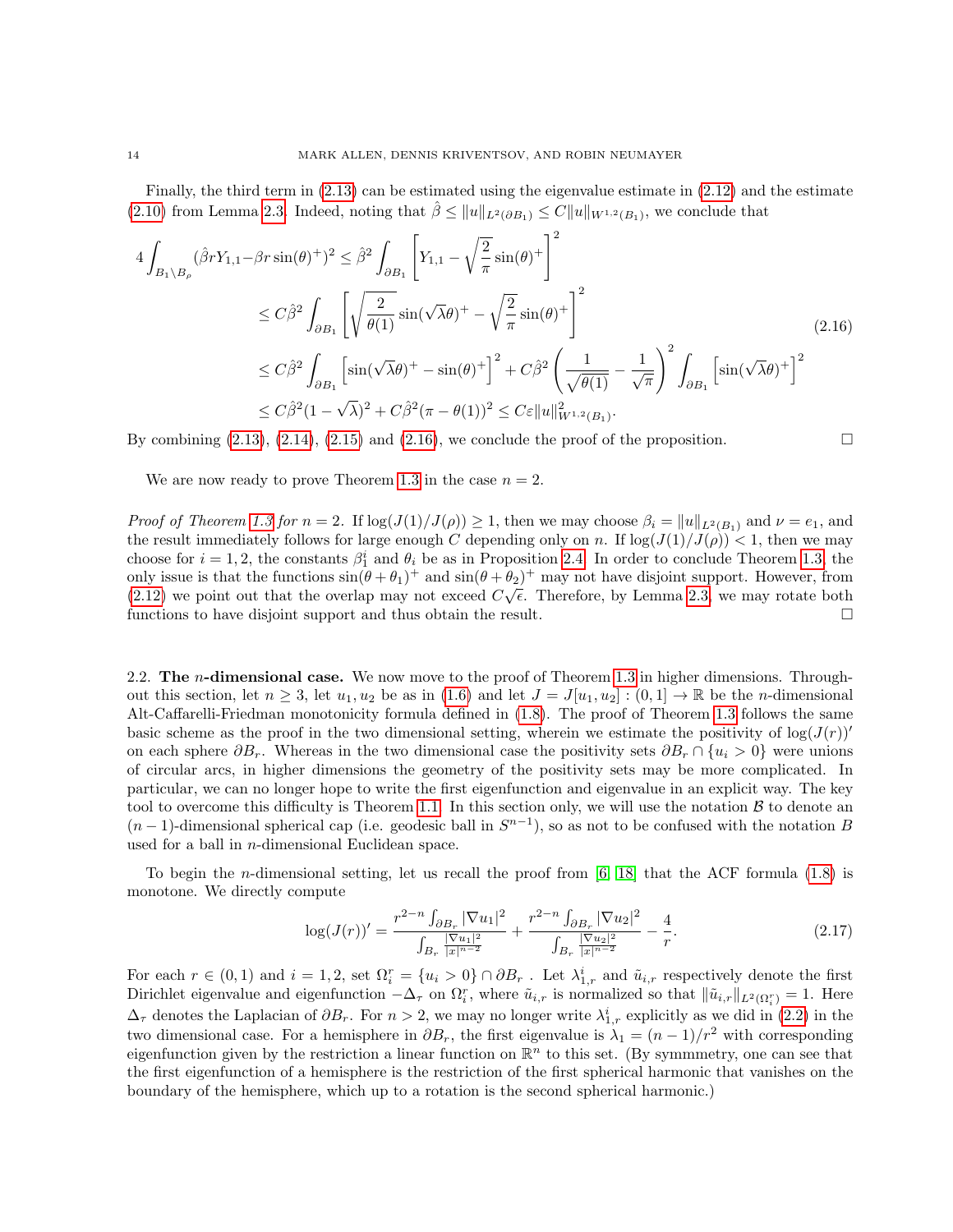An important quantity in this setting is the characteristic constant  $\alpha = \alpha_i(r) \in (0, \infty)$  of  $\Omega_i^r$  defined by

<span id="page-14-0"></span>
$$
\alpha_i(r)^2 + (n-2)\alpha_i(r) - r^2 \lambda_{1,r}^i = 0,\tag{2.18}
$$

see [\[26\]](#page-37-22). The characteristic constant is defined in such a way so that the  $\alpha = \alpha_i(r)$  homogeneous extension  $w(x) = r^{\alpha} \tilde{u}_{i,r}$  of  $\tilde{u}_{i,r}$  is harmonic in the cone generated by  $\Omega_i^r$ . Like the first Dirichlet eigenvalue, the characteristic constant is monotone decreasing under set inclusion, and among sets of a fixed volume is minimized by a spherical cap. A hemisphere in  $\partial B_r$  has characteristic constant  $\alpha = 1$ .

Since  $u_i$  is subharmonic and  $u_i(0) = 0$  we have [\[18\]](#page-37-21) that

<span id="page-14-1"></span>
$$
\int_{B_r} \frac{|\nabla u_i|^2}{|x|^{n-2}} \le r^{2-n} \int_{\partial B_r} u_i(u_i)_r + \frac{n-2}{2} \frac{u_i^2}{r}.
$$
\n(2.19)

From [\(2.18\)](#page-14-0), we see that we can express  $\lambda_{1,r}^i$  as  $\lambda_{1,r}^i = r^{-2} \alpha_i(r)^2 + (n-2)r^{-2} \alpha_i(r)$ . With this in mind, we now write  $|\nabla u_i|^2$  in the following way for any point, where for a point  $x \in \partial B_r$ , we let  $\nabla_\tau$  denote the projection of the gradient onto the tangent space of  $\partial B_r$  at x.

$$
|\nabla u_i|^2 = |\nabla_\tau u_i|^2 + (\partial_r u_i)^2 = |\partial_\tau u_i|^2 - \lambda_1^i u_i^2 + \lambda_1^i u_i^2 + (\partial_r u_i)^2
$$
  
=  $|\partial_\tau u_i|^2 - \lambda_1^i u^2 + \frac{\alpha_i^2}{r^2} u_i^2 + 2\frac{\alpha_i}{r} \frac{n-2}{2r} u_i^2 + (\partial_r u_i)^2$   
=  $|\partial_\tau u_i|^2 - \lambda_1^i u^2$   
+  $\frac{\alpha_i^2}{r^2} u_i^2 - 2\frac{\alpha_i u_i}{r} \partial_r u_i + (\partial_r u_i)^2$   
+  $2\frac{\alpha_i}{r} u_i \partial_r u_i + 2\frac{\alpha_i}{r^2} \frac{n-2}{2} u_i^2$ .

Using this expression in the numerator of [\(2.17\)](#page-13-2), as well as the fact that  $|x|^{n-2} \leq r^{n-2}$  on  $B_r$  and [\(2.19\)](#page-14-1), we see that  $\log(J(r))' \geq \delta_A(r) + \delta_B(r) + \delta_C(r)$  where

$$
\delta_A(r) = \sum_{i=1}^2 \frac{1}{\int_{B_r} |\nabla u_i|^2} \left( \int_{\partial B_r} (\partial_\tau u_i)^2 - \lambda_1^i \int_{\partial B_r} u_i^2 \right)
$$
  

$$
\delta_B(r) = \sum_{i=1}^2 \frac{1}{\int_{B_r} |\nabla u_i|^2} \left( \int_{\partial B_r} \frac{\alpha_i(r)^2}{r^2} u_i^2 + (\partial_r u_i)^2 - 2 \frac{\alpha_i(r)}{r} u_i \partial_r u_i \right)
$$
  

$$
\delta_C(r) = \frac{2}{r} (\alpha_1(r) + \alpha_2(r) - 2).
$$

In [\[6,](#page-37-18) [18\]](#page-37-21), the ACF functional  $J(r)$  is shown to be monotone by showing that each of  $\delta_A(r), \delta_B(r)$ , and  $\delta_C(r)$  is nonnegative, which we will see is a consequence of Lemma [2.5](#page-15-0) below. As in the two dimensional case, the quantitative monotonicity formula of Theorem [1.3](#page-3-0) will be established by quantifying the loss in each inequality  $\delta_{(·)}(r) \geq 0$  and integrating with respect to r. Let us discuss the information captured by each  $\delta_{(\cdot)}(r)$ .

The quantity  $\delta_A(r)$  is the direct analogue of  $\delta_A(r)$  in the two dimensional setting. It is nonnegative by the Poincaré inequality on  $\Omega_i^r$ , and equals zero for a given  $r \in (0,1]$  if and only if  $u_i$  restricted to  $\partial B_r$  is a multiple of the first eigenfunction  $\tilde{u}_{i,r}$  of  $\Omega_i^r$ . As in the case  $n=2$ ,  $\delta_A(r)$  quantitatively controls the distance of  $u_i$  to the eigenfunction on this set; see  $(2.20)$  in Lemma [2.5](#page-15-0) below.

The term in parentheses in the definition of  $\delta_B(r)$  can be realized as a square as in [\(2.21\)](#page-15-2) in Lemma [2.5](#page-15-0) below, and so  $\delta_B(r)$  is nonnegative for all  $r \in (0,1)$ . It quantitatively controls how closely the restriction of  $u_i$  to  $\partial B_r$  behaves like a homogeneous function with homogeneity  $\alpha_i(r)$ .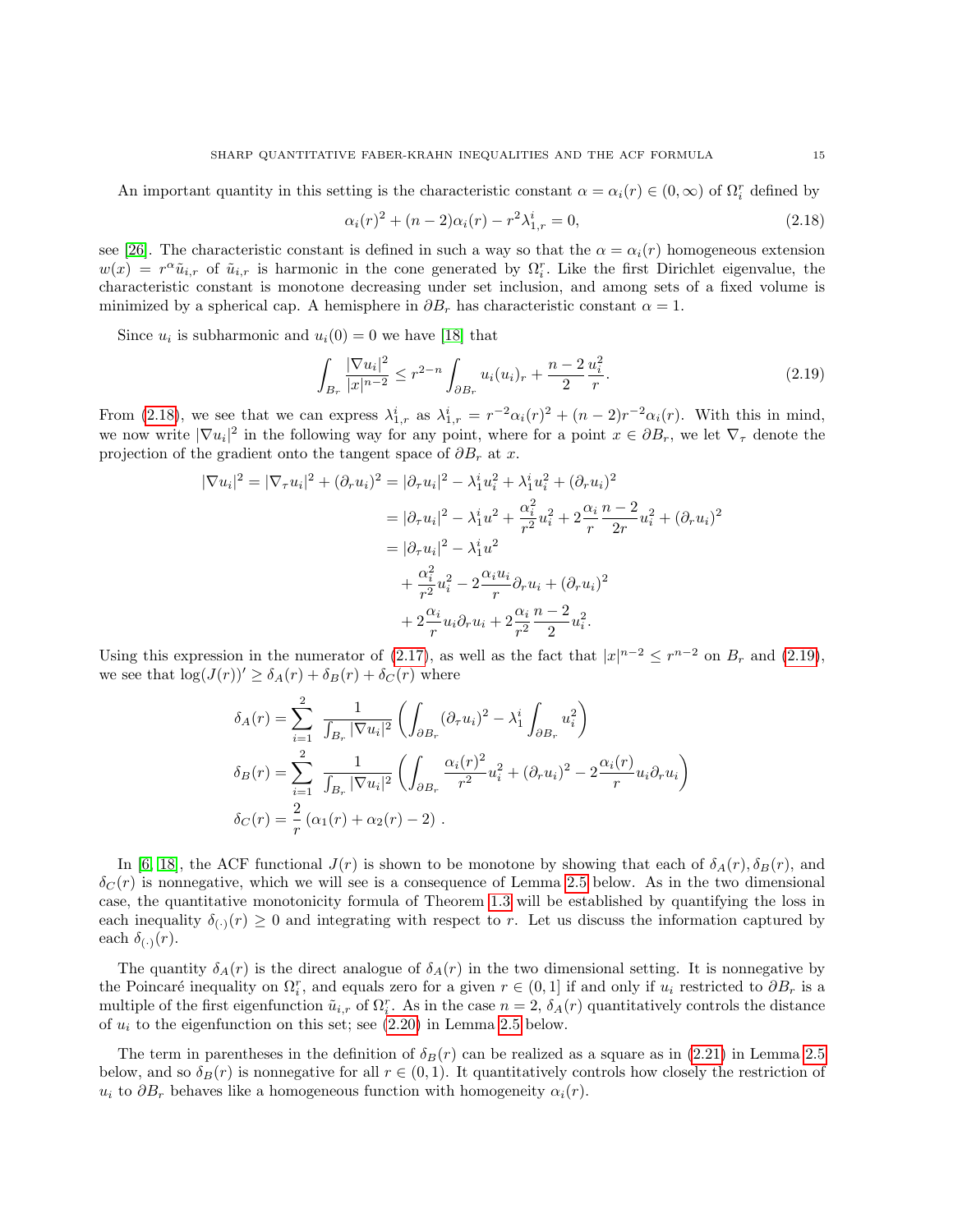The nonnegativity of  $\delta_C(r)$  comes from the Friedland-Hayman inequality [\[26\]](#page-37-22). In [\(2.22\)](#page-15-3) of Lemma [2.5](#page-15-0) below, we show that  $\delta_C(r)$  provides quantitative control over now close the characteristic constant  $\alpha_i(r)$  of  $\Omega_i^r$  is to the characteristic constant  $\alpha = 1$  of a hemisphere in  $\partial B_r$ .

Let us outline the ingredients of the proof of Theorem [1.3](#page-3-0) that make up the rest of this section. By integrating  $\delta_B(r)$  and  $\delta_C(r)$  from  $\rho$  to 1, we show in Lemma [2.6](#page-16-0) that each  $u_i$  is quantitatively close to the one-homogeneous function defined by  $ru_i(1,\theta)$  in polar coordinates  $(r,\theta) \in \mathbb{R}_+ \times S^{n-1}$  for  $\mathbb{R}^n$ . Lemmas [2.7](#page-16-1) and Lemma [2.8](#page-16-2) provide quantitative and qualitative information about the proximity of  $\Omega_i^1$  to a spherical cap when  $\delta_C(1)$  is assumed to be small. Lemma [2.9](#page-17-0) compares the eigenfunctions of spherical caps of different radii. In Proposition [2.10,](#page-18-0) we apply the estimate [\(2.20\)](#page-15-1) for  $\delta_A(1)$  to deduce that  $u_i(1,\theta)$  is almost equal to a multiple of first eigenfunction  $\tilde{u}_{1,1}^i$  of  $\Omega_i^1$ , and applying Lemma [2.9](#page-17-0) and Theorem [1.1,](#page-1-2) we see that  $\tilde{u}_{1,1}^i$ is quantitatively close to the first eigenfunction of a hemisphere. Finally, Theorem [1.3](#page-3-0) follows from Propo-sition [2.10](#page-18-0) once we guarantee that the hemispheres corresponding to  $u_1$  and  $u_2$  do not have too much overlap.

The following lemma is the higher dimensional analogue of Lemma [2.1](#page-8-0) and contains the quantitative lower bounds for each of  $\delta_A(r), \delta_B(r)$ , and  $\delta_C(r)$  discussed above. Since each of the right-hand sides of  $(2.20)-(2.22)$  $(2.20)-(2.22)$  $(2.20)-(2.22)$  are nonnegative, Lemmma [2.5](#page-15-0) in particular implies the monotonicity of  $J(r)$ .

<span id="page-15-0"></span>**Lemma 2.5.** For each  $r \in (0,1]$  and  $i = 1,2$ , let  $\tilde{u}_{i,r}$  be the eigenfunction of  $\Omega_i^r$  as above and let  $\beta_{1,r}^i =$  $\int_{\partial B_r} u_i \tilde{u}_{i,r}$ . We have

$$
\delta_A(r) \ge \sum_{i=1}^2 \frac{(\lambda_{2,r}^i - \lambda_{1,r}^i)}{\int_{B_r} |\nabla u_i|^2} \int_{\partial B_r} \left( u_i - \beta_{1,r}^i \tilde{u}_{i,r} \right)^2 \tag{2.20}
$$

<span id="page-15-2"></span><span id="page-15-1"></span>
$$
\delta_B(r) = \sum_{i=1}^2 \frac{1}{\int_{B_r} |\nabla u_i|^2} \int_{\partial B_r} \left( \frac{\alpha_i(r)}{r} u_i - \partial_r u_i \right)^2 \tag{2.21}
$$

<span id="page-15-3"></span>
$$
\delta_C(r) \ge \sum_{i=1}^2 c(n) \frac{|\alpha_i(r) - 1|^2}{r \max\{\alpha_i(r), 2\}},\tag{2.22}
$$

with  $c(n)$  a dimensional constant.

*Proof.* The proof of  $(2.20)$  is exactly the same as that of  $(2.4)$  of Lemma [2.1,](#page-8-0) and as in  $(2.5)$ , we recognize the integrand in  $\delta_B(r)$  above as a square to see [\(2.21\)](#page-15-2).

Observe that the inequality in [\(2.22\)](#page-15-3) is straightforward when  $\delta_C(r)$  is large. Therefore, it suffices to consider the case when  $\delta_C(r)$  is small. It also suffices to consider the case when  $\Omega_1^r$  and  $\Omega_2^r$  are both spherical caps. Indeed, let  $\bar{\alpha}_1$  and  $\bar{\alpha}_2$  denote the characteristic constants of disjoint spherical caps of the same volume as  $\Omega_1^r$  and  $\Omega_2^r$  respectively. Then by Sperner's inequality (recall [\(2.18\)](#page-14-0)), the corresponding  $\delta_C(r)$  can only decrease for by replacing  $\Omega_1^r$  and  $\Omega_2^r$  by spherical caps, and also using the Friedland-Hayman inequality, we see

<span id="page-15-4"></span>
$$
\delta_C(r) = \frac{1}{r} \left( |\alpha_1 - \bar{\alpha}_1| + |\alpha_2 - \bar{\alpha}_2| + \bar{\alpha}_1 + \bar{\alpha}_2 - 2 \right) \ge \frac{1}{r} \left( |\alpha_1 - \bar{\alpha}_1| + |\alpha_2 - \bar{\alpha}_2| \right). \tag{2.23}
$$

That is, the deficit  $\delta_C(r)$  controls  $|\alpha_1 - \bar{\alpha}_1|$  linearly. Moreover, because the characteristic constant is monotone with respect to set inclusion, we may assume without loss of generality that we have two complementary caps.

So, define the function  $\hat{\alpha} : (0,1) \to \mathbb{R}$  by letting  $\hat{\alpha}(t)$  be the characteristic constant of the spherical cap of radius  $r = 2\pi t$ . Let  $\hat{\delta}(h) = \hat{\alpha}(1/2 + h) + \hat{\alpha}(1/2 - h) - 2$ , so that by the Friedland-Hayman inequality we have  $\hat{\delta}(h) \geq 0$ .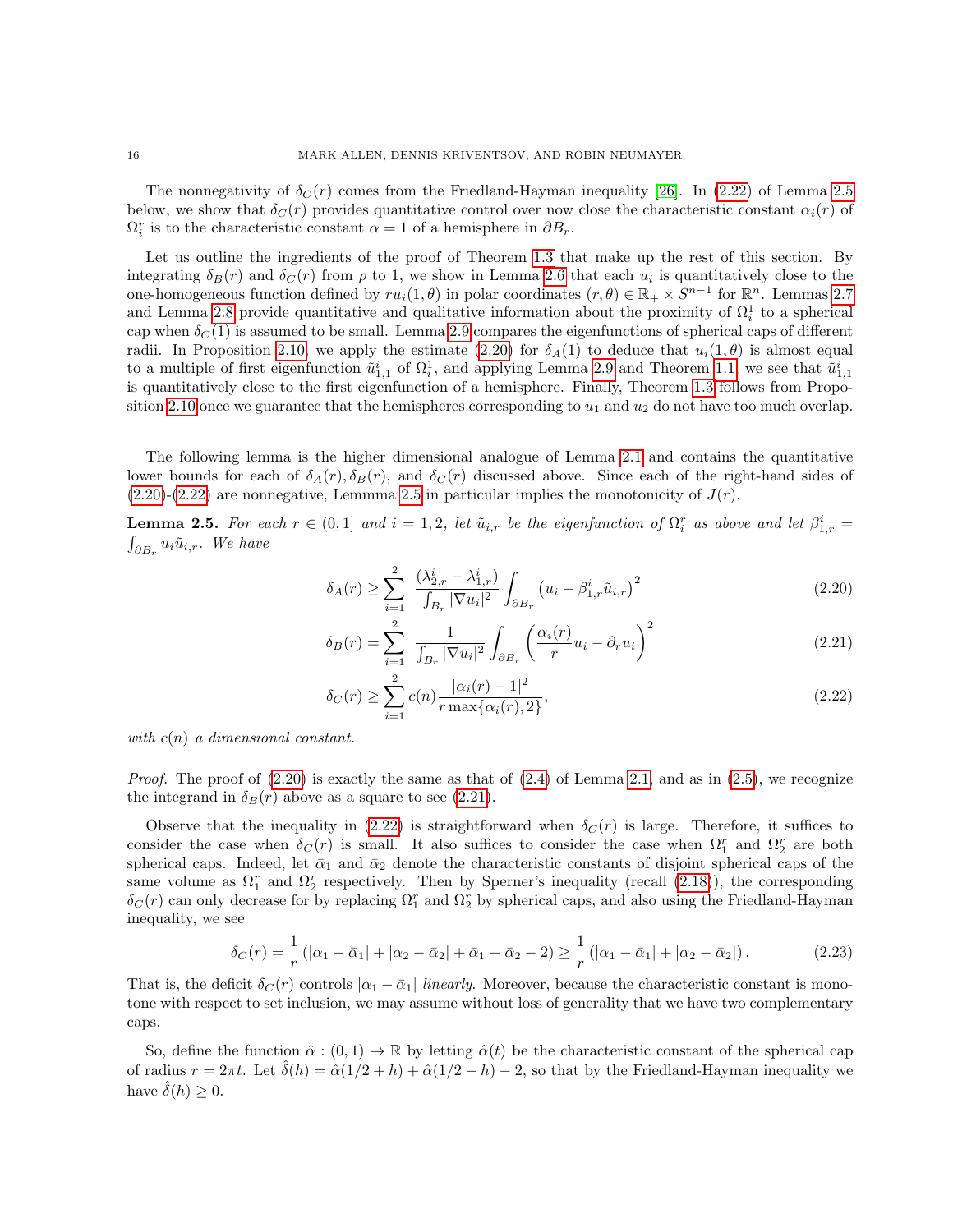We claim that  $\hat{\delta}(h) \ge ch^2$  for a universal constant c. It is known [\[18,](#page-37-21) [31\]](#page-38-11) that  $\hat{\alpha}$  is convex with  $\hat{\alpha}''(1/2)$  =  $2c > 0$ , where c is a universal constant, and therefore there exists  $h_0$  such that  $\hat{\alpha}''(1/2 + h) \geq c$  for all h with  $|h| \leq h_0$ . For the moment, we assume that  $|h| \leq h_0$ . So, a Taylor expansion shows that

$$
\hat{\alpha}(1/2 + h) \ge \hat{\alpha}(1/2) + \hat{\alpha}'(1/2)h + \frac{c}{2}h^2
$$

for any h with  $|h| \leq h_0$ . Replacing h by  $-h$  and summing the corresponding terms, we conclude that  $\hat{\delta}(h) \ge ch^2$  for all  $|h| \le h_0$ . By the convexity of  $\alpha$ , it follows that  $\hat{\delta}(h_1) \ge \hat{\delta}(h_0)$  for any  $h_1 \ge h_0$ . Therefore, by assuming that  $\delta_C$  is small enough, we also have necessarily that  $|h| < |h_0|$ .

Finally, since  $\hat{\alpha}$  is a locally Lipschitz function, we have  $|\alpha_i(r)-1| \leq h$ , and arrive at [\(2.22\)](#page-15-3). This concludes the proof.  $\Box$ 

The following lemma is the higher dimensional analogue of Lemma [2.2.](#page-9-0) Using the estimates for  $\delta_B(r)$ and  $\delta_C(r)$  in Lemma [2.5,](#page-15-0) this lemma shows that  $u_1$  and  $u_2$  are quantitatively close to being 1-homogeneous.

<span id="page-16-0"></span>**Lemma 2.6.** Let  $u_1, u_2$  be as above. Then

$$
\int_{B_1 \setminus B_{\rho}} [r u_i(1, \theta) - u_i(r, \theta)]^2 \le C \log \left( \frac{J(1)}{J(\rho)} \right) ||u||_{W^{1,2}(B_1)}^2
$$

*Proof.* Fix  $i \in \{1, 2\}$ . For notational simplicity, we omit the sub and superscripts i in this proof. The proof follows the proof of Lemma [2.2](#page-9-0) using Lemma [2.5](#page-15-0) but with  $A(r)$  now defined as  $A(r) := e^{-\int_r^1 \frac{\alpha(t)}{t} dt}$  $\Box$ 

In Lemma [2.5,](#page-15-0) we established a quantitative lower bound for  $\delta_C(r)$  in term of the characteristic constants of the regions  $\Omega_1^r$  and  $\Omega_2^r$ . In the following lemma, we prove some further quantitative estimates for  $\delta_C(1)$  under the assumption that  $\delta_C(1)$  is bounded above by one, which will be applied in the proof of Proposition [2.4.](#page-12-0) Recall that we let B denote an  $(n-1)$ -dimensional spherical cap.

<span id="page-16-1"></span>**Lemma 2.7.** Assume that  $\delta_C(1) \leq 1$  and fix  $i = 1, 2$ . Let  $\overline{\mathcal{B}}_i \subset \partial B_1$  be a spherical cap such that  $|\overline{\mathcal{B}}_i| = |\Omega_i^1|$ , and let  $\bar{\lambda}^i$  denote the first eigenvalue of  $\bar{\mathcal{B}}_i$ . There exists a constant  $C(n)$  such that

$$
\delta_C(1) \ge C\left(|\lambda_{1,1}^i - \bar{\lambda}^i| + |\bar{\lambda}^i - (n-1)|^2\right). \tag{2.24}
$$

<span id="page-16-3"></span>.

*Proof.* We fix i and suppress the dependence on i and  $r = 1$  in the remainder of the proof. Let  $\bar{\alpha}$  denote the characteristic constant of B. Note that if  $\delta_C(1) \leq 1$  then by definition,  $\alpha, \bar{\alpha} \leq 3$ . We already showed in [\(2.23\)](#page-15-4) in the proof of Lemma [2.5](#page-15-0) that  $|\alpha - \bar{\alpha}|$  is linearly controlled by  $\delta_C(1)$ . This combined with [\(2.18\)](#page-14-0) shows the first estimate in [\(2.24\)](#page-16-3):

$$
|\lambda - \bar{\lambda}| \le (n-2)|\alpha - \bar{\alpha}| + |\alpha^2 - \bar{\alpha}^2| \le C|\alpha - \bar{\alpha}| \le C\delta_C(1). \tag{2.25}
$$

Similarly, it follows from the proof of Lemma [2.5](#page-15-0) that  $|\bar{\alpha} - 1|$  is quadradically controlled by  $\delta_C(1)$ , and using  $(2.18)$  in the same way, we conclude the second estimate in  $(2.24)$  holds.

<span id="page-16-2"></span>The next lemma shows that for  $\delta_C(1)$  sufficiently small, the sets  $\Omega_1^1$  and  $\Omega_2^1$  enjoy a uniform spectral gap. **Lemma 2.8.** Fix  $\eta > 0$ . There exists  $\varepsilon_0 = \varepsilon_0(\eta, n)$  such that if  $\delta_C(1) \leq \varepsilon_0$ , then  $\lambda_2(\Omega_i^1) - \lambda_1(\Omega_i^1) \geq \eta$  for  $i = 1, 2.$ 

*Proof.* We argue by contradiction. Suppose we may find a sequence of functions  $(u_{1,k}, u_{2,k})$  satisfying  $(1.6)$ such that  $\delta_{C,k}(1) \to 0$  and  $\Omega_k := \{u_{1,k} > 0\} \cap \partial B_1$  has  $|\lambda_2(\Omega_k) - \lambda_1(\Omega_k)| \to 0$ .

By Lemma [2.7,](#page-16-1) we see that  $|\lambda_1(\Omega_k)-(n-1)| \to 0$  and  $|\lambda_1(\mathcal{B}_k)-(n-1)| \to 0$ , where  $\mathcal{B}_k$  is a spherical cap with  $|\mathcal{B}_k| = |\Omega_k|$ . The first fact shows that  $|\lambda_1(\Omega_k) - (n-1)| \to 0$ , and the second ensures that  $|\Omega_k| \to |\mathcal{B}_+|$ , where  $\mathcal{B}_+ \subset S^{n-1}$  denotes a hemisphere.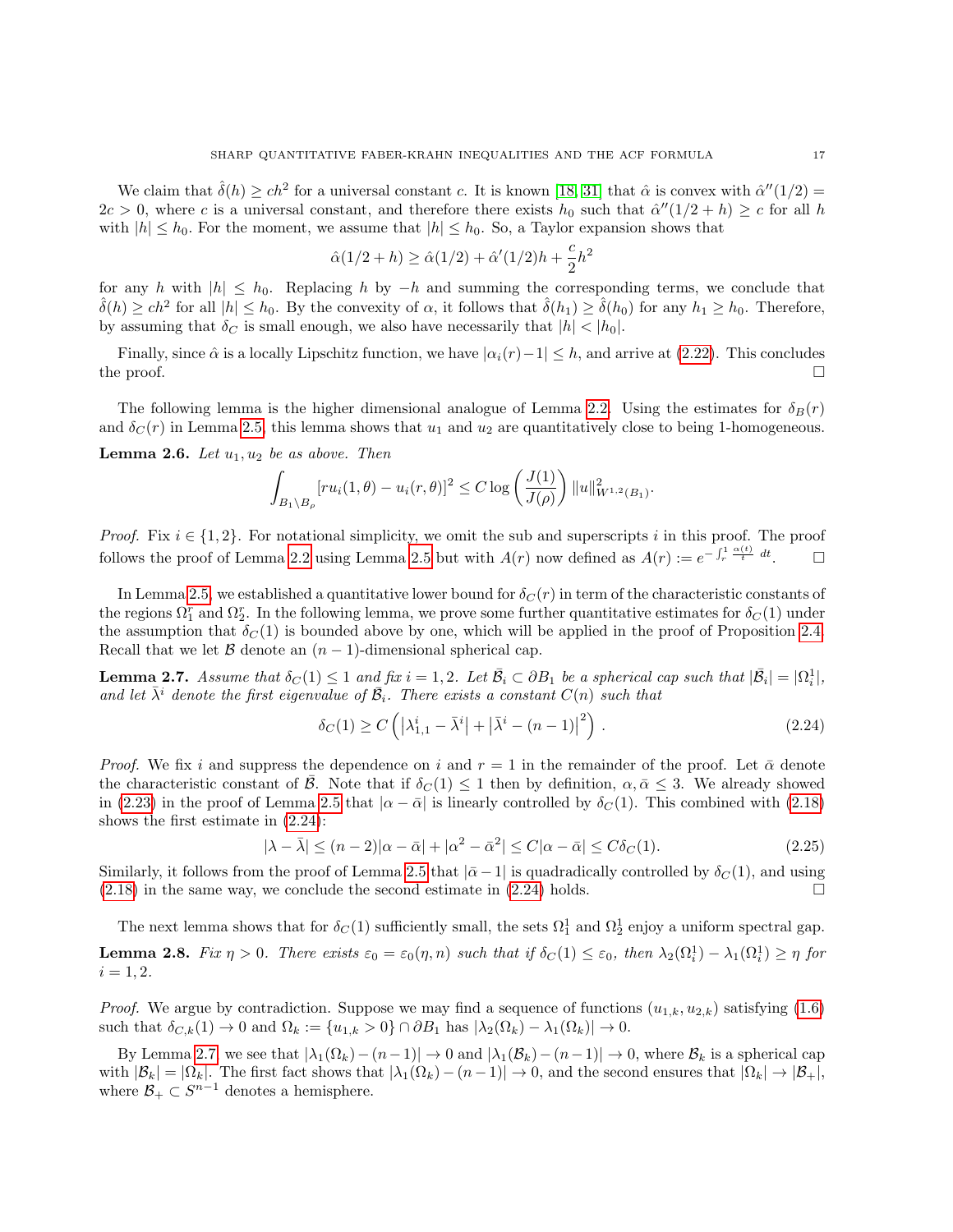Now, for each k, let  $\tilde{u}_{k,1}$  and  $\tilde{u}_{k,2}$  respectively denote first and second eigenfunctions of  $\Omega_k$ , normalized to have  $L^2$  norm equal to one and extended by zero to be defined on the entire sphere. So, there exist  $\tilde{u}_{\infty,1}, \tilde{u}_{\infty,2} \in W^{1,2}(S^{n-1})$  such that after passing to a subsequence,

$$
\tilde{u}_{k,1} \to \tilde{u}_{\infty,1} \quad \text{ weakly in } W^{1,2}(S^{n-1}), \quad \text{strongly in } L^2(S^{n-1}), \quad \text{pointwise a.e.,}
$$
\n
$$
\tilde{u}_{k,2} \to \tilde{u}_{\infty,2} \quad \text{ weakly in } W^{1,2}(S^{n-1}), \quad \text{strongly in } L^2(S^{n-1}), \quad \text{pointwise a.e.,}
$$

and  $\int \tilde{u}_{\infty,1} \cdot \tilde{u}_{\infty,2} = 0.$ 

Let  $\Omega = \{\tilde{u}_{1,\infty} > 0\}$ . By lower semicontinuity of the norm,  $\lambda_1(\Omega) \leq n-1$ . By Fatou's lemma,  $|\Omega| \leq \liminf |\{\tilde{u}_{k,1} > 0\}| = \lim |\Omega_k| = |\mathcal{B}_+|$ . From Sperner's inequality and the monotonicity of  $\lambda_1$  with respect to set inclusion, we see that up to a translation,  $\Omega = \mathcal{B}_+$  and  $\tilde{u}_{\infty,1}$  is the first eigenfunction of  $\mathcal{B}_+$ .

Now, let  $\Omega_2 = {\tilde{u}_{2,\infty} > 0}$ . The same argument and the uniqueness of the first eigenfunction show that  $\tilde{u}_{\infty,1} = \tilde{u}_{\infty,2}$ , contradicting their orthogonality. This completes the proof.

<span id="page-17-0"></span>**Lemma 2.9.** Fix a compact interval  $[r_1, r_2] \subset (0, \pi)$ , let  $r_1 \leq r, \overline{r} \leq r_2$ , and let  $\mathcal{B}, \mathcal{B} \subset \partial B_1$  denote spherical caps of radius r,  $\bar{r}$  centered at the north pole. Let  $\lambda$  and  $\lambda$  denote the first eigenvalue of B and B respectively, and let v and  $\bar{v}$  denote the corresponding first eigenfunctions extended by zero to be defined on the whole sphere and normalized so that  $||v||_{L^2(S^{n-1})} = ||\overline{v}||_{L^2(S^{n-1})} = 1$ . There exist constants  $C = C(r_1, r_2)$  and  $\bar{c} = \bar{c}(r, \bar{r})$  such that

$$
\int_{S^{n-1}} |\bar{c}v - \bar{v}|^2 \le C(\lambda - \bar{\lambda})^2.
$$

*Proof.* The functions v and  $\bar{v}$  are radially symmetric, and so with a slight abuse of notation we let v,  $\bar{v}$ denote the radial part of the functions. These functions can be extended to  $(r, \pi)$ ,  $(\bar{r}, \pi)$  to satisfy

$$
v''(\phi) + (n-2)\frac{\cos\phi}{\sin\phi}v'(\phi) = -\lambda v(\phi) \text{ for } \phi \in (0, \pi),
$$
  

$$
\bar{v}''(\phi) + (n-2)\frac{\cos\phi}{\sin\phi}\bar{v}'(\phi) = -\bar{\lambda}\bar{v}(\phi) \text{ for } \phi \in (0, \pi),
$$

with  $v(r) = \bar{v}(\bar{r}) = 0$ ,  $v'(0) = \bar{v}'(0) = 0$  and  $v, \bar{v} \ge 0$  on  $(0, r)$  and  $(0, \bar{r})$  respectively. Setting  $f_{\lambda}(t) =$  $\bar{c}v(\cos^{-1}(t))$ , where  $\bar{c}$  is a constant to be chosen later in the proof, we see that  $f_{\lambda}$  satisfies

$$
(1 - t^2) f''_{\lambda}(t) - (n - 1) t f'_{\lambda}(t) + \lambda f_{\lambda}(t) = 0,
$$

and likewise for  $f_{\bar{\lambda}}(t) = \bar{v}(\cos^{-1}(t))$ . The solutions to the above equation are Legendre functions and are well known. Expanding  $v = \sum_{n=0}^{\infty}$  $_{k=0}$  $a_k(\lambda)(1-t)^k$  as a series solution about  $t=1$  we obtain the recursion formula

<span id="page-17-1"></span>
$$
a_{k+1}(\lambda) = a_k(\lambda) \frac{k^2 + (n-2)k - \lambda}{(k+1)(2k+n-1)}.
$$
\n(2.26)

The series converges absolutely on the interval  $(-1, 3)$ . We normalize by choosing the zero order coefficient  $\bar{a}_0$  for  $f_{\lambda}$  to satisfy the constraint  $\|\bar{v}\|_{L^2(S^{n-1})} = 1$  and by choosing the zero order coefficient  $a_0$  of  $f_{\lambda}$  so that  $a_0 = \bar{a}_0$ , in this way determining the constant  $\bar{c}$  in the statement of the lemma. Then

$$
a_{k+1}(\lambda) = \prod_{j=0}^{k} \frac{j^2 + (n-2)j - \lambda}{(j+1)(2j+n-1)}.
$$
\n(2.27)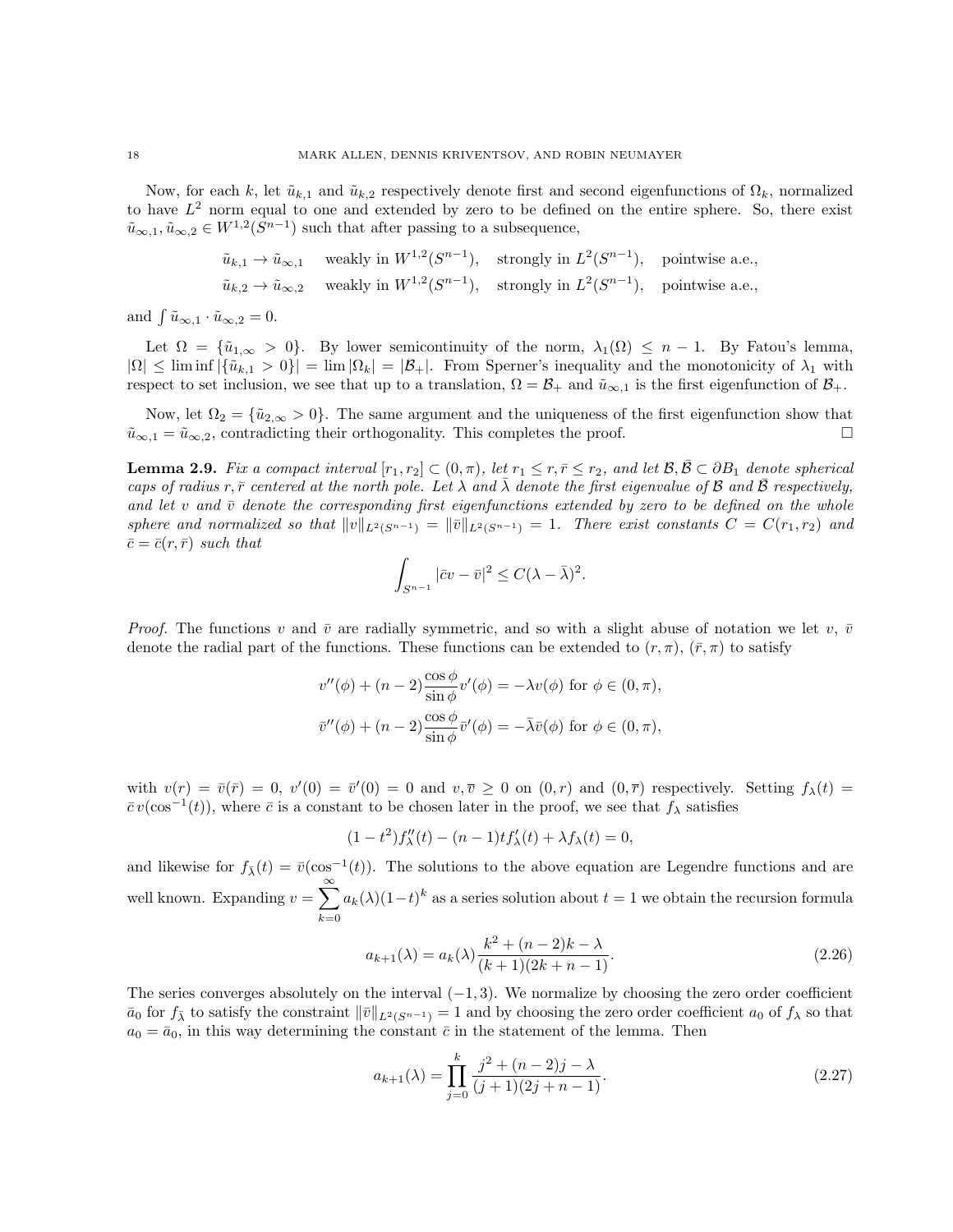Taking the derivative of  $\log a_{k+1}$  with respect to  $\lambda$  we obtain

$$
|a'_{k+1}(\lambda)| = |a_{k+1}(\lambda)| \sum_{j=0}^{k} \frac{1}{(j+1)(2j+n-1)} \le M|a_{k+1}(\lambda)|.
$$

Furthermore, from [\(2.26\)](#page-17-1), we see that for any compact interval  $I \in (0, \infty)$ , there is a constant  $C = C(I)$ such that  $|a_{k+1}(\lambda)| \leq C/2^k$  for all  $\lambda \in I$ . Therefore,  $|a_{k+1}(\lambda) - a_{k+1}(\overline{\lambda})| \leq C|\lambda - \overline{\lambda}|/2^k$  for any  $\lambda, \overline{\lambda} \in I$ . Then summing over k we obtain for any  $t \in [0, t_0]$  with  $t_0 < \pi$  that

$$
|f_{\lambda}(t)-f_{\overline{\lambda}}(t)|\leq |\lambda-\overline{\lambda}| \sum_{k=0}^{\infty}\frac{C}{2^{k}} < C|\lambda-\overline{\lambda}|.
$$

The conclusion then follows after changing variables back to  $\phi$  and integrating over  $\partial B_1$ .

The next proposition is the higher dimensional analogue of Proposition [2.4.](#page-12-0) It shows that each of the  $u_i$ ,  $i = 1, 2$ , is well approximated in  $L^2$  by a linear function.

<span id="page-18-0"></span>**Proposition 2.10.** There exist  $\varepsilon_0 = \varepsilon_0(n)$  and  $C = C(n)$  such that the following holds. Assume  $\log \left( \frac{J(1)}{J(\rho)} \right)$  $\frac{J(1)}{J(\rho)}\Big)\leq$  $\varepsilon_0$  and  $0 \le \rho \le 1/2$ . Let v be the first eigenfunction of the spherical cap of radius  $\pi/2$  in  $\partial B_1$ , extended by 0 to be defined on  $\partial B_1$ . For  $i = 1, 2$  there exist  $\beta_i = \beta_i(u_i)$  such that, up to a rotation, we have

$$
\int_{B_1 \setminus B_{\rho}} (r \beta_i v - u_i)^2 \le C \log \left( \frac{J(1)}{J(\rho)} \right) \|u_i\|_{W^{1,2}(B_1)}^2.
$$

Proof. Let  $\varepsilon = \log(J(1)/J(\rho))$ . Since  $\varepsilon = \int_{\rho}^{1} \log(J(r))' dr$  and the integrand is positive, it follows that  $\log(J(r))' \leq 10\varepsilon$  outside a set of measure  $\varepsilon/10$ . In particular,  $\log(J(r))' \leq 10\varepsilon$  for some  $r \in (1-\varepsilon/5, 1]$ . By scaling we assume that  $\log(J(r))' \leq \varepsilon$  at  $r = 1$ .

Fix  $i \in \{1,2\}$ . For the remainder of the proof, we omit subscripts i for notational simplicity. Let  $\Omega = \partial B_1 \cap \{u > 0\}$  and let  $\tilde{u}$  denote the first eigenfunction of  $\Omega$ , normalized so that  $\|\tilde{u}\|_{L^2(\Omega)} = 1$  and extended by zero to be defined everywhere on  $\partial B_1$ . Let  $\overline{B} \subset \partial B_1$  denote a spherical cap centered at the north pole such that  $|\bar{\mathcal{B}}| = |\Omega|$ , and let  $\bar{v}$  denote its first eigenfunction with the normalization  $\|\bar{v}\|_{L^2(\bar{\mathcal{B}})} = 1$ and extended by zero to be defined on the whole  $\partial B_1$ . Up to a rotation, we may assume that the infimum over  $x \in S^{n-1}$  in [\(1.4\)](#page-1-0) of Theorem [1.1](#page-1-2) is achieved at the north pole. Lemmas [2.7](#page-16-1) and [2.8](#page-16-2) guarantee that for dimensional constants  $c$  and  $C$ ,

<span id="page-18-2"></span>
$$
\left|\lambda_1 - \lambda(\bar{\mathcal{B}})\right| \le C\varepsilon, \qquad \left|\lambda_1(\bar{\mathcal{B}}) - (n-1)\right| \le C\sqrt{\varepsilon}, \qquad \lambda_2 - \lambda_1 \ge c,
$$
\n(2.28)

Let  $\hat{\beta} = \beta_1 = \int_{\partial B_1} u\tilde{u}$  be as in [\(2.20\)](#page-15-1), and let  $\bar{c}$  be as in Lemma [2.9](#page-17-0) applied to  $r = \pi/2$  and the radius  $\bar{r}$ of  $\overline{B}$ . Let  $\beta = \overline{c}\hat{\beta}$ . We use the triangle inequality to see that

$$
\int_{B_1 \setminus B_\rho} (u - \beta rv)^2 \le 4 \int_{B_1 \setminus B_\rho} (u - ru(1, \theta))^2 + 4 \int_{B_1 \setminus B_\rho} (ru(1, \theta) - \hat{\beta} r \tilde{u})^2 \n+ 4 \hat{\beta}^2 \int_{B_1 \setminus B_\rho} (r \tilde{u} - r \bar{v})^2 + 4 \hat{\beta}^2 \int_{B_1 \setminus B_\rho} (r \bar{v} - r \bar{c} v)^2.
$$
\n(2.29)

<span id="page-18-1"></span>We can estimate the first two terms on the right-hand side of [\(2.29\)](#page-18-1) precisely the way we estimated their two-dimensional analogues in the proof of Proposition [2.4.](#page-12-0) Indeed, by Lemma [2.6,](#page-16-0) for the first term we have

<span id="page-18-3"></span>
$$
4\int_{B_1 \setminus B_\rho} (u - ru(1, \theta))^2 \le C\varepsilon \|u\|_{W^{1,2}(B_1)}^2.
$$
\n(2.30)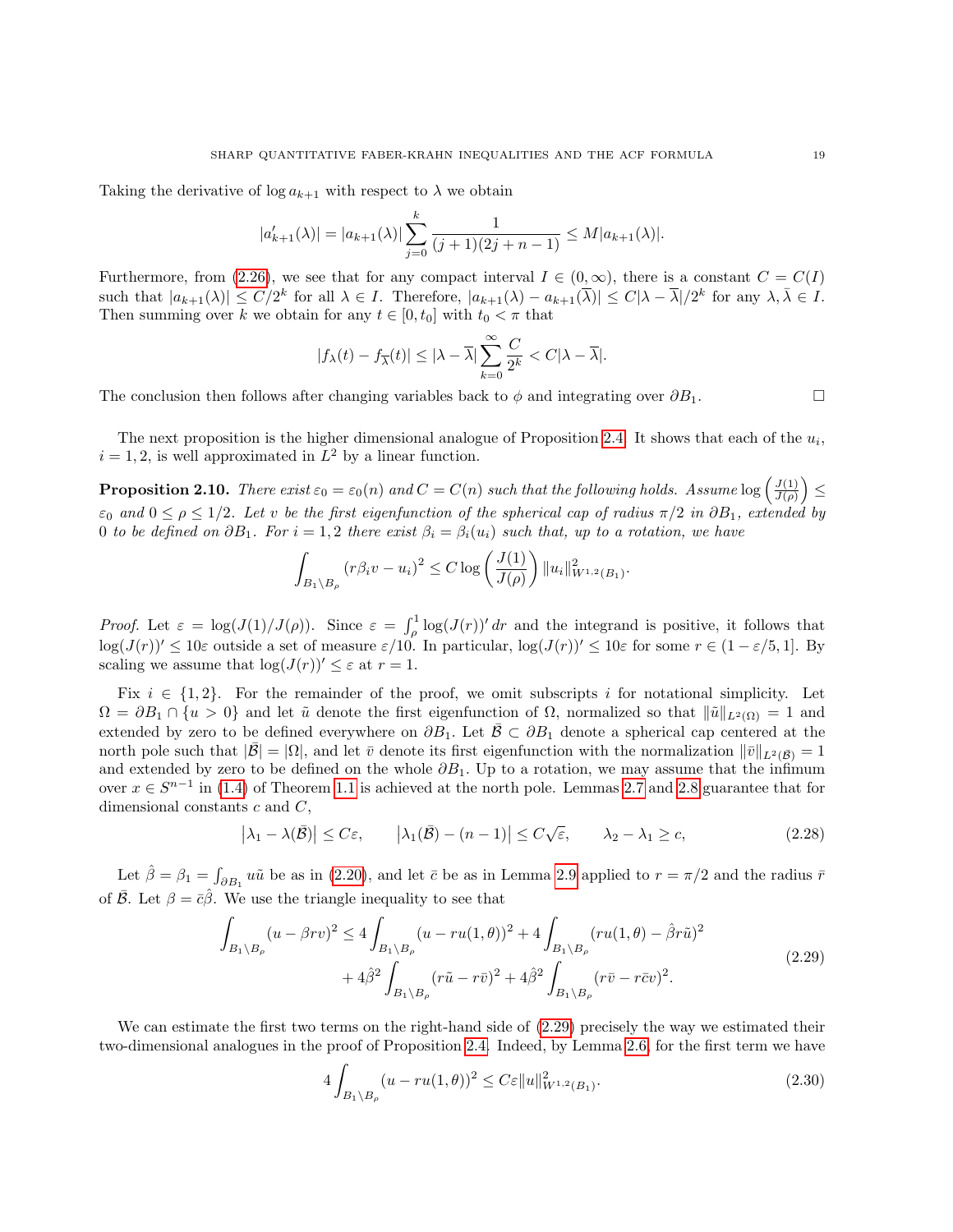For the second term on the right-hand side of [\(2.29\)](#page-18-1), we use the estimate [\(2.20\)](#page-15-1) for  $\delta_A(1) \leq \varepsilon$  and the uniform eigenvalue gap of  $(2.28)$  to see that for a dimensional constant C we have

$$
4\int_{B_1\setminus B_\rho} (ru(1,\theta) - \hat{\beta}r\tilde{u})^2 \le C\int_{\partial B_1} (u(1,\theta) - \hat{\beta}\tilde{u})^2 \le C\epsilon \|u\|_{W^{1,2}(B_1)}^2.
$$
 (2.31)

To estimate the third term on the right-hand side of [\(2.29\)](#page-18-1), we call upon the quantitative form of Sperner's inequality established in Theorem [1.1:](#page-1-2)

$$
4\int_{B_1\setminus B_\rho} r^2(\tilde{u}-\bar{v})^2 \le C\hat{\beta}^2 \int_{\partial B_1} (\tilde{u}-\bar{v})^2 \le C\hat{\beta}^2 (\lambda_1-\lambda_1(\bar{B})) \le C\epsilon \|u\|_{W^{1,2}(B_1)}^2,
$$
\n(2.32)

where in the final inequality we recall  $(2.28)$  and that  $\hat{\beta} \leq ||u||_{L^2(\partial B_1)} \leq C||u||_{W^{1,2}(B_1)}$ .

Finally, we estimate the fourth term in [\(2.29\)](#page-18-1). Applying Lemma [2.9](#page-17-0) with  $r = \pi/2$  and  $\bar{r}$  the radius of  $\bar{\beta}$ followed by [\(2.28\)](#page-18-2), we see that

$$
4\hat{\beta}^2 \int_{B_1 \setminus B_\rho} (r\bar{v} - r\bar{v})^2 \le C\hat{\beta}^2 \int_{\partial B_1} (\bar{v} - cv)^2 \le C\hat{\beta}^2 \left(\lambda_1(\bar{B}) - (n-1)\right)^2 \le C\varepsilon \|u\|_{W^{1,2}(B_1)}^2.
$$
 (2.33)

<span id="page-19-0"></span>Combining  $(2.30)$ – $(2.33)$ , we conclude the proof of the proposition.

We now prove Theorem [1.3](#page-3-0) in the case  $n \geq 3$ .

*Proof of Theorem [1.3](#page-3-0) for n*  $\geq$  3. Let  $\epsilon_0$  be as in Proposition [2.10.](#page-18-0) If  $\log(J(1)/J(\rho) > \epsilon_0$ , then we simply choose  $\beta_i = ||u_i||_{L^2(B_1)}$  and  $\nu = e_1$ , and the result follows trivially for large enough C. Let now  $\varepsilon =$  $\log(J(1)/J(\rho))$  and assume  $\epsilon \leq \epsilon_0$ . As in the proof of the two-dimensional case, Theorem [1.3](#page-3-0) almost follows from Proposition [2.10,](#page-18-0) but it remains to show that the truncated linear functions obtained for each of  $u_1, u_2$ in Proposition [2.10](#page-18-0) can be taken to have disjoint supports. We also repeat the following notation from Proposition [2.10,](#page-18-0) now emphasizing the dependence on  $i = 1, 2$ : let  $\Omega_i = \{u_i > 0\} \cap \partial B_1$ , let  $\overline{B}_i \subset \partial B_1$  be the spherical cap of the same volume as  $\Omega^i$  with center achieving the infimum over  $x \in S^{n-1}$  in [\(1.4\)](#page-1-0) of Theorem [1.1,](#page-1-2) and  $\mathcal{B}_i$  the hemisphere with the same center. We first show that

<span id="page-19-1"></span>
$$
|\mathcal{B}_1 \Delta \mathcal{B}_2| \le C \varepsilon^{1/2}.
$$
\n(2.34)

Indeed, we repeatedly apply the triangle inequality to find

$$
|\mathcal{B}_1 \Delta \mathcal{B}_2| \leq (|\mathcal{B}_1 \Delta \bar{\mathcal{B}}_1| + |\mathcal{B}_2 \Delta \bar{\mathcal{B}}_2|) + (|\bar{\mathcal{B}}_1 \Delta \Omega_1| + |\bar{\mathcal{B}}_2 \Delta \Omega_2|) + |\Omega_1 \Delta \Omega_2|.
$$

Since the supports of  $u_1$  and  $u_2$  are disjoint,  $|\Omega_1 \Delta \Omega_2| = 0$ . Next, we can apply Theorem [1.1](#page-1-2) to  $\Omega_1$  and  $\Omega_2$ and use [\(2.28\)](#page-18-2) to see that

$$
\left|\bar{\mathcal{B}}_1\Delta\Omega_1\right|+\left|\bar{\mathcal{B}}_2\Delta\Omega_2\right|\leq C\left(\lambda_1\left(\Omega_1\right)-\lambda_1\left(\bar{\mathcal{B}}_2\right)\right)^{1/2}+\left(\lambda_1\left(\Omega_2\right)-\lambda_1\left(\bar{\mathcal{B}}_2\right)\right)^{1/2}\leq C\epsilon^{1/2}.
$$

Next, using [\(2.28\)](#page-18-2), we see that

$$
\left|\mathcal{B}_1\Delta\bar{\mathcal{B}}_1\right|+\left|\mathcal{B}_2\Delta\bar{\mathcal{B}}_2\right|\leq C\left(\left|r_1-\frac{\pi}{2}\right|-\left|r_2-\frac{\pi}{2}\right|\right)\leq C\left(\left|\lambda_1(\bar{\mathcal{B}}_1)-(n-1)\right|+\left|\lambda_1(\bar{\mathcal{B}}_2)-(n-1)\right|\right)\leq C\epsilon^{1/2}.
$$

Together these estimates prove the claim [\(2.34\)](#page-19-1).

Without loss of generality we may assume that  $\mathcal{B}_2$  is centered at the south pole. Let  $x_0$  be the center of  $\mathcal{B}_1$ ; from [\(2.34\)](#page-19-1) it follows that  $d(x_0, o) \leq C \varepsilon^{1/2}$  where *o* is the north pole and  $d(\cdot, \cdot)$  denotes the distance on the sphere. Let  $w_1$  be the truncated linear function corresponding to  $u_1$  provided by Proposition [2.10](#page-18-0) (so

$$
\Box
$$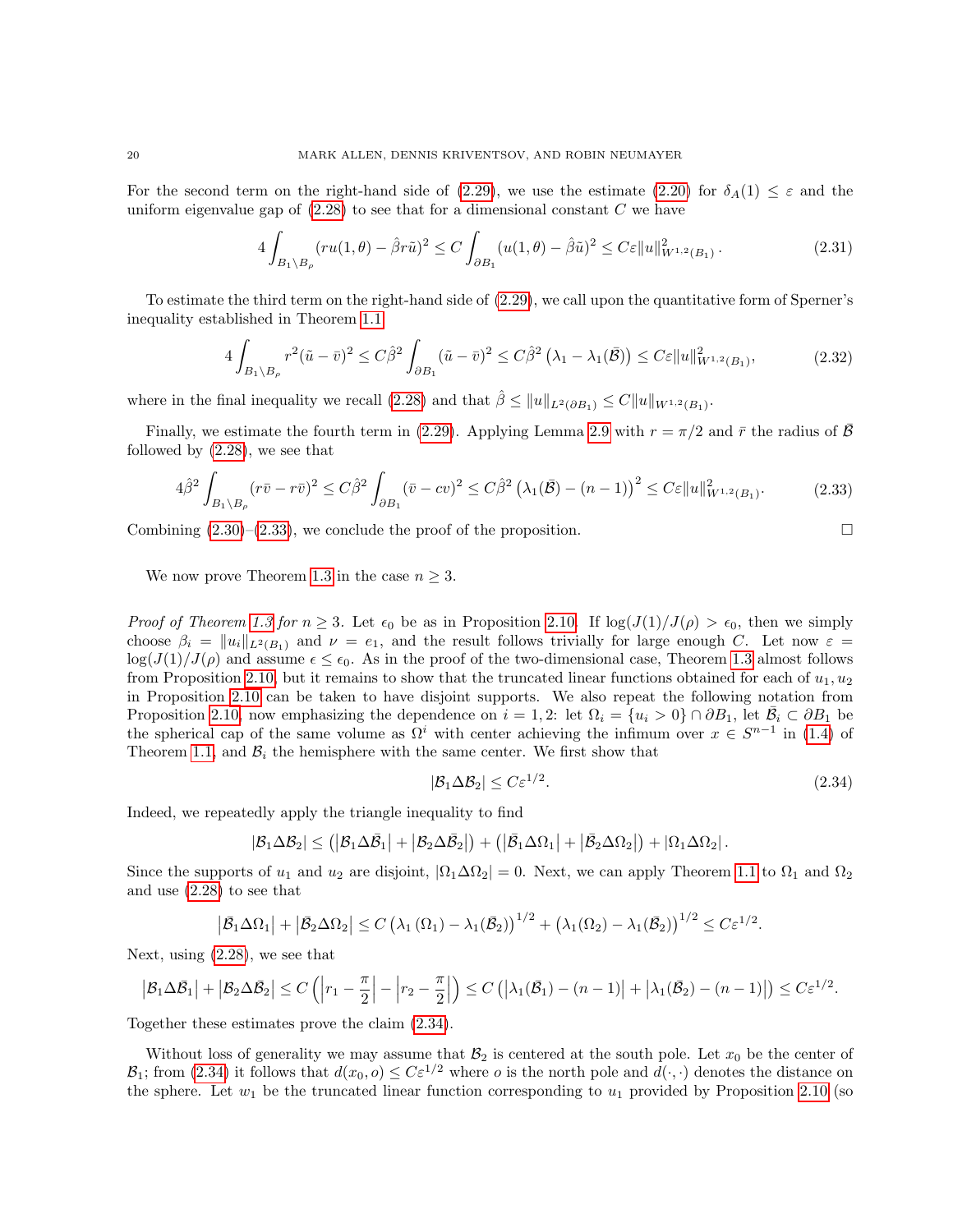w is defined in polar coordinates by  $w(r, \theta) = \beta r v(\theta)$  and let  $\tilde{w}_1$  be its rotation so that  $\{\tilde{w}_1 > 0\} \cap \partial B_1$  is the hemisphere centered at the north pole. Since  $|w_1| \leq C ||u_1||_{W^{1,2}(B_1)}$ , we see that

$$
\int_{B_1 \setminus B\rho} |\tilde{w}_1 - u_1|^2 \le C\varepsilon \|u\|_{W^{1,2}(B_1)}^2 + \int_{B_1 \setminus B\rho} |\tilde{w}_1 - w_1|^2
$$
\n
$$
\le C\varepsilon \|u\|_{W^{1,2}(B_1)}^2 + C \|u\|_{W^{1,2}(B_1)}^2 d(x_0, o)^2 \le C \|u\|_{W^{1,2}(B_1)}^2 \varepsilon.
$$

So, choosing  $\tilde{w}_1$  and the truncated linear function  $w_2$  corresponding to  $u_2$  provided by Proposition [2.10](#page-18-0) completes the proof of the theorem.  $\Box$ 

<span id="page-20-0"></span>2.3. Uniqueness of blow-ups when the ACF formula decays fast. Here we sketch the proof of Corollary [1.4.](#page-4-1) The argument gives a precise modulus for the convergence of the blow-ups as well.

*Proof of Corollary [1.4.](#page-4-1)* We omit the subscripts 1, 2 in  $u_1, u_2$  below to simplify notation; any statement involving u or  $\beta$  is valid for both  $u = u_1$  and  $u = u_2$ , up to replacing  $(\nu \cdot x)^+$  by  $(\nu \cdot x)^-$  if  $i = 2$ .

For  $k = 0, 1, 2, \ldots$ , consider the rescalings  $u^k(x) = \frac{u(2^{-k}x)}{2^{-k}}$ . Recall that  $\omega(r) = J(r) - J(0^+)$ . We will show, by induction on k, that there are numbers  $\beta^k > 0$  and unit vectors  $\nu_k \in S^{n-1}$  such that

<span id="page-20-1"></span>
$$
\int_{B_1 \backslash B} \left| u^k - \beta^k (\nu_k \cdot x)^+ \right|^2 \le C_1 \, \omega(2^{-k}) \tag{2.35}
$$

and

<span id="page-20-2"></span>
$$
\left|\beta^{k} - \beta^{k-1}\right|^{2} + \left|\nu_{k} - \nu_{k-1}\right|^{2} \le C_{2} \,\omega(2^{-k-1}),\tag{2.36}
$$

where the constants  $C_1$  and  $C_2$  depend on n and  $||u_i||_{W^{1,2}(B_1)}$  but are independent of k. For each k, the vector  $\nu_k$  for  $i = 1$  will equal to  $-\nu_k$  for  $i = 2$ . For  $k = 0$  this follows from a single application of Theorem [1.3.](#page-3-0)

Assume [\(2.35\)](#page-20-1) and [\(2.36\)](#page-20-2) hold for all  $j \leq k-1$ . Then we may apply Theorem [1.3](#page-3-0) (with  $\rho = 0$ ) to  $u^k$ , as  $J[u_1^k, u_2^k](r) = J[u_1, u_2](2^{-k}r) < 1 + \varepsilon$  by assumption:

$$
\int_{B_1} |u^k - \beta^k (\nu_k \cdot x)^+|^2 \leq C \omega(2^{-k}) \sum_{i=1}^2 \|u_i^k\|_{W^{1,2}(B_1)}^2.
$$

The main point now is to estimate  $||u^k||_{W^{1,2}(B_1)}$  in a manner independent of k, and then show that  $\beta^k$  is close to  $\beta^{k-1}$  (and similarly for  $\nu_k$ ).

We apply the Caccioppoli inequality to  $u^k$  to give

$$
||u^k||_{W^{1,2}(B_1)} \leq C||u^k||_{L^2(B_2)},
$$

recalling they are subharmonic. From  $(2.35)$  with  $k-1$ , we have that

$$
||u^k||_{L^2(B_2)} = 2^{n/2+1}||u^{k-1}||_{L^2(B_1)}
$$
  
\n
$$
\le 2^{n/2+1}||u^{k-1} - \beta^{k-1}(\nu_{k-1} \cdot x)^+||_{L^2(B_1)} + C\beta_i^{k-1}
$$
  
\n
$$
\le C\left[\sqrt{C_1\omega(2^{-k-1})} + \beta^{k-1}\right]
$$
  
\n
$$
\le C\left[\sqrt{C_1\varepsilon} + \beta^{k-1}\right].
$$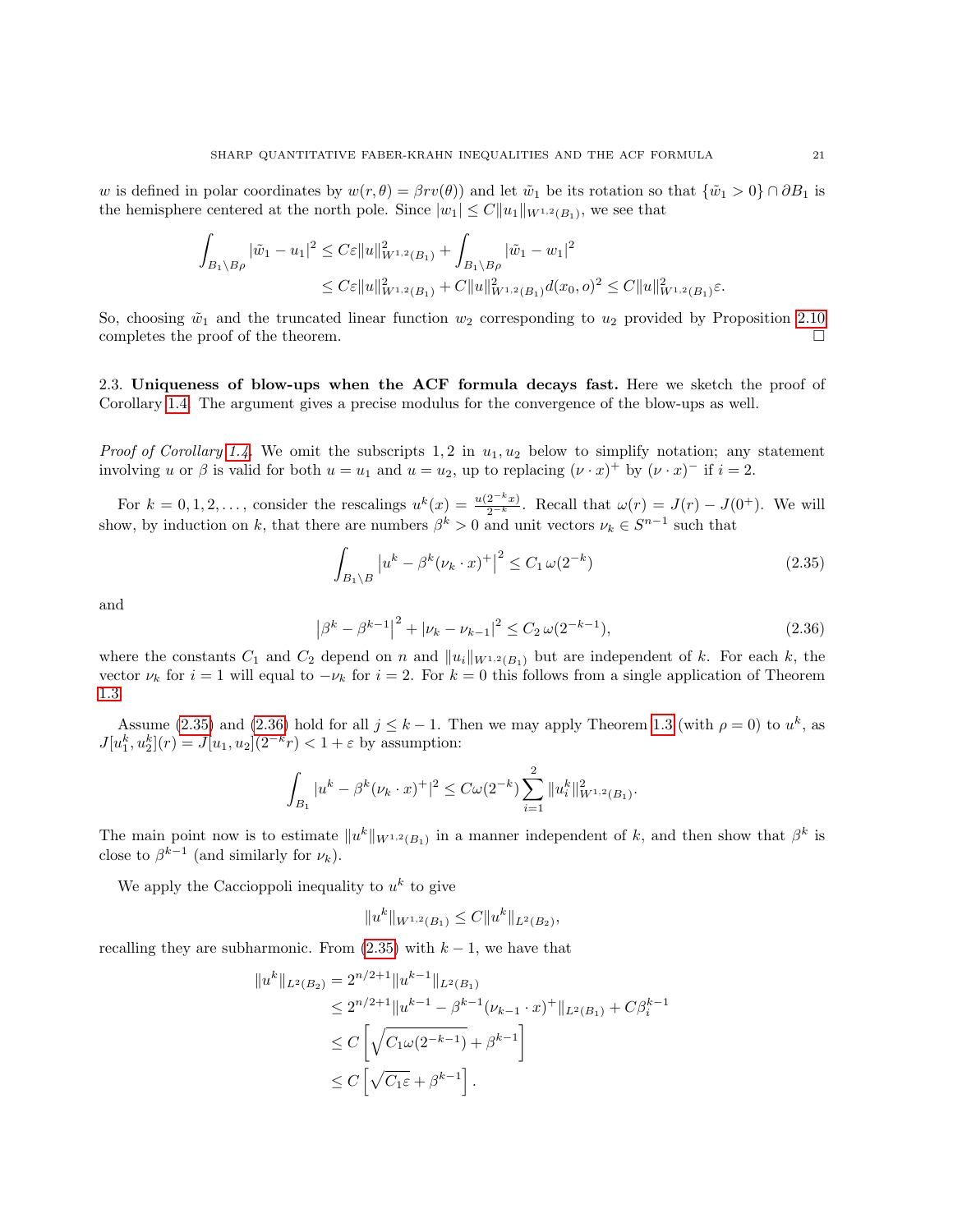Now applying [\(2.36\)](#page-20-2) for every  $j \leq k - 1$ , we have

$$
\beta^{k-1} \le \beta^0 + \sum_{j=1}^{k-1} |\beta^j - \beta^{j-1}|
$$
  
 
$$
\le C \|u\|_{W^{1,2}(B_1)} + \sqrt{C_2} \sum_{j=1}^{k-1} \sqrt{\omega(2^{-j-1})} \le C \Big( 1 + \int_0^{2^{-k-1}} \frac{\sqrt{\omega(r)}}{r} \Big) \le C.
$$

Choosing  $C_1$  large enough and then  $\varepsilon$  small in terms of  $C_1$  gives

$$
||u^k||^2_{W^{1,2}(B_1)} \leq C[C_1\varepsilon + 1] \leq \frac{C_1}{2}.
$$

This implies  $(2.35)$  for  $k$ .

To control  $\beta^k$ , we change variables:

$$
\int_{B_{1/2}} |u^{k-1} - \beta^k (\nu_k \cdot x)^+|^2 = 2^{-n-2} \int_{B_1} |u^k - \beta^k (\nu_k \cdot x)^+|^2 \leq C \omega(2^{-k}).
$$

Then

$$
\int_{B_{1/2}} |\beta^k(\nu_k \cdot x)^+ - \beta^{k-1}(\nu_{k-1} \cdot x)^+|^2 \leq C \omega(2^{-k-1})
$$

by combining with  $(2.35)$  with  $k - 1$ . Direct evaluation leads to

$$
|\beta^k - \beta^{k-1}|^2 + |\nu_k - \nu_{k-1}|^2 \le C_2 \omega(2^{-k-1}),
$$

and so  $(2.36)$  holds for  $k$ .

We are now in a position to conclude. From [\(2.36\)](#page-20-2) the numbers  $\beta^k$  and vectors  $\nu^k$  have

$$
\sum_{k=0}^{\infty} |\beta^k - \beta^{k-1}| + |\nu_k - \nu_{k-1}| \le C(\varepsilon + \int_0^1 \frac{\sqrt{\omega(r)}}{r} dr) < \infty,
$$

so the sequences converge to some  $\beta_i, v$ . Set

$$
\tilde{\omega}(r) = \omega(r) + \int_0^{2r} \frac{\sqrt{\omega(r)}}{r} dr,
$$

which a nondecreasing function tending to 0 at 0. Then from  $(2.35)$ ,

$$
\int_{B_1} |u^k - \beta (v \cdot x)^+|^2 \le C\tilde{\omega}(2^{-k}),
$$

and so changing variables,

$$
2^{(n+2)k} \int_{B_{2^{-k}}} |u - \beta(\nu \cdot x)^{+}|^{2} \leq C\tilde{\omega}(2^{-k}).
$$

This may be rewritten to give

$$
\frac{1}{r^{n+2}} \int_{B_r} |u - \beta(v \cdot x)^{+}|^2 \leq C\tilde{\omega}(2r) \to 0,
$$

concluding the proof.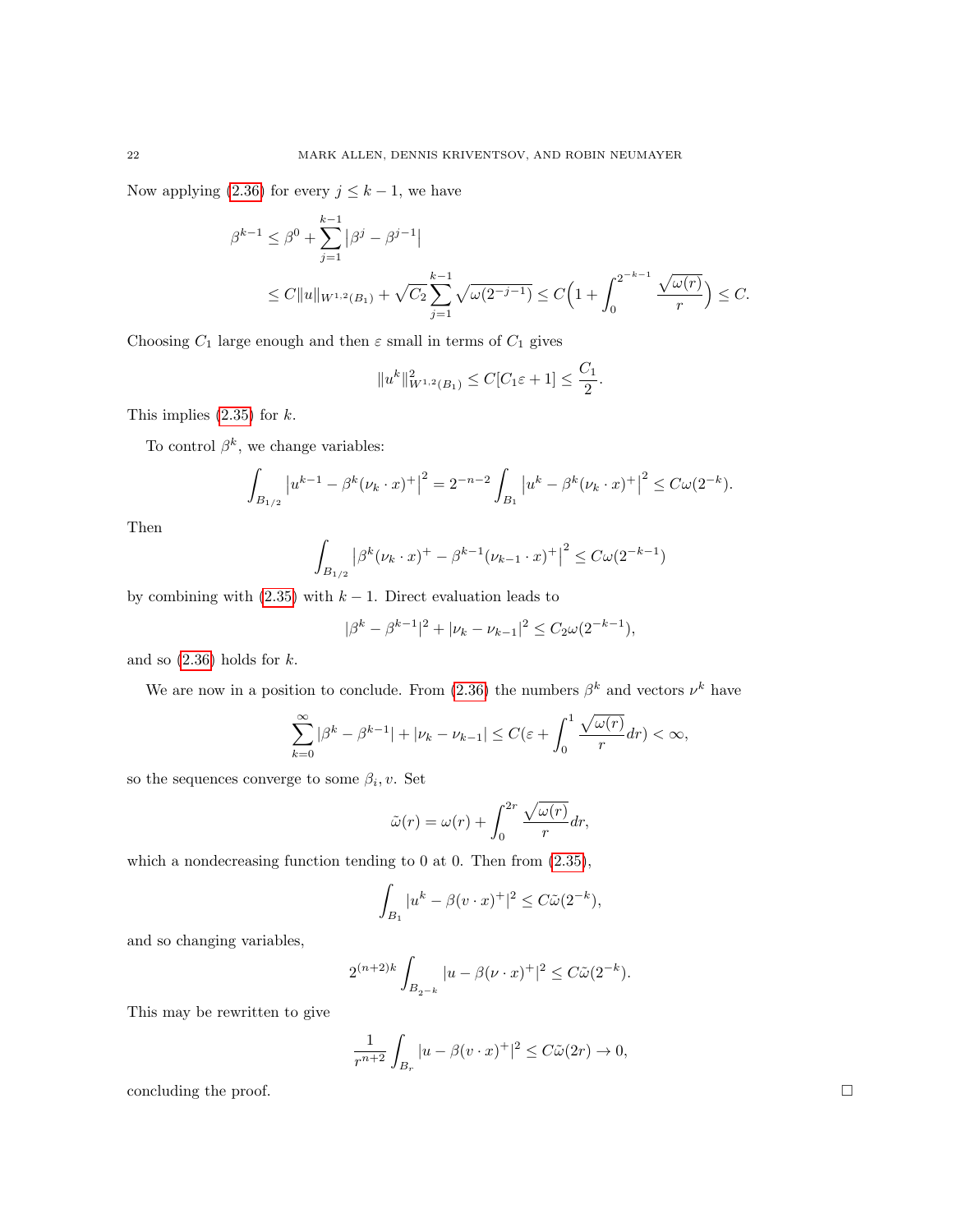### 3. Quantitative stability for the Faber-Krahn inequality

<span id="page-22-0"></span>We now turn toward the proof of the quantitative Faber-Krahn inequality, Theorem [1.1.](#page-1-2) As we discussed in the introduction, the proof is essentially identical in the cases of the round sphere, Euclidean space, and hyperbolic space. To keep the notation from becoming unreasonably heavy, we will therefore present the proof in case of the round sphere, and include remarks throughout the proof guiding the reader through any modifications needed to generalize the proof to Euclidean or hyperbolic spaces.

All three simply connected space forms share the property that balls centered at any point minimize the first eigenvalue. It it clear, then, that any stability statement must involve the distance to a nearby ball to  $\Omega$ . In [\(1.4\)](#page-1-0), we chose to "mod out" by this symmetry by taking the infimum over all x in the space of the distance to balls  $B(x)$  centered at x. It turns out to be more convenient to prove the slightly stronger statement given below as Theorem [3.1,](#page-22-1) in which we get rid of the translational invariance by choosing a particular "set center" of a given set  $\Omega$ , defined in the following way.

Consider the standard embedding of the round sphere  $S^n(1) \subset \mathbb{R}^{n+1}$  and let  $y_{\Omega} = \int_{\Omega} y \, d\text{vol}_g(y) \in \mathbb{R}^{n+1}$ . Provided  $y_{\Omega} \neq 0$ , we define the set center  $x_{\Omega}$  of  $\Omega$  by

$$
x_{\Omega} = \frac{y_{\Omega}}{|y_{\Omega}|}
$$

It is worth noting that there are other possible ways that one may define a notion of "barycenter" of a set  $\Omega \subset S^n$ . Another possible notion is given in [\[13\]](#page-37-23).

Throughout this section, given a set  $\Omega \subset S^n$ , we let  $u_{\Omega}$  denote its first eigenfunction extended by 0 to be defined on all of  $S^n$  and normalized so that  $||u_{\Omega}||_{L^2(\Omega)} = 1$ .

<span id="page-22-1"></span>**Theorem 3.1.** Fix  $n \geq 1$  and  $v \in (0, |S^n|)$ . There exists a constant  $c = c(n, v)$  such that the following holds. Let  $\Omega \subset S^n$  with  $|\Omega| = v$  be a set for which  $x_{\Omega} \in S^n$  is defined. Letting B denote the spherical cap centered at  $x_{\Omega}$  with  $|B| = v$ , we have

$$
\lambda_1(\Omega) - \lambda_1(B) \ge c \left( |\Omega \Delta B|^2 + \int_{S^n} |u_{\Omega} - u_B|^2 \right).
$$
 (3.1)

Remark 3.2 (Sets with no barycenter). The statement of Theorem [3.1](#page-22-1) may look restrictive compared to Theorem [1.1.](#page-1-2) However, if  $\Omega$  is a set for which the barycenter is not defined, then necessarily  $\lambda_1(\Omega) - \lambda_1(B) \ge$ c, and so [\(1.4\)](#page-1-0) holds trivially in this case. In particular, Theorem [3.1](#page-22-1) implies Theorem [1.1](#page-1-2) in the case of the round sphere.

Remark 3.3 (Set centers on Euclidean space and hyperbolic space). On Euclidean space, an open set  $\Omega \subset \mathbb{R}^n$  has a uniquely defined barycenter  $x_{\Omega} = \int_{\Omega} x \, dx$ . For an open set  $\Omega \subset H^n$  in hyperbolic space, the set center  $x_{\Omega} = \operatorname{argmin}_{x_{0} \in H^{n}} \int_{\Omega} d(x, x_{0})^{2} d\text{vol}(x)$  is well defined. The analogues of Theorem [3.1](#page-22-1) hold in each of these two spaces with  $x_{\Omega}$  defined in this way; the proof will be identical up to the obvious modifications. Once more, the analogues of Theorem [3.1](#page-22-1) for Euclidean and hyperbolic space imply Theorem [1.1](#page-1-2) on these space forms.

We will work in spherical coordinates  $(\theta, \phi) \in S^{n-1} \times (0, \pi)$  on  $S^n$ , in which the round metric takes the form  $g_{S^n} = d\phi^2 + \sin^2(\phi)d\theta^2$ , where  $d\theta^2$  is used to denote the round metric on  $S^{n-1}$ . A point  $(\theta, \phi) \in S^n$ has geodesic distance  $\phi$  to the north pole  $o \in S<sup>n</sup>$ . The Laplacian of a function f in spherical coordinates  $(\theta, \phi)$  is given by

<span id="page-22-2"></span>
$$
\Delta_{S^n} f(\theta, \phi) = (\sin \phi)^{1-n} \frac{\partial}{\partial \phi} \left( (\sin \phi)^{n-1} \frac{\partial f}{\partial \phi} \right) + (\sin \phi)^{-2} \Delta_{S^{n-1}} f. \tag{3.2}
$$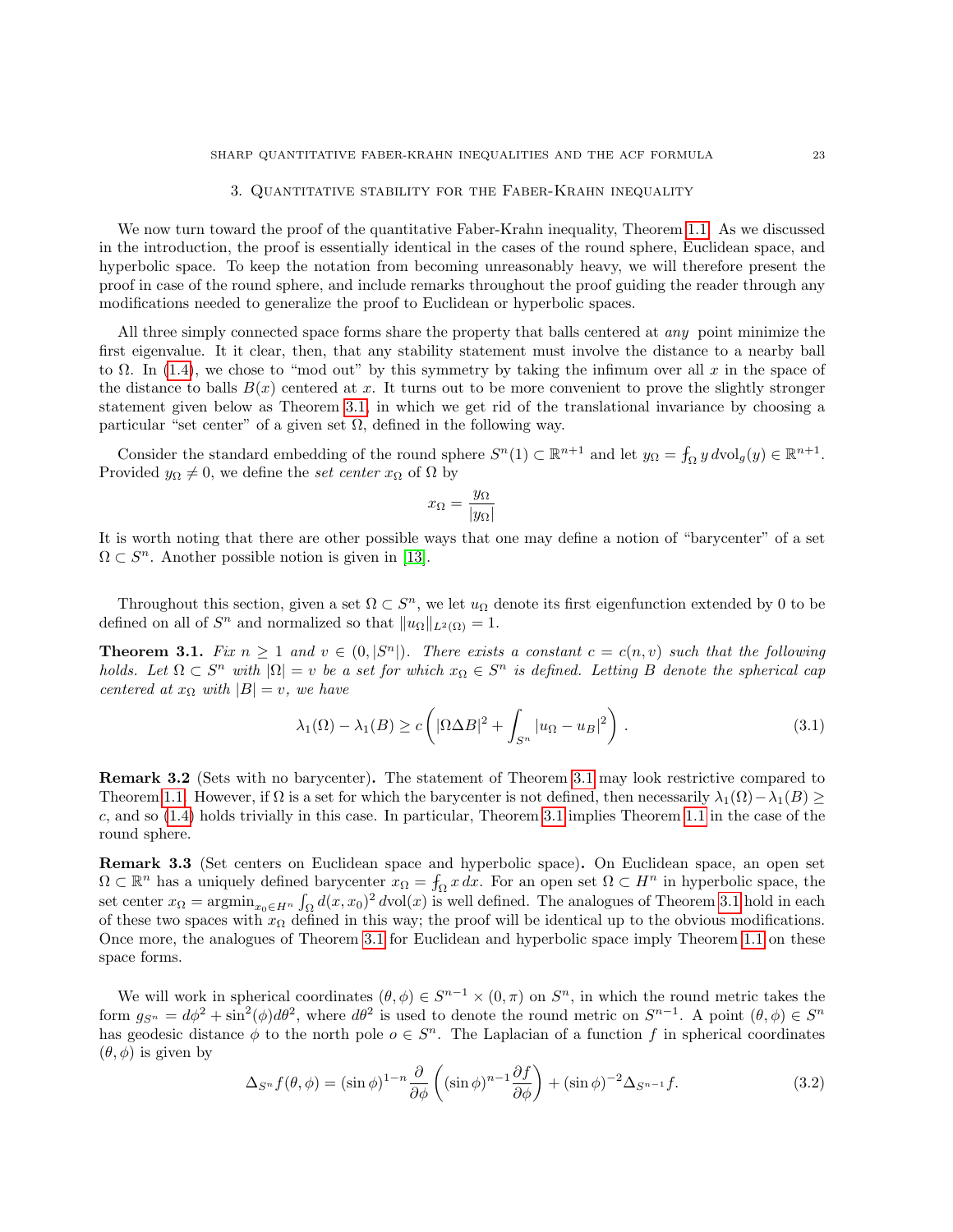Remark 3.4 (Coordinates on hyperbolic space and Euclidean space). On hyperbolic space, we similarly use polar coordinates  $(\theta, \phi)$ , so that the metric is expressed in these coordinates by  $g_{hyp} = d\phi^2 + \sinh^2(\phi)d\theta^2$ , where once more we let  $d\theta^2$  denote the round metric on  $S^{n-1}$ . A point  $(\theta, \phi) \in H^n$  has geodesic distance  $\phi$  from the distinguished point from which the polar coordinates are centered. The Laplacian of a function  $f: H^n \to \mathbb{R}$  in these coordinates is given by

$$
\Delta_{H^n} f(\theta, \phi) = (\sinh \phi)^{1-n} \frac{\partial}{\partial \phi} \left( (\sinh \phi)^{n-1} \frac{\partial f}{\partial \phi} \right) + (\sinh \phi)^{-2} \Delta_{S^{n-1}} f.
$$

On Euclidean space we use standard polar coordinates  $(\theta, \phi)$ , where  $\phi$  is the distance to the origin and the Laplacian of a function  $f : \mathbb{R}^n \to \mathbb{R}$  is given by.

$$
\Delta_{\mathbb{R}^n} f(\theta, \phi) = \phi^{1-n} \frac{\partial}{\partial \phi} \left( \phi^{n-1} \frac{\partial f}{\partial \phi} \right) + \phi^{-2} \Delta_{S^{n-1}} f.
$$

Throughout this section, we will use the shorthand  $B_{\rho} = B(o, \rho)$  to denote the spherical cap of radius  $\rho$ centered at the north pole. We will frequently make the identification of the boundary of a geodesic ball,  $\partial B(o, \rho)$ , with the sphere  $S^{n-1}$ , noting that the induced metric on  $\partial B(o, \rho)$  is  $\sin^2(\rho) d\theta^2$ , where  $d\theta^2$  is the round metric on  $S^{n-1}$ .

We proceed in two steps: in Section [3.1,](#page-23-0) we establish Theorem [3.1](#page-22-1) for sets that are small perturbations of a spherical cap, and in Section [3.2,](#page-34-0) we call upon results from our companion paper [\[4\]](#page-37-20) to conclude Theorem [3.1](#page-22-1) in the general case.

<span id="page-23-0"></span>3.1. Stability for nearly spherical sets. The main goal of this section is to establish Theorem [3.6](#page-23-1) below, which is Theorem [3.1](#page-22-1) restricted to a class of sets in  $S<sup>n</sup>$  that are small  $C<sup>2,\alpha</sup>$  perturbations of spherical caps.

The class of *nearly spherical sets* given in the following definition will be our main objects of interest in this section.

**Definition 3.5.** Given  $\rho \in (0, \pi)$  and  $\xi \in C^{2,\alpha}(\partial B_{\rho})$  with  $\|\xi\|_{C^{2,\alpha}(\partial B_{\rho})} \leq \varepsilon$ , we define the following:

(1) A set  $\Omega \subset S^n$  is parametrized by  $\xi$  over  $B_\rho$  if in spherical coordinates  $\partial \Omega$  takes the form

$$
\partial\Omega = \{(\theta, (1+\xi(\theta))\rho) : (\theta, \rho) \in \partial B_{\rho}\}.
$$

(2) A set  $\Omega \subset S^n$  is a nearly spherical set if  $\Omega$  is parametrized by  $\xi$  over  $B_\rho$  such that  $|\Omega| = |B_\rho|$  and the barycenter  $x_{\Omega}$  of  $\Omega$  is the north pole o.

Note that the barycenter of a set parametrized over  $B<sub>o</sub>$  is always defined provided that  $\varepsilon$  is taken to be sufficiently small depending on  $n$  and  $\rho$ . The following theorem establishes quantitative stability for Sperner's inequality among nearly spherical sets.

<span id="page-23-1"></span>**Theorem 3.6** (Quantitative stability for nearly spherical sets). Fix  $n \geq 2$  and  $\gamma \in (0, \pi/2)$ . There exist postitive constants c and  $\varepsilon$  depending only on n and  $\gamma$  such that the following holds. Let  $|\rho - \pi/2| < \gamma$  and let  $\Omega$  be a nearly spherical set parametrized by  $\xi$  over  $B_\rho$  with  $\|\xi\|_{C^{2,\alpha}(\partial B_\rho)} \leq \varepsilon$ . Then

$$
\lambda_1(\Omega) - \lambda_1(B_\rho) \ge c \left( |\Omega \Delta B_\rho|^2 + \int_{S^n} |u_{\Omega} - u_{B_\rho}|^2 \right).
$$
 (3.3)

The basic idea of the proof of Theorem [3.6](#page-23-1) is the following. In Section [3.1.1,](#page-24-0) we show that the deficit  $\lambda_1(\Omega) - \lambda_1(B_\rho)$  of a nearly spherical set is equivalent to the second variation of  $\lambda_1(B_\rho)$ , up to an error that can be made arbitrarily small by taking  $\|\xi\|_{C^{2,\alpha}(\partial B_{\rho})}$  to be small; see Theorem [3.7.](#page-24-1) Section [3.1.2](#page-25-0) contains the core of proof of Theorem [3.6:](#page-23-1) in Theorem [3.11](#page-27-0) we establish a gap in the spectrum for the second variation operator. As we discuss in the introduction, this spectral analysis is carried out through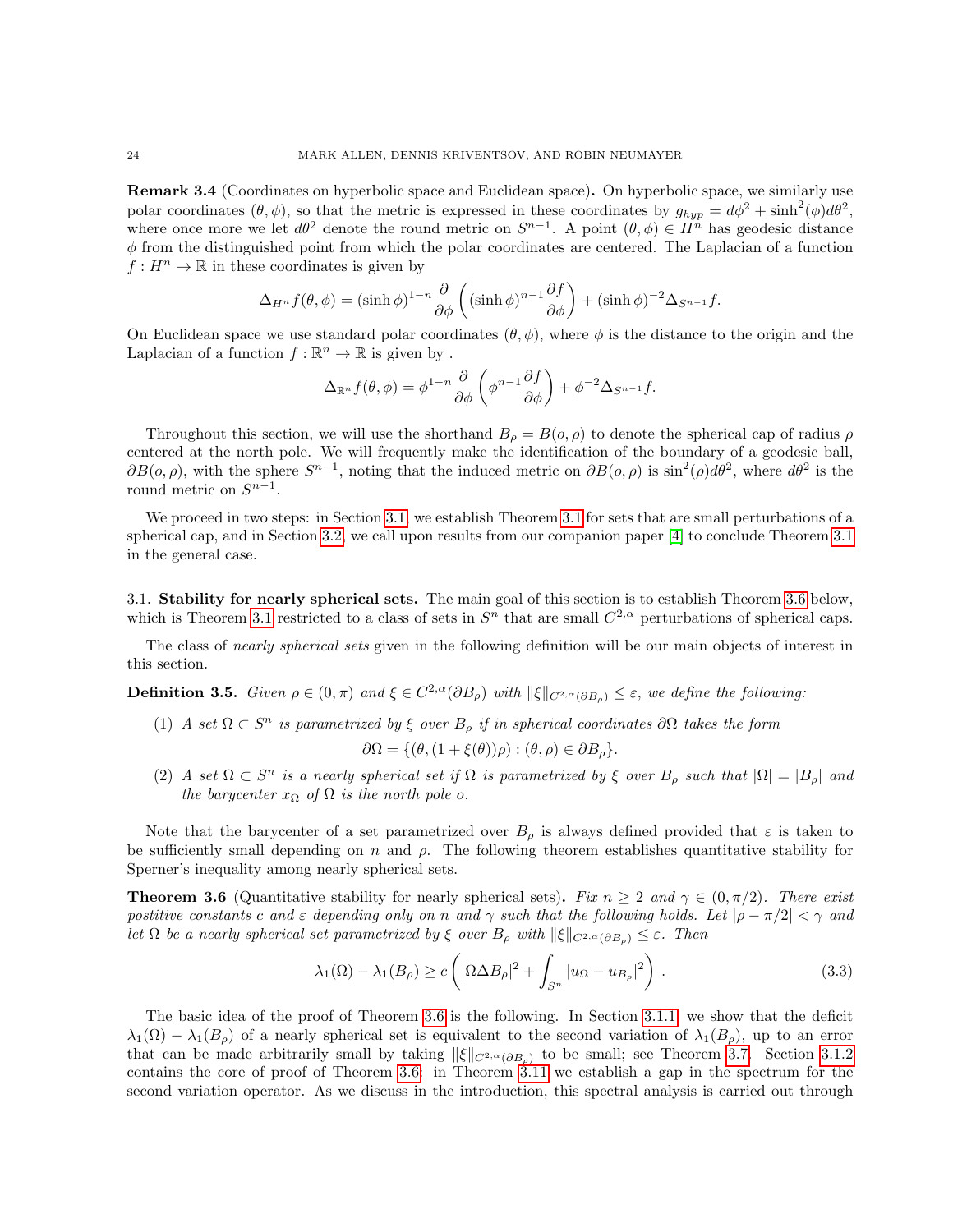an implicit argument based on the maximum principle. Theorem [3.11](#page-27-0) is then applied in Theorem [3.14](#page-30-0) to show that the deficit  $\lambda_1(\Omega) - \lambda_1(B_\rho)$  of a nearly spherical set controls the  $H^{1/2}$  norm of the parametrizing function  $\xi$ . Finally, in Proposition [3.15](#page-31-0) below of Section [3.1.3,](#page-31-1) we show that the right-hand side of [\(1.4\)](#page-1-0) is controlled linearly by  $\|\xi\|_{H^{1/2}(\partial B)}^2$ .

Recall that the  $H^{1/2}$  seminorm of a function  $\xi : \partial B_{\rho} \to \mathbb{R}$  is defined by  $\|\xi\|_{\dot{H}^{1/2}(\partial B_{\rho})}^2 = \int_{B_{\rho}} |\nabla h_{\xi}|^2$ , where  $h_{\xi}$  is the harmonic extension of  $\xi$ , i.e. the unique solution to

<span id="page-24-5"></span>
$$
\begin{cases} \Delta h_{\xi} = 0 & \text{in } B_{\rho} \\ h_{\xi} = \xi & \text{on } \partial B_{\rho}. \end{cases}
$$
 (3.4)

The  $H^{1/2}$  norm of a function  $\xi : \partial B_\rho \to \mathbb{R}$  is defined by  $\|\xi\|_{H^{1/2}(\partial B_\rho)}^2 = \|\xi\|_{L^2(\partial B_\rho)}^2 + \|\xi\|_{\dot{H}^{1/2}(\partial B_\rho)}^2$ . Among functions  $\xi \in H^{1/2}(\partial B_{\rho})$  with  $\int_{\partial B_{\rho}} \xi = 0$ , the  $H^{1/2}$  norm and seminorm are equivalent.

<span id="page-24-0"></span>3.1.1. The deficit and the second variation. The first eigenfunction  $u_{B_\rho}$  of a spherical cap  $B_\rho$  is radially symmetric and decreasing. We let  $u_{\rho}(\phi) = u_{B_{\rho}}(\theta, \phi)$  and note that  $|\nabla u_{B_{\rho}}(\theta, \phi)| = -u'_{\rho}(\phi) = |u'_{\rho}(\phi)|$ . In the sequel, we will use the shorthand  $|u'_{\rho}|$  to refer to number  $|u'_{\rho}(\rho)| > 0$  and will let  $\lambda_{\rho} = \lambda_1(B_{\rho}).$ 

Given a function  $\xi \in H^{1/2}(\partial B_\rho)$  with  $\int_{\partial B_\rho} \xi = 0$ , let  $w_\xi : B_\rho \to \mathbb{R}$  be the solution to

<span id="page-24-2"></span>
$$
\begin{cases}\n-\Delta w_{\xi} = \lambda_{\rho} w_{\xi} & \text{in } B_{\rho} \\
w_{\xi} = |u_{\rho}'|\xi & \text{on } \partial B_{\rho} \\
\int_{B_{\rho}} w_{\xi} u_{B_{\rho}} = 0.\n\end{cases}
$$
\n(3.5)

Such a solution exists and is unique by the Fredholm Alternative and is continuous by [\[29\]](#page-38-12). For such a function  $\xi$ , the second variation  $\delta^2 \lambda_1(B_\rho)[\xi, \xi]$  of  $\lambda_1$  at  $B_\rho$  in the direction  $[\xi, \xi]$  is given by

<span id="page-24-4"></span>
$$
\delta^2 \lambda_1(B_\rho)[\xi,\xi] = 2 \int_{B_\rho} \left( |\nabla w_\xi|^2 - \lambda_\rho w_\xi^2 \right) dx + \mathcal{H}_{B_\rho} |u_\rho'|^2 \int_{\partial B_\rho} \xi^2 d\sigma. \tag{3.6}
$$

Here  $\mathcal{H}_{B_{\rho}}$  is the scalar mean curvature of  $\partial B_{\rho}$  with the sign convention that  $\mathcal{H}_{B_{\rho}} > 0$  for  $\rho < \pi/2$  and  $\mathcal{H}_{B_{\rho}} < 0$  for  $\rho \in (\pi/2, \pi)$ . On Euclidean space and hyperbolic space, the second variation takes the analogous form.

Let  $L_{\rho}: H^{1/2}(\partial B_{\rho}) \cap \{\int_{\partial B_{\rho}} \xi = 0\} \to L^2(\partial B_{\rho})$  denote the Dirichlet-to-Neumann map corresponding to the problem [\(3.5\)](#page-24-2) translated by the zero order term  $\frac{1}{2} \mathcal{H}_{B_\rho} |u'_\rho|^2$ . More specifically, given  $\xi \in H^{1/2}(\partial B_\rho)$  with  $\int_{\partial B_{\rho}} \xi = 0$ , define

<span id="page-24-3"></span>
$$
L_{\rho}\xi = \partial_{\nu}w_{\xi} + \frac{1}{2}\mathcal{H}_{B_{\rho}}|u_{\rho}'|^{2}\xi,
$$
\n(3.7)

where  $w_{\xi}$  is the unique solution to [\(3.5\)](#page-24-2) and  $\nu$  is the outer unit normal to  $B_{\rho}$ . In this way, we can express the second variation on the ball as

$$
\delta^2 \lambda_1(B_\rho)[\xi, \xi] = 2 \int_{\partial B_\rho} \xi L_\rho \xi.
$$

The following theorem shows that the deficit in Sperner's inequality for a nearly spherical set is equal to the second variation, up to an error depending on  $\|\xi\|_{C^{2,\alpha}(\partial B_{\rho})}$ .

<span id="page-24-1"></span>**Theorem 3.7.** Fix  $\gamma \in (0, \pi/2)$ . There is a modulus of continuity  $\omega$  depending only on n and  $\gamma$  such that the following holds. Fix  $\rho$  with  $|\pi/2 - \rho| < \gamma$  and let  $\Omega \subset S^n$  be a set parametrized by  $\xi$  over  $B_\rho$  with  $|\Omega| = |B_\rho|$ . Setting  $\hat{\xi} = \xi - \int_{\partial B_\rho} \xi$ , we have

$$
\lambda_1(\Omega) - \lambda_1(B_\rho) = \frac{1}{2} \delta^2 \lambda_1(B_\rho) [\hat{\xi}, \hat{\xi}] + \omega \left( \| \hat{\xi} \|_{C^{2,\alpha}(\partial B_\rho)} \right) \| \hat{\xi} \|_{H^{1/2}(\partial B_\rho)}^2.
$$
 (3.8)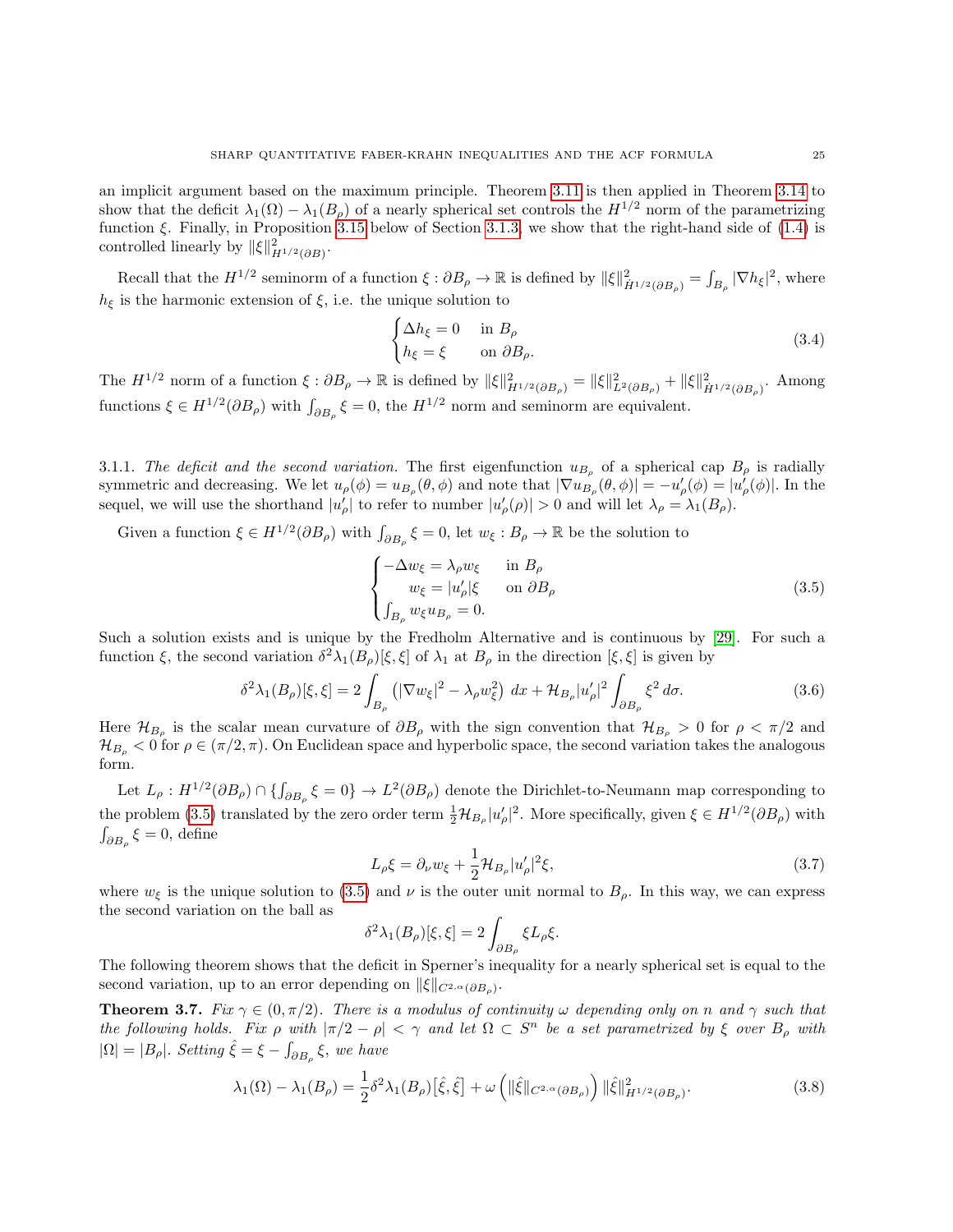Theorem [3.7](#page-24-1) was established in the Euclidean setting in [\[23,](#page-37-24) Theorem 1] (see also [\[22,](#page-37-25) Theorem 1.4] for the  $C^{2,\alpha}$  norm replaced by the  $W^{2,p}$  norm for  $p > n$ ). Adapting the proof to the spherical and hyperbolic settings requires only technical modifications, which we omit.

<span id="page-25-6"></span>**Remark 3.8.** For a function  $\xi \in H^{1/2}(\partial B_{\rho})$  with nonzero mean, the Fredholm Alternative implies that no solution exists to the problem [\(3.5\)](#page-24-2) (even without the orthogonality constraint  $\int_{B_\rho} w_\xi u_{B_\rho} = 0$ ), and for this reason the second variation is only defined for mean zero functions. However, for a nearly spherical set  $\Omega$ , a Taylor expansion of the volume constraint shows that

$$
0 = |\Omega| - |B_{\rho}| = \int_{\partial B_{\rho}} \xi + o(||\xi||_{L^{2}(\partial B_{\rho})});
$$

see, for instance, [\[13\]](#page-37-23). This implies that  $\|\xi - \hat{\xi}\|_{L^2(\partial B_\rho)} = o(\|\xi\|_{L^2(\partial B_\rho)})$ . In particular,  $\|\xi\|_{H^{1/2}(\partial B_\rho)} = o(\|\xi\|_{L^2(\partial B_\rho)})$  $\|\hat{\xi}\|_{H^{1/2}(\partial B_{\rho})} + o(\|\xi\|_{L^2(\partial B_{\rho})})$  and

$$
\frac{1}{2}\|\xi\|_{C^{2,\alpha}(\partial B_\rho)}\leq \|\hat \xi\|_{C^{2,\alpha}(\partial B_\rho)}\leq 2\|\xi\|_{C^{2,\alpha}(\partial B_\rho)}.
$$

Therefore, the conclusion of Theorem [3.7](#page-24-1) above may be equivalently written as

$$
\lambda_1(\Omega) - \lambda_1(B_\rho) = \frac{1}{2} \delta^2 \lambda_1(B_\rho) [\hat{\xi}, \hat{\xi}] + \omega \left( \| \xi \|_{C^{2,\alpha}(\partial B_\rho)} \right) \| \xi \|_{H^{1/2}(\partial B_\rho)}^2.
$$
 (3.9)

<span id="page-25-0"></span>3.1.2. The spectral gap. We study the spectrum of the shifted Dirichlet-to-Neumann operator  $L_{\rho}$  introduced in [\(3.7\)](#page-24-3) and establish a spectral gap in Theorem [3.11](#page-27-0) below. In contrast to the Euclidean case, the spectrum cannot be computed explicitly and therefore the spectral analysis replies on implicit methods based on the maximum principle.

We let  ${Y_i}_{i=0}^{\infty}$  be the orthonormal basis for  $L^2(\partial B_\rho)$  of spherical harmonics, i.e. solutions to the eigenvalue equation  $\Delta_{S^{n-1}}Y_i = -\mu_i Y_i$ , or equivalently  $\Delta_{\partial B_\rho} Y_i = -\sin^{-2}(\rho)\mu_i Y_i$ , on  $\partial B_\rho$  with each  $Y_i$  normalized so that  $\int_{\partial B_{\rho}} Y_i^2 = 1$ . The eigenfunctions are ordered such that  $\mu_i \leq \mu_{i+1}$  for all i. Recall that

$$
\mu_0 = 0
$$
  
\n
$$
\mu_1 = \dots = \mu_n = (n-1)
$$
  
\n
$$
\mu_{n+1} = 2n.
$$
\n(3.10)

<span id="page-25-5"></span>The unique spherical harmonic corresponding to  $\mu_0 = 0$  is constant, and thus for each  $i \geq 1$  we have

<span id="page-25-3"></span>
$$
\int_{\partial B_{\rho}} Y_i = 0. \tag{3.11}
$$

We let  $w_i$  denote the solution of [\(3.5\)](#page-24-2) with  $\xi = Y_i$ . That is,  $w_i \in H^1(B_\rho) \cap C(B_\rho)$  is the unique solution to

<span id="page-25-1"></span>
$$
\begin{cases}\n-\Delta w_i = \lambda_{B_\rho} w_i & \text{in } B_\rho \\
w_i = |u_\rho'| Y_i & \text{on } \partial B_\rho \\
\int_{B_\rho} w_i u_{B_\rho} = 0.\n\end{cases}
$$
\n(3.12)

The following lemma shows that the solutions  $w_i$  take a particular form that will be crucial to our spectral analysis.

<span id="page-25-4"></span>**Lemma 3.9.** For each  $i \geq 1$ , the unique solution  $w_i$  of [\(3.12\)](#page-25-1) takes the form

<span id="page-25-2"></span>
$$
w_i(\phi, \theta) = Y_i(\theta)g_i(\phi) \tag{3.13}
$$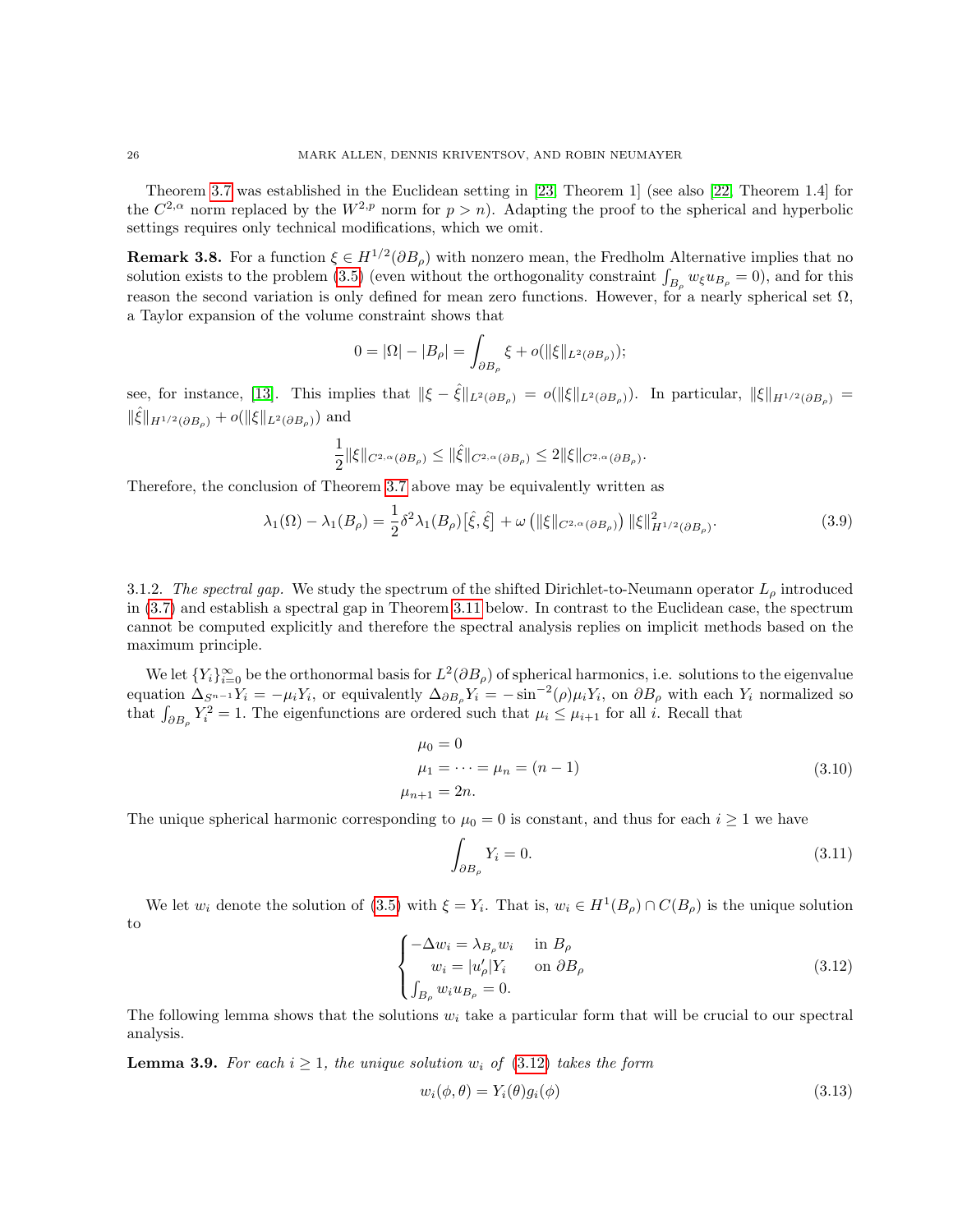in spherical coordinates, and  $g_i$  satisfies the following three properties:

(1) 
$$
g_i(0) = 0
$$
  
\n(2)  $g_i(\rho) = |u'_\rho|$   
\n(3)  $g_i(\phi) > 0 \text{ for } 0 < \phi < \rho$ .

*Proof.* Fix  $i \geq 1$  and the corresponding spherical harmonic  $Y_i$  and solution  $w_i$  of [\(3.12\)](#page-25-1). We omit the subscript i in the remainder of this proof for notational simplicity. Let us make the ansatz that  $w$  takes the form [\(3.13\)](#page-25-2) in spherical coordinates. Then  $w(\theta, \rho) = Y(\theta)g(\rho)$  on  $\partial B_{\rho}$ , so w satisfies the boundary condition in [\(3.12\)](#page-25-1) provided  $g(\rho) = |u'_{\rho}|$ . Furthermore, thanks to the orthogonality [\(3.11\)](#page-25-3), we have

$$
\int_{B_{\rho}} w u_{B_{\rho}} = \int_0^{\rho} \left( \int_{S^{n-1}} Y(\theta) d\mathcal{H}^{n-1}(\theta) \right) u_{\rho}(\phi) g(\phi) \sin(\phi)^{n-1} d\phi = 0,
$$

so w satisfies the orthogonality condition in  $(3.12)$ . Finally, from the expression  $(3.2)$  for the Laplacian of a function f in spherical coordinates  $(\theta, \phi)$ , we see that  $q(\phi)$  satisfies the ordinary differential equation

<span id="page-26-0"></span>
$$
\frac{d^2g}{d\phi^2} + (n-1)\frac{\cos\phi}{\sin\phi}\frac{dg}{d\phi} + \left(\lambda_\rho - \frac{\mu}{\sin^2\phi}\right)g = 0.
$$
\n(3.14)

Under the change of variable  $t = \cos \phi$ , the solution q is a solution to the associated Legendre equation, which are well-known special functions. Thus, up to choosing a constant multiple of  $g$  so that the boundary condition is satisfied, this function is the unique  $H^1(B_\rho)$  solution of [\(3.5\)](#page-24-2).

Next we verify properties  $(1)$ – $(3)$ . Property  $(2)$  holds by our choice of constant multiple of g. As a solution of [\(3.12\)](#page-25-1), w is nonconstant and continuous, so it follows that  $g(0) = 0$  and thus (1) holds. Finally, to show (3), we suppose by way of contradiction that  $g(\rho_1) = 0$  for some  $0 < \rho_1 < \rho$ . Then we see that  $w \in H_0^1(B_{\rho_1})$  solves

$$
\frac{\int_{B_{\rho_1}}|\nabla w|^2}{\int_{B_{\rho_1}}w^2}=\lambda_\rho.
$$

Thus,  $\lambda_{\rho_1} \leq \lambda_{\rho}$ ; however, since  $B_{\rho_1} \subset B_{\rho}$  we have that  $\lambda_{\rho} < \lambda_{\rho_1}$ . This gives a contradiction and we see that g is nonvanishing in  $(0, \rho)$ . Together with (2) this proves (3).

Using Lemma [3.9,](#page-25-4) we show in the following corollary that the spherical harmonics for  $i \geq 1$  are eigenfunctions of the Dirichlet-to-Neumann operator [\(3.7\)](#page-24-3).

<span id="page-26-2"></span>**Corollary 3.10.** Each spherical harmonic  $Y_i$  for  $i \geq 1$  is an eigenfunction of the Dirichlet-to-Neumann operator  $L_{\rho}$  defined in [\(3.7\)](#page-24-3) with eigenvalue  $\eta_i$  given by

<span id="page-26-1"></span>
$$
\eta_i = g_i'(\rho) + \frac{1}{2} \mathcal{H}_{B_\rho} |u_\rho'|^2, \tag{3.15}
$$

where  $g_i$  is the function given in Lemma [3.9.](#page-25-4) If  $\mu_i = \mu_{i+1}$ , then  $\eta_i = \eta_{i+1}$ . Furthermore,  $\eta_i \geq 0$  for all  $i \in \mathbb{N}$ and  $\eta_i = 0$  for  $i = 1, \ldots, n$ .

*Proof.* Making use of Lemma [3.9,](#page-25-4) we compute that  $L_{\rho}Y_i = g'_i(\rho)Y_i + \frac{1}{2}\mathcal{H}_{B_{\rho}}|u'_{\rho}|^2Y_i$  where  $g_i$  is the solution to [\(3.14\)](#page-26-0) found in Lemma [3.9.](#page-25-4) In particular,  $Y_i$  is an eigenfunction of  $L_\rho$  with eigenvalue  $\eta_i$  as in [\(3.15\)](#page-26-1). If  $\mu_i = \mu_{i+1}$ , then we see from [\(3.14\)](#page-26-0) that  $g_i = g_{i+1}$  and thus  $\eta_i = \eta_{i+1}$  by [\(3.15\)](#page-26-1).

The next two claims follow from geometric considerations. Suppose by way of contradiction that  $\eta_i < 0$ for some  $i \geq 1$ . For  $t > 0$  and small, let  $\Omega_t$  be the set parametrized by  $\xi_t$  over  $B_\rho$  where  $\xi_t = tY_i + s(t)Y_0$ and  $s(t)$  is the function defined such that  $|\Omega_t| = |B_\rho|$ . By Sperner's inequality and Theorem [3.7,](#page-24-1)

$$
0 \leq \lambda_1(\Omega_t) - \lambda_1(B_\rho) = t^2 \eta_i + t^3 \omega \left( \|Y_i\|_{C^{2,\alpha}(\partial B_\rho)} \right) \|Y_i\|_{H^{1/2}(\partial B_\rho)}^2 \leq \frac{t^2}{2} \eta_i < 0,
$$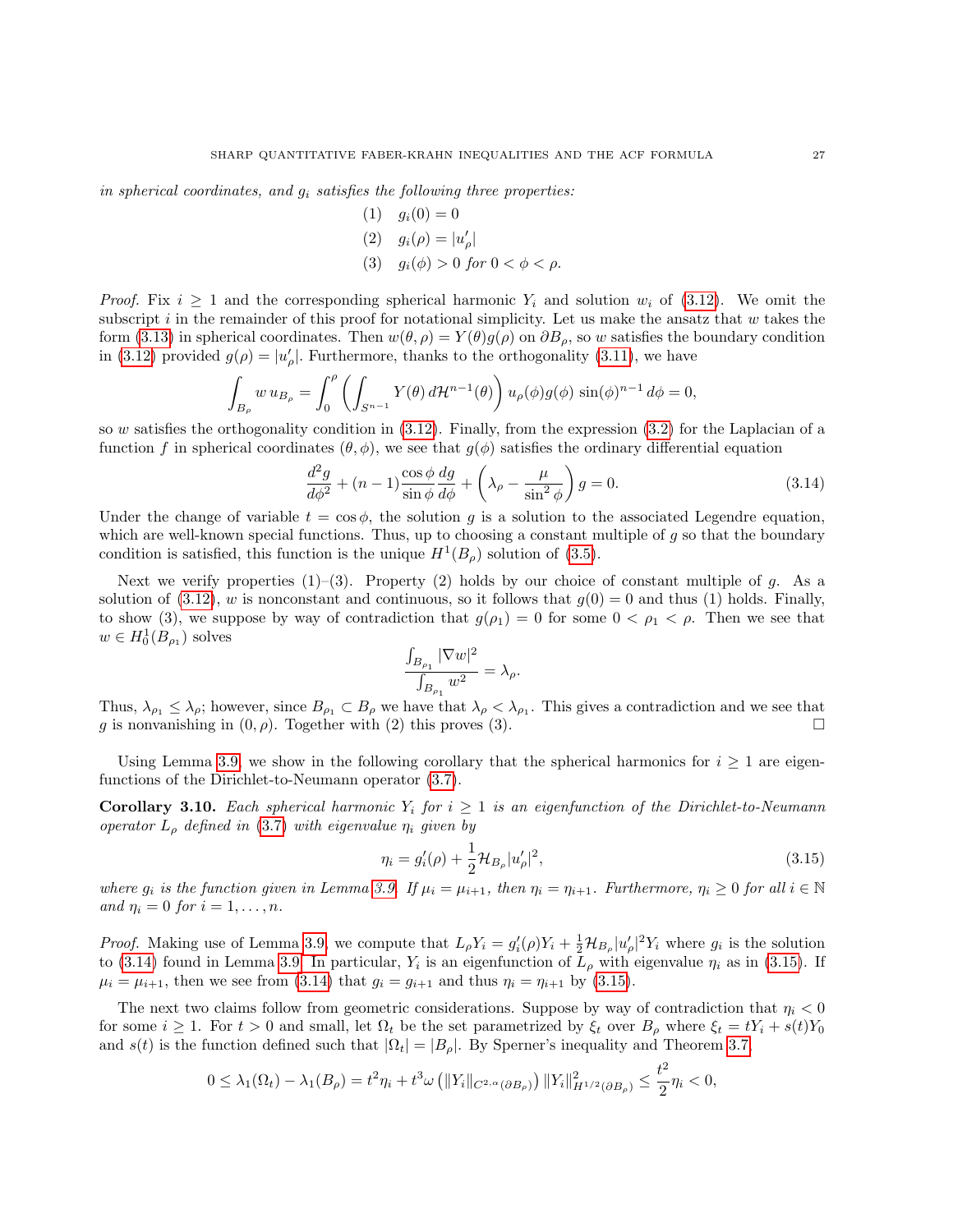where the penultimate inequality holds for  $t$  sufficiently small depending on  $Y_i$ . We reach a contradiction and conclude that  $\eta_i \geq 0$  for all  $i \geq 1$ .

We sketch the proof that  $\eta_i = 0$  for  $i = 1, \ldots, n$ . Note that  $\eta_1 = \ldots \eta_{n-1}$  by [\(3.10\)](#page-25-5) so it suffices to show that  $\eta_1 = 0$ . Let  $e_1, \ldots, e_{n+1}$  be an orthonormal basis for  $\mathbb{R}^{n+1}$ . Consider the standard embedding of  $S^n$ in  $\mathbb{R}^{n+1}$  such that the north pole is  $e_{n+1}$ . The spherical harmonic  $Y = Y_1$  is the restriction to  $\partial B_\rho$  of the linear function  $x \cdot e_1$  on  $\mathbb{R}^{n+1}$ .

For  $t \in (-\varepsilon, \varepsilon)$ , let  $x_t = \exp(t e_1)$  and let  $\Omega_t = B(x_t, \rho)$ . For t sufficiently small, there is a smooth and uniquely defined one-parameter family of functions  $\xi_t$  such that

$$
\partial \Omega_t = \{ (\theta, (1 + \xi_t(\theta))\rho) : (\theta, \rho) \in \partial B_\rho \}
$$

in spherical coordinates. Moreover, for t sufficiently small,  $\xi_t$  takes the form  $\xi_t = \sum_{i=0}^{\infty} a_i(t) Y_i$  with

$$
a_1(t) = t/\rho
$$
, and  $\frac{d}{dt}\Big|_{t=0} a_i(t) = \lim_{t \to 0} a_i(t)/t = 0$  for  $i \neq 1$ .

Because  $\lambda_1(\Omega_t) = \lambda_1(B_\rho)$  for all t, we have, in particular,

<span id="page-27-1"></span>
$$
\frac{d^2}{dt^2}\lambda_1(\Omega_t) = 0\tag{3.16}
$$

for all t sufficiently small. The expression for second variation at  $\Omega_t$  changes smoothly with respect to t. So, dividing [\(3.16\)](#page-27-1) by  $t^2$  and letting  $t \to 0$ , we use the expression [\(3.6\)](#page-24-4) to arrive at

$$
0 = \lim_{t \to 0} \frac{1}{t^2} \left( \frac{d^2}{dt^2} \lambda_1(\Omega_t) \right) = \lim_{t \to 0} \sum_{i=1}^{\infty} \eta_i \left( \frac{a_i(t)}{t} \right)^2 = \eta_1.
$$
  
This concludes the proof of the corollary.

Corollary [3.10](#page-26-2) shows that  $Y_1, \ldots, Y_n \in \text{ker } L_\rho$ . The following theorem is the key point in our spectral analysis: we establish a spectral gap to show that the kernel of  $L_\rho$  consists *only* of the span of  $\{Y_i\}_{i=1}^n$ .

<span id="page-27-0"></span>**Theorem 3.11** (Spectral gap). Fix  $n \geq 2$  and  $\rho \in (0, \pi)$ . Let  $\{\eta_i\}_{i=1}^{\infty}$  be the eigenvalues of  $L_{\rho}$  given in [\(3.15\)](#page-26-1). Then  $\eta_{n+1} > \eta_n = 0$  and so

 $\eta_i \geq \eta_{n+1} > 0$  for all  $i \geq n+1$ .

Furthermore, given any  $\gamma \in (0, \pi/2)$ , there exists  $\overline{\eta}$  depending only on n and  $\gamma$  such that  $\eta_{n+1} \geq \overline{\eta}$  for  $|\rho - \pi/2| \leq \gamma$ .

*Proof of Theorem [3.11.](#page-27-0)* As noted in Corollary [3.10,](#page-26-2) if  $\mu_i = \mu_{i+1}$ , then  $\eta_i = \eta_{i+1}$ . Let  $w_i = Y_i(\theta)g_i(\phi)$  be the solution to [\(3.5\)](#page-24-2). We consider  $h = g_n - g_{n+1}$ . From properties (1) and (2) in Lemma [3.9,](#page-25-4) we have that  $h(\rho) = h(0) = 0$ . Furthermore, from [\(3.14\)](#page-26-0) and property (3) of Lemma [3.9,](#page-25-4) we see that h is a strict supersolution to the equation that  $g_n$  satisfies. That is,

<span id="page-27-2"></span>
$$
\frac{d^2h}{d\phi^2} + (n-1)\frac{\cos\phi}{\sin\phi}\frac{dh}{d\phi} + \left(\lambda_\rho - \frac{\mu_n}{\sin^2\phi}\right)h = \frac{\mu_n - \mu_{n+1}}{\sin^2\phi}g_{n-1}(\phi) < 0. \tag{3.17}
$$

We will show that  $h > 0$  for  $\phi \in (0, \rho)$  and  $h'(\rho) > 0$ . Notice that in the case of the hemisphere  $\rho = \pi/2$ , we have  $\lambda_{\rho} = n$  and  $\mu_{n+1} = 2n$  (recall [\(3.10\)](#page-25-5)), hence the zero-order term  $(\lambda_{\pi/2} - \mu_{n+1} \sin^{-2}(\phi)) \leq 0$  for all φ. Moreover, there exists  $\epsilon$  depending on dimension n, such that for  $\rho \in (\pi/2 - \epsilon, \pi)$ , the zero-order term  $(\lambda_\rho - \mu_{n+1} \sin^{-2}(\phi)) \leq 0$  for all  $\phi$ . From [\(3.17\)](#page-27-2) we have  $h_\rho$  is a strict supersolution, and from the comparison principle we conclude that  $h > 0$ , and so  $g_n < g_{n+1}$  on  $(0, \rho)$ . Furthermore, from the Hopf principle we conclude that  $h'(\rho) < 0$ .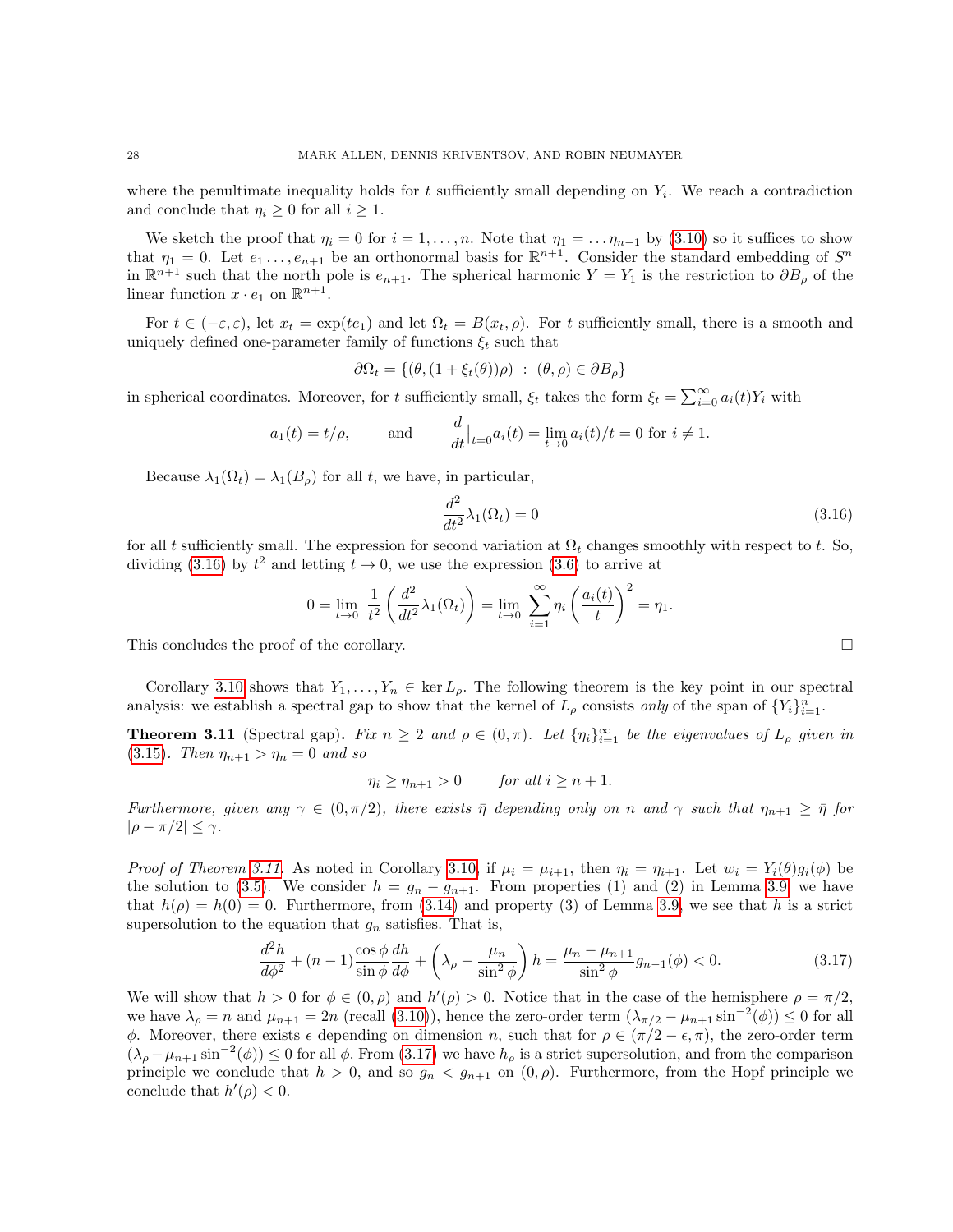We will now show the same two properties for any  $\rho \in (0, \pi)$ . If  $h_{\rho}$  is the function associated with  $\rho$ , then define the set

$$
A := \{ \rho \in (0, \pi) \mid h_{\rho} > 0 \text{ in } (0, \rho) \}.
$$

We will show A is both relatively open and closed in  $(0, \pi)$ . We have shown already that  $A \supset (\pi/2 - \epsilon, \pi)$ , and therefore A is nonempty. Since  $h_{\rho}$  is the difference of two Legendre functions defined on the whole interval  $(0, \pi)$ , then  $h_{\rho}$  varies continuously with  $\rho$  in  $C^2$  on  $[0, \phi_0]$  for any  $\phi_0 < \pi$ . Suppose  $\rho_k \in A$  and  $\rho_k \to \rho \in (0, \pi)$ . Then by uniform convergence  $h_\rho \geq 0$ . If  $h_\rho(\phi) = 0$ , then  $\phi$  is a local minimum, and so  $h'_{\rho}(\phi) = 0$  and  $h''_{\rho}(\phi) \geq 0$ . But from [\(3.17\)](#page-27-2) we have  $h''_{\rho}(\phi) < 0$ , which is a contradiction. Therefore,  $h_{\rho}(\phi) > 0$ , and so  $h_{\rho} \in A$ . This proves that A is closed.

To show A is also open, we will use the fact (shown below) that if  $h_{\rho} \geq 0$ , then  $h'(\rho) < 0$ . Suppose by way of contradiction that  $\rho \in A$  and there exists a sequence  $\rho_k \to \rho$  and  $\phi_k \in (0, \rho_k)$  such that  $h_{\rho_k}(\phi_k) \leq 0$ . Since  $h_{\rho_k}$  converges uniformly to  $h_{\rho}$ , it follows that for a subsequence, either  $\phi_k \to \rho$  or  $\phi_k \to 0$ . If  $\phi_k \to \rho$ , then from the uniform convergence, there also exists a second sequence  $\phi_{1,k} \to \rho$ , such that  $h_{\rho_k}(\phi_{1,k}) = 0$ . From the mean value theorem, there exists a third sequence  $\phi_{2,k} \to \rho$ , such that  $h'_{\rho_k}(\phi_{2,k}) = 0$ . From the  $C^1$  convergence up to the boundary point  $\rho$ , we would then have that  $h'_{\rho}(\rho) = 0$  which is a contradiction. If instead  $\phi_k \to 0$ , then from the uniform convergence, there exists a second sequence of local minima  $\phi_{1,k} \to 0$ . But for  $\phi$  close to zero, the zero-order term  $(\lambda_{\rho_k} - \mu_{n+1} \sin^{-2}(\phi)) \leq 0$ , so from the comparison principle, we have a contradiction. We thus conclude that  $A = (0, \pi)$ .

We now show the claim that  $h'(\rho) < 0$ . This claim is not only necessary for the proof above, but we will also use it to show the eigenvalue gap. We only need to consider the situation when  $(\lambda_\rho - \mu_{n+1} \sin^{-2}(\rho)) > 0$ and necessarily  $\rho \in (0, \pi/2 - \epsilon)$ . Under appropriate conditions one may still apply the Hopf principle; however, in our one-dimensional case, we give the following simpler argument.

Since  $h \geq 0$  and the zero-order term is positive in  $(\rho - \delta, \rho)$  we have that

<span id="page-28-0"></span>
$$
h'' + (n - 1)\cot\phi h' = \zeta(\phi) \le 0 \quad \text{for } \phi \in (\rho - \delta, \rho). \tag{3.18}
$$

Assume by way of contradiction that  $h'(\rho) = 0$ . Then applying the explicit representation formula for first order linear equations to [\(3.18\)](#page-28-0) together with the initial condition  $h'(\rho) = 0$ , we have that

$$
h'(\phi) = \frac{1}{p(\phi)} \int_{\rho}^{\phi} p(s)\zeta(s) \ ds \ge 0 \quad \text{(since } \zeta \le 0 \text{ and } \phi < \rho\text{)},
$$

and where  $p(s) > 0$  is the integrating factor given by

$$
p(s) = \exp\left\{ \int_{\rho}^{s} (n-1) \cot t \, dt \right\}.
$$

Then  $h' \geq 0$  in  $(\rho - \delta, \rho)$ . Since  $h \geq 0$ , we must then have that  $h' \equiv 0$ , so that  $h \equiv 0$  on  $(\rho - \delta, \rho)$ . But this is a contradiction since as already noted h is a strict supersolution to the equation that  $g_{n+1}$  satisfies. We must then conclude that  $h'(\rho) < 0$ .

Consequently, we have  $g'_{n+1}(\rho) > g'_{n}(\rho)$  and thus  $\eta_{n+1} > \eta_n$ . In particular,  $\eta_i \ge \eta_{n+1} > 0$  for all  $i \ge n+1$ . Finally, from [\(3.14\)](#page-26-0), we see that  $\eta_{n+1}$  depends continuously on  $\rho$ , and so  $\eta_{n+1} = \eta_{n+1}(\rho) \geq \bar{\eta}$  for  $\rho$  in any compact subset  $[\pi/2 - \gamma, \pi/2 + \gamma]$  of  $(0, \pi)$ .

Theorem [3.11](#page-27-0) will allow us to easily show that the second variation controls the  $L^2$  norm squared of any function  $\xi \in H^{1/2}(\partial B_\rho)$  that is orthogonal to  $Y_0, \ldots, Y_{n-1}$ ; see the proof of Corollary [3.13](#page-29-0) below. In order to improve this  $L^2$  control to  $H^{1/2}$  control, we need the following lemma.

<span id="page-28-1"></span>**Lemma 3.12.** Fix  $n \geq 2$  and  $\gamma \in (0, \pi/2)$ . There exists a constant C depending only on n and  $\gamma$  such that the following holds. Let  $|\pi/2 - \rho| \leq \gamma$  and let  $\xi \in H^{1/2}(\partial B_{\rho})$  with  $\int_{\partial B_{\rho}} \xi = 0$ . For the solution  $w_{\xi}$  of  $(3.5)$ , we have  $||w_{\xi}||_{L^2(B_{\rho})} \le ||\xi||_{L^2(\partial B_{\rho})}$ .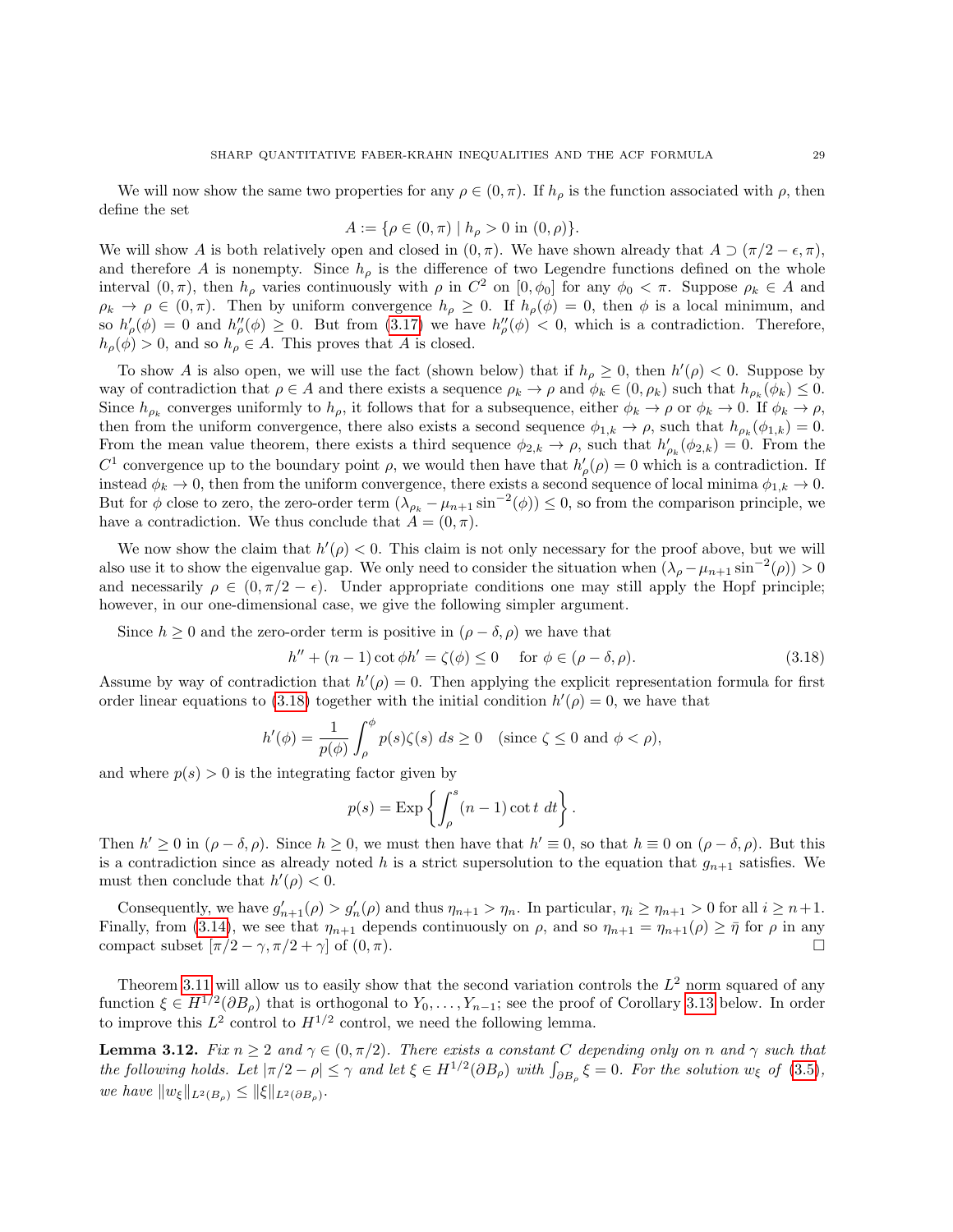*Proof.* Let  $w = w_{\xi}$  for notational simplicity. Let  $\varphi$  be the unique solution to the following auxiliary problem:

$$
\begin{cases} (-\Delta - \lambda_{\rho})\varphi = w & \text{on } B_{\rho} \\ \varphi = 0 & \text{on } \partial B_{\rho} \\ \int_{B_{\rho}} \varphi u_{B_{\rho}} = 0. \end{cases}
$$

Such a solution exists and is unique by the Fredholm alternative. We multiply the equation by  $w$  and integrate by parts twice to find

$$
\int_{B_{\rho}} w^2 = \int_{B_{\rho}} w(-\Delta - \lambda_{\rho})\varphi = -\int_{\partial B_{\rho}} \partial_{\nu}\varphi w + \int_{\partial B_{\rho}} \partial_{\nu}w\varphi + \int_{B_{\rho}} \varphi(-\Delta - \lambda_{\rho})w = -\int_{\partial B_{\rho}} \partial_{\nu}\varphi w.
$$

Then by Hölder's inequality and the trace embedding (see  $(2,$  Theorem 5.22) respectively, we see that

$$
\int_{B_{\rho}} w^2 \leq \|\partial_{\nu}\varphi\|_{L^2(\partial B_{\rho})}|u'_{\rho}|\|\xi\|_{L^2(\partial B_{\rho})} \leq C\|\nabla\varphi\|_{H^1(B_{\rho})}|u'_{\rho}|\|\xi\|_{L^2(\partial B_{\rho})} \leq C\|\varphi\|_{H^2(B_{\rho})}|u'_{\rho}|\|\xi\|_{L^2(\partial B_{\rho})},
$$

where the constant  $C > 0$  depends on n and  $\rho$ , but is uniformly bounded above for  $|\pi/2-\rho| \leq \gamma$ . By standard elliptic estimates (see [\[29,](#page-38-12) Theorem 9.13]), we have  $\|\varphi\|_{H^2(B_\rho)} \leq C \|w\|_{L^2(B_\rho)}$ , where again  $C > 0$  is uniformly bounded above depending on n and  $\gamma$ . Since additionally  $|u'_{\rho}|$  is bounded by a constant  $C = C(n, \gamma)$ , we find that

$$
\int_{B\rho} w^2 \le C \|w\|_{L^2(B_\rho)} \|\xi\|_{L^2(\partial B_\rho)}
$$

Dividing through by  $||w||_{L^2(B_0)}$  establishes the claim.

From Theorem [3.11](#page-27-0) and Lemma [3.12,](#page-28-1) we can conclude that the second variation controls  $\|\xi\|_{H^{1/2}(\partial B)}^2$  for any function  $\xi \in H^{1/2}(\partial B_{\rho})$  that is orthogonal to  $Y_0, \ldots, Y_{n-1}$ :

<span id="page-29-0"></span>**Corollary 3.13.** Fix  $n \geq 2$  and  $\gamma \in (0, \pi/2)$ . There is a positive constant  $\hat{\eta}$  depending only on n and  $\gamma$ such that the following holds. Let  $\rho \in (0, \pi)$  satisfy  $|\pi/2 - \rho| \leq \gamma$ . For any  $\xi \in H^{1/2}(\partial B_{\rho})$  with  $\int_{\partial B_{\rho}} \xi Y_i = 0$ for  $i = 0, \ldots, n$ , we have

$$
\delta^2 \lambda_1(B_\rho)[\xi, \xi] \ge \hat{\eta} \|\xi\|_{H^{1/2}(\partial B_\rho)}^2. \tag{3.19}
$$

.

*Proof.* We express  $\xi = \sum_{i=n+1}^{\infty} a_i Y_i$  in the basis of spherical harmonics. By the linearity of  $L_{\rho}$ , we see that  $L_{\rho} \xi = \sum_{i=n+1}^{\infty} \eta_i a_i Y_i$ . Thus, Theorem [3.11](#page-27-0) shows that

<span id="page-29-1"></span>
$$
\frac{1}{2}\delta^2\lambda_1(B_\rho)[\xi,\xi] = \sum_{i=n+1}^{\infty} \eta_i a_i^2 \ge \eta_n \sum_{i=n+1}^{\infty} a_i^2 = \bar{\eta} \|\xi\|_{L^2(\partial B_\rho)}^2,
$$
\n(3.20)

where  $\bar{\eta}$  depends only on n and  $\gamma$ . In order to improve this estimate to replace  $\|\xi\|_{L^2(\partial B_\rho)}$  with  $\|\xi\|_{H^{1/2}(\partial B_\rho)},$ let  $h_{\xi}$  denote the harmonic extension of  $|u'_{\rho}|\xi$  as defined in [\(3.4\)](#page-24-5) and note that

$$
|u'_{\rho}|^{2} \|\xi\|_{\dot{H}^{1/2}(B_{\rho})}^{2} = \int_{B_{\rho}} |\nabla h_{\xi}|^{2} \leq \int_{B_{\rho}} |\nabla w_{\xi}|^{2}.
$$

Therefore, using the expression [\(3.6\)](#page-24-4) for the second variation and then applying Lemma [3.12](#page-28-1) to  $w_f$ , we have

$$
\begin{split} 2|u'_{\rho}|^{2} \| \xi \|_{\dot{H}^{1/2}(B_{\rho})}^{2} &\leq 2 \int_{B_{\rho}} |\nabla w_{\xi}|^{2} \\ &\leq \delta^{2} \lambda_{1}(B_{\rho})[\xi, \xi] + |\mathcal{H}_{B_{\rho}}| |u'_{\rho}|^{2} \int_{\partial B_{\rho}} \xi^{2} + 2\lambda_{\rho} \int_{B_{\rho}} w_{\xi}^{2} \\ &\leq \delta^{2} \lambda_{1}(B_{\rho})[\xi, \xi] + C \int_{\partial B_{\rho}} \xi^{2}, \end{split}
$$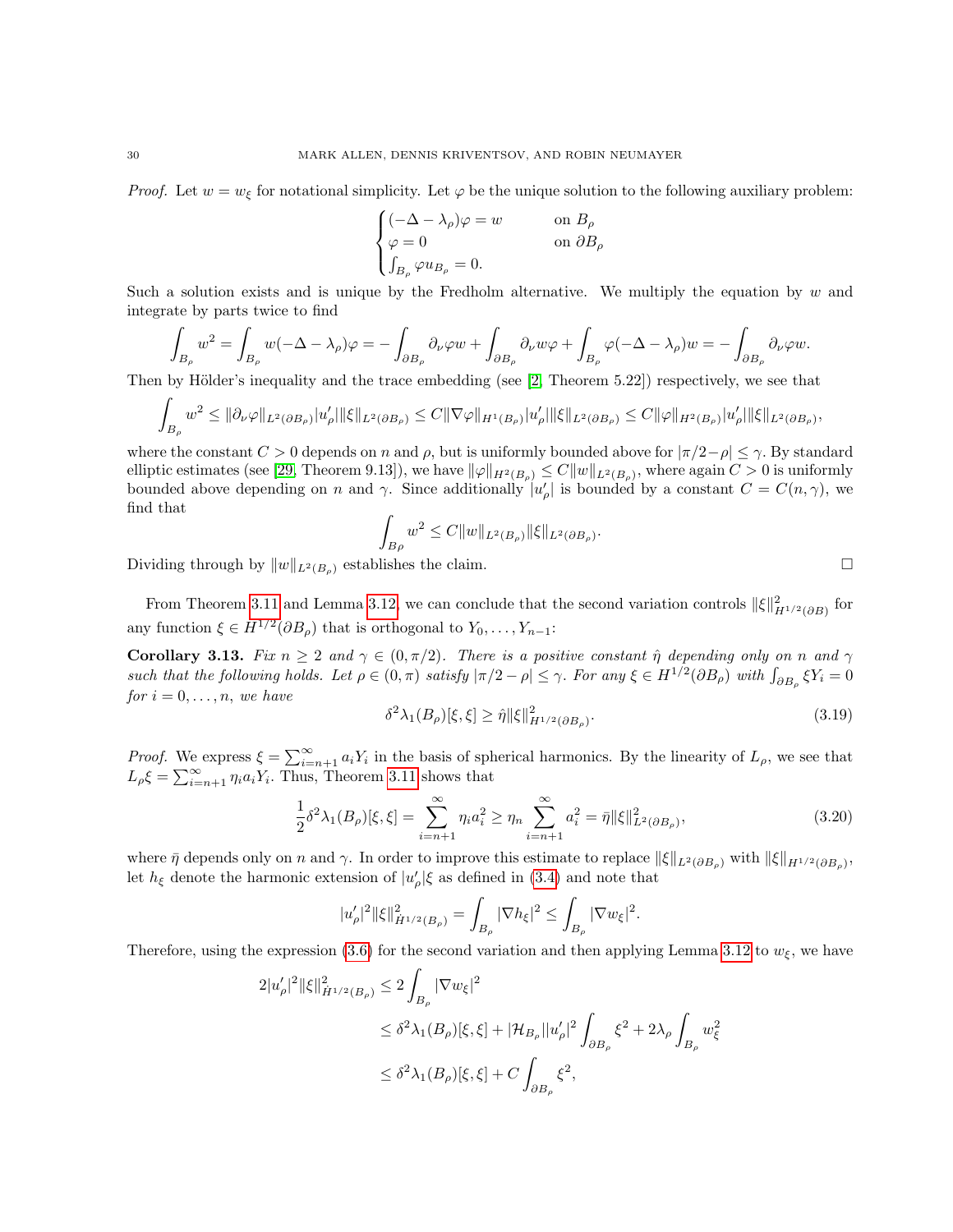where  $C = C(n, \gamma)$ . Noting that  $|u'_{\rho}| > 0$  depends continuously on  $\rho$  and thus  $|u'_{\rho}| \ge c(n, \gamma) > 0$ , we apply the estimate  $(3.20)$  to the second term on the right-hand side to conclude the proof.

Finally, we can combine Corollary [3.13](#page-29-0) with Theorem [3.7](#page-24-1) to obtain the following theorem.

<span id="page-30-0"></span>**Theorem 3.14.** Fix  $n \geq 2$  and  $\gamma \in (0, \pi/2)$ . There are positive constants  $\varepsilon$  and  $\hat{\eta}$  depending only on n and  $\gamma$  such that the following holds. Let  $|\pi/2 - \rho| \leq \gamma$  and let  $\Omega$  be a nearly spherical set parametrized by  $\xi$  over  $B_\rho$  with  $\|\xi\|_{C^{2,\alpha}(\partial B_\rho)} \leq \varepsilon$ . Then

<span id="page-30-1"></span>
$$
\lambda_1(\Omega) - \lambda_1(B_\rho) \ge \hat{\eta} \|\xi\|_{H^{1/2}(\partial B_\rho)}^2.
$$

*Proof.* We express  $\xi$  in the basis of spherical harmonics as  $\xi = \sum_{i=0}^{\infty} a_i Y_i$  where  $a_i = \int_{\partial B_\rho} Y_i \xi$ . The volume constraint and the set center constraint respectively imply that

$$
a_0^2 = o\left(\|\xi\|_{L^2(\partial B_\rho)}^2\right), \qquad a_1^2, \dots a_n^2 = o\left(\|\xi\|_{L^2(\partial B_\rho)}^2\right) \tag{3.21}
$$

with the  $o(\cdot)$  term depending on n and  $\gamma$ . Indeed, as we noted in Remark [3.8,](#page-25-6) the first fact is a standard computation that can be found in [\[13,](#page-37-23) Theorem 3.1]. To see the second, consider the standard embedding of  $S^n \subset \mathbb{R}^{n+1}$  with the north pole  $o = e_{n+1}$ , and fix a basis vector  $e_i$  for  $i = 1, ..., n$ . In spherical coordinates we may write  $e_i = (1, \bar{\theta}, \pi/2)$  for some  $\bar{\theta} \in S^{n-1}$ . So, from the barycenter constraint  $x_{\Omega} = e_{n+1}$ , we have

$$
0 = e_i \cdot \int_{\Omega} x \, d\text{vol} = \int_{S^{n-1}} \int_0^{(1+\xi(\theta)\rho)} \left( (\theta \cdot \bar{\theta}) \sin \phi \right) \sin^{n-1} \phi \, d\phi \, d\theta
$$

$$
= \int_{S^{n-1}} (\theta \cdot \bar{\theta}) \int_0^{(1+\xi(\theta)\rho)} \sin^n \phi \, d\phi \, d\theta
$$

$$
= \int_{S^{n-1}} (\theta \cdot \bar{\theta}) F \left( (1+\xi(\theta))\rho \right) \, d\theta,
$$

where  $F(t) = \int_0^t \sin(s)^n ds$  is a smooth hypergeometric function and  $\theta \cdot \bar{\theta}$  indicates the inner product with respect to the standard metric on  $S^{n-1}$ . A Taylor expansion of F and Hölder's inequality thus show that

$$
0 = \int_{S^{n-1}} (\theta \cdot \bar{\theta}) \Big( F(\rho) + C_{\rho} \xi(\theta) + o \left( \| \xi \|_{L^2(\partial B_{\rho})} \right) \Big) d\theta
$$
  
=  $C_{\rho} \int_{S^{n-1}} (\theta \cdot \bar{\theta}) \xi(\theta) d\theta + o \left( \| \xi \|_{L^2(\partial B_{\rho})} \right).$ 

So, we see that for  $i-1,\ldots,n$ , we have  $a_i = \int_{S^{n-1}} (\theta \cdot \bar{\theta}) \xi(\theta) = o(||\xi||_{L^2(S^{n-1})})$  and conclude [\(3.21\)](#page-30-1). Define the functions

$$
\hat{\xi} = \xi - a_0 Y_0, \qquad \bar{\xi} = \hat{\xi} - \sum_{i=1}^n a_i Y_i.
$$

As a consequence of [\(3.21\)](#page-30-1), we see that

$$
\begin{aligned} \|\xi\|_{H^{1/2}(\partial(B_{\rho}))} &= \|\hat{\xi}\|_{H^{1/2}(\partial B_{\rho})} + o\left(\|\xi\|_{L^2(\partial B_{\rho})}^2\right) \\ &= |\bar{\xi}\|_{H^{1/2}(\partial B_{\rho})} + o\left(\|\xi\|_{L^2(\partial B_{\rho})}^2\right) \,. \end{aligned}
$$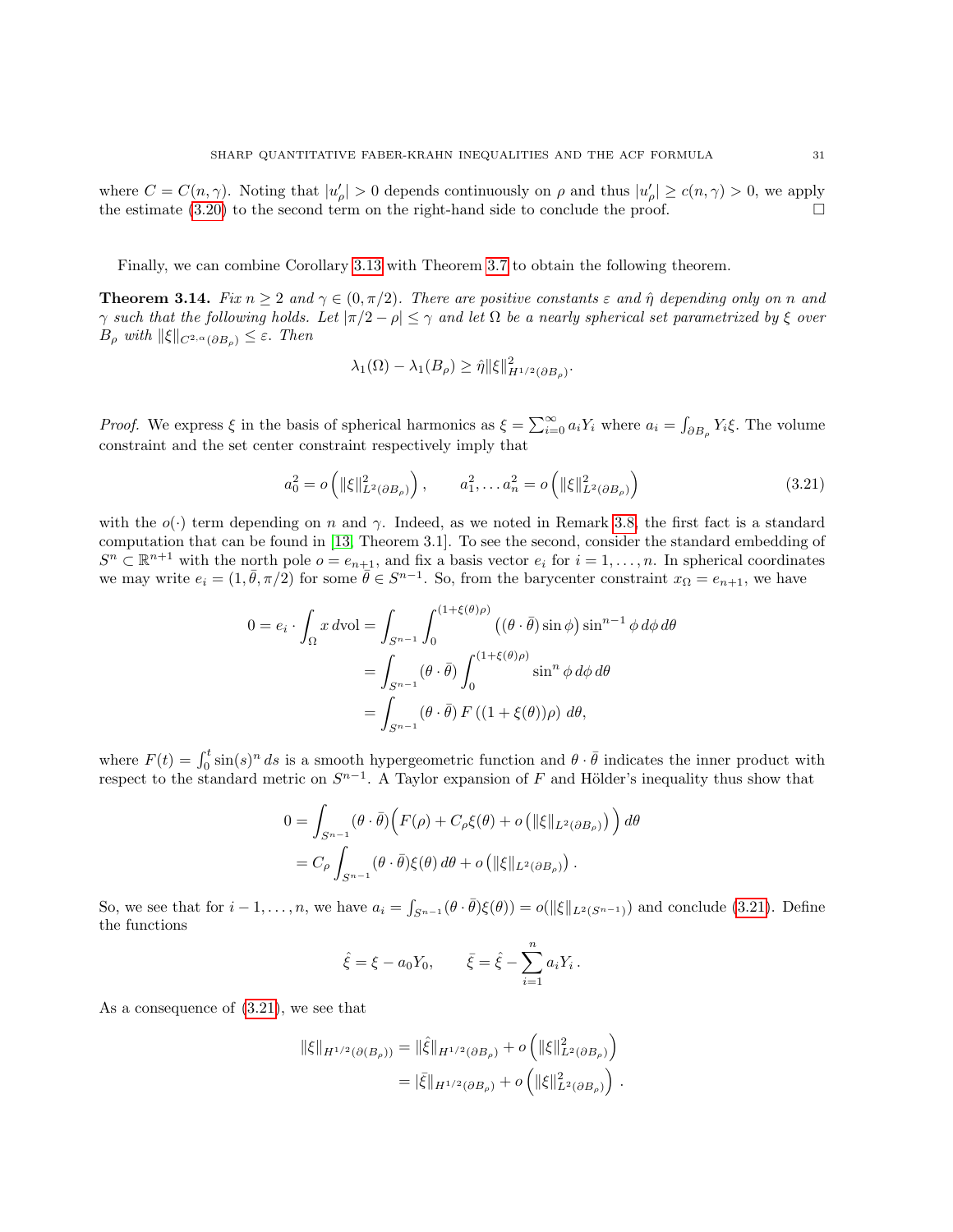By Theorem [3.7](#page-24-1) and applying Corollary [3.13](#page-29-0) to  $\bar{\xi}$ , we have

$$
\lambda_1(\Omega) - \lambda_1(B_\rho) \ge \frac{1}{2} \delta^2 \lambda(B_\rho) [\hat{\xi}, \hat{\xi}] + o\left( \|\xi\|_{H^{1/2}(\partial B_\rho)}^2 \right)
$$
  
=  $\frac{1}{2} \delta^2 \lambda(B_\rho) [\bar{\xi}, \bar{\xi}] + o\left( \|\xi\|_{H^{1/2}(\partial B_\rho)}^2 \right)$   
=  $\frac{\hat{\eta}}{2} \|\bar{\xi}\|_{H^{1/2}(\partial B_\rho)}^2 + o\left( \|\xi\|_{H^{1/2}(\partial B_\rho)} \right)$   
=  $\frac{\hat{\eta}}{2} \|\xi\|_{H^{1/2}(\partial B_\rho)}^2 + o\left( \|\xi\|_{H^{1/2}(\partial B_\rho)} \right).$ 

Choosing  $\varepsilon$  sufficiently small depending on  $\bar{\eta}$  (and thus on  $\gamma$  and n), we may absorb the second term on the right-hand side to conclude.

<span id="page-31-1"></span>3.1.3. The  $H^{1/2}$  norm controls the distance. Thanks to Theorem [3.14,](#page-30-0) we will conclude the proof of Propo-sition [3.6](#page-23-1) as soon as we can show that the terms  $|\Omega \Delta B_{\rho}|$  and  $\int_{S^n} |u_{\Omega} - u_{B_{\rho}}|$  are controlled linearly by  $\|\xi\|_{H^{1/2}(B)}$ . This is the content of the following proposition.

In the case of Euclidean space and hyperbolic space, the proof of this proposition will be identical up to replacing the coarea factor  $\sin^{n-1}\phi$  with  $\phi^{n-1}$  and  $\sinh^{n-1}\phi$  respectively in various integrals throughout the proof.

<span id="page-31-0"></span>**Proposition 3.15.** Fix  $n \geq 2$  and  $\gamma \in (0, \pi/2)$ . There are positive constants  $\varepsilon$  and C depending on n and  $\gamma$  such that the following holds. Let  $|\pi/2 - \rho| < \gamma$ . Let  $\Omega \subset S^n$  be a nearly spherical set parameterized by  $\xi$ with  $\|\xi\|_{C^{2,\alpha}(\partial B_{\rho})} \leq \varepsilon$  and  $\lambda_1(\Omega) - \lambda_1(B_{\rho}) \leq \varepsilon \lambda_1(B_{\rho})$ . Then

$$
|\Omega \Delta B_{\rho}|^2 + \int_{S^n} |u_{\Omega} - u_{B_\rho}|^2 \le C \|\xi\|_{H^{1/2}(\partial B_\rho)}^2.
$$
 (3.22)

*Proof.* The fact that  $|\Omega \Delta B_{\rho}| \leq C ||\xi||_{L^2(\partial B)} \leq C ||\xi||_{H^{1/2}(\partial B_{\rho})}$  is a standard computation; see [\[21,](#page-37-8) Proof of Theorem 4.3] or [\[16,](#page-37-7) Lemma 4.2]. Establishing  $\int_{S^n} |u_{\Omega} - u_{B_\rho}|^2 \leq C ||\xi||^2_{H^{1/2}(\partial B_\rho)}$  is more involved and will be carried out in several steps.

Step 1. First, we define a diffeomorphism between  $B_\rho$  and  $\Omega$  and express the equation solved by  $u_\Omega$  pulled back by this diffeomorphism. To this end, let  $h : B_\rho \to \mathbb{R}$  be the harmonic extension of  $\xi$  in  $B_\rho$  defined in [\(3.4\)](#page-24-5). Let  $\Psi: B_{\rho} \to S^{n}$  be the smooth map defined by

$$
\Psi(x) = (1 + h(x)) \exp_o(x), \tag{3.23}
$$

where  $\exp_o(x)$  is the exponential map at o. In normal coordinates  $\{x^{\alpha}\}\$ , the differential  $d\Psi$  has coefficients

<span id="page-31-2"></span>
$$
\frac{\partial \Psi^{\alpha}}{\partial x^{i}} = (1 + h(x))\delta^{\alpha}_{i} + \frac{\partial}{\partial x^{i}}h(x)x^{\alpha}.
$$
\n(3.24)

Since h is harmonic and  $|\nabla h|^2$  is subharmonic, the maximum principle ensures that  $|h(x)|, |\nabla h(x)| \le$  $\|\xi\|_{C^1(\partial B_\rho)} \leq C \|\xi\|_{C^{2,\alpha}(\partial B_\rho)} \leq C\varepsilon$  for all  $x \in B_\rho$ , where  $C = C(n,p)$ . The metric coefficients  $g_{ij}$  are uniformly bounded uniformly bounded above, so  $|\frac{\partial}{\partial x^i}h(x)| \leq C\varepsilon$  as well. We thus see that

<span id="page-31-3"></span>
$$
\left|\frac{\partial \Psi^{\alpha}}{\partial x^{i}} - \delta^{\alpha}_{i}\right| \le C\varepsilon,
$$
\n(3.25)

where C is a constant depending only on n and  $\alpha$ . In particular, the differential  $d\Psi$  is non-vanishing on  $B_{\rho}$ , so  $\Psi$  is injective and hence a diffeomorphism onto its image. Since  $\Psi$  maps  $\partial B_\rho$  to  $\partial \Omega$ , it follows that  $\Omega$ is the image of  $B_\rho$  under  $\Psi$  and so  $\Psi$  defines a smooth diffeomorphism from  $B_\rho$  to  $\Omega$ . We let  $\Phi : \Omega \to B_\rho$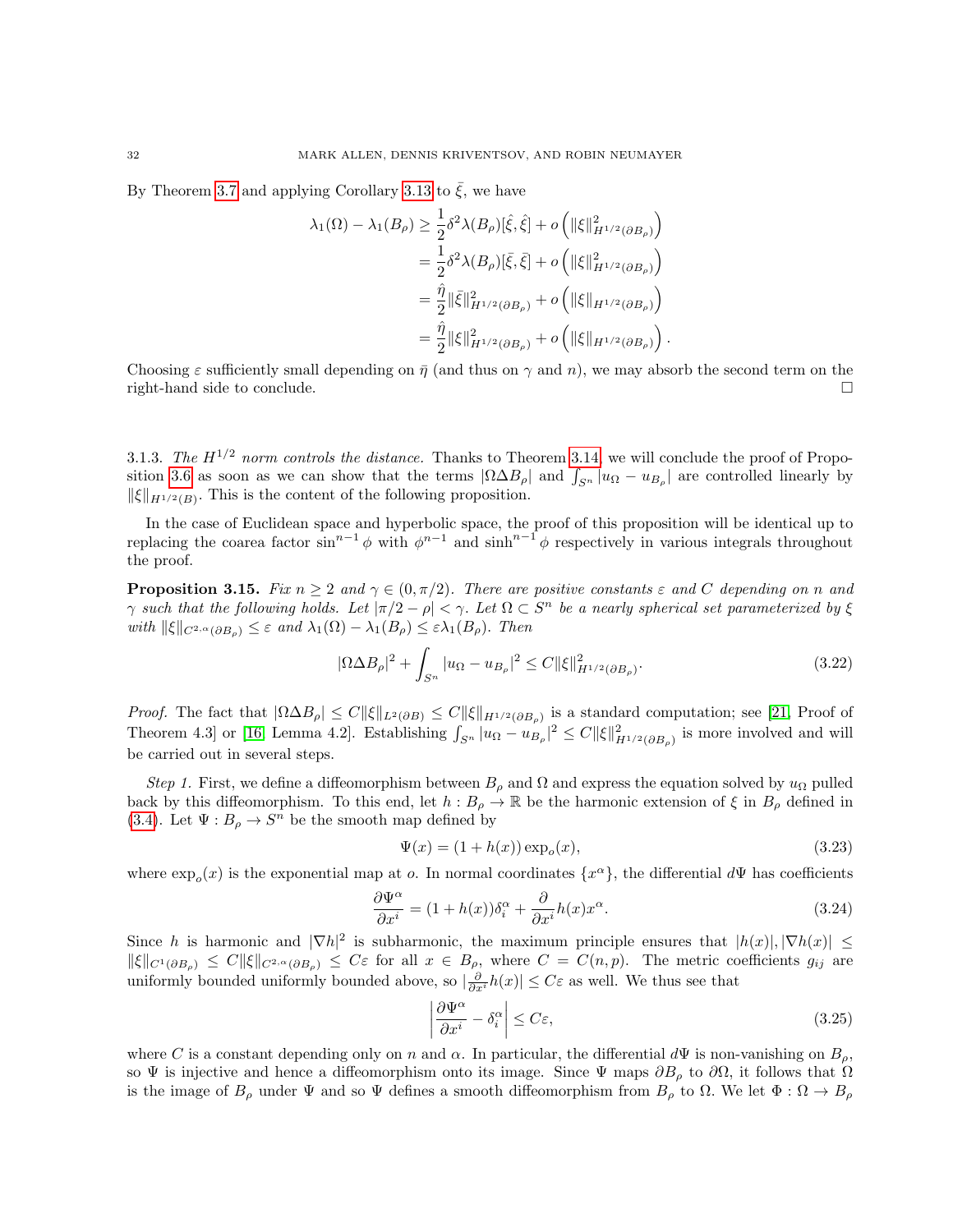denote the inverse of Ψ.

Recall that  $u_{\Omega}$  denotes the first Dirichlet eigenfunction of  $\Omega$ , normalized so that  $\int u_{\Omega}^2 dx = 1$  and extended by 0 to be defined on all of  $S^n$ . We define  $\hat{u}_{\Omega}: B_{\rho} \to \mathbb{R}$  to be the pullback  $\hat{u}_{\Omega}(x) = u_{\Omega}(\Psi(x))$  of  $u_{\Omega}$  by  $\Psi$ . Then  $\hat{u}_{\Omega}$  satisfies the equation

$$
\begin{cases}\n-\mathcal{L}\hat{u}_{\Omega} = m\lambda_{\Omega}\hat{u}_{\Omega} & \text{in } B_{\rho} \\
\hat{u}_{\Omega} = 0 & \text{on } \partial B_{\rho}.\n\end{cases}
$$
\n(3.26)

Here and in the remainder of the proof we use the short-hand  $\lambda_{\Omega} = \lambda_1(\Omega)$ , and  $\mathcal L$  is the a linear divergence form operator given by

$$
\mathcal{L}f = \text{div}(A\nabla f),\tag{3.27}
$$

where  $A = m\mathcal{A}$  for  $\mathcal{A}(x) = d\Phi(\Psi(x))(d\Phi(\Psi(x))^*$  and  $m = 1/\sqrt{2\pi k}$  $\det A$ . From the definition of  $\mathcal L$  and the coordinate expression [\(3.24\)](#page-31-2), we see that the coefficients satisfy the pointwise estimates

<span id="page-32-3"></span>
$$
|A - \text{Id}| \le C(h + |\nabla h|), \qquad |m - 1| \le C(h + |\nabla h|) \tag{3.28}
$$

for all x in  $B_{\rho}$ , where C is a dimensional constant. Furthermore, we have

$$
||A - \text{Id}||_{C^{0,\alpha}(B_{\rho})} \le C ||h||_{C^{1,\alpha}(B_{\rho})}, \qquad ||m - 1||_{C^{0,\alpha}(B_{\rho})} \le C ||h||_{C^{1,\alpha}(B_{\rho})}.
$$
\n(3.29)

In particular, by [\(3.25\)](#page-31-3) and by [\[29,](#page-38-12) Corollary 8.35], we have

<span id="page-32-0"></span>
$$
||u_{\Omega}||_{C^{1,\alpha}(\bar{\Omega})} \leq C, \qquad ||\hat{u}_{\Omega}||_{C^{1,\alpha}(\bar{B}_{\rho})} \leq C. \tag{3.30}
$$

Additionally, we have

<span id="page-32-4"></span>
$$
||A - \text{Id}||_{L^{2}(B_{\rho})} \le C ||h||_{W^{1,2}(B_{\rho})} \le C ||\xi||_{H^{1/2}(B_{\rho})}.
$$
\n(3.31)

Step 2: We now prove the following integral estimate for  $u_{\Omega} - \hat{u}_{\Omega}$ :

<span id="page-32-2"></span>
$$
\int_{S^n} |u_{\Omega} - \hat{u}_{\Omega}|^2 dx \le C \, \|\xi\|_{H^{1/2}(\partial B)}^2.
$$
\n(3.32)

We argue in three separate regions:  $B_\rho \cap \Omega$ ,  $\Omega \setminus B_\rho$ , and  $B_\rho \setminus \Omega$ . First, given any  $x \in B_\rho \cap \Omega$ , we have

$$
|\hat{u}_{\Omega}(x) - u_{\Omega}(x)| = |u_{\Omega}(\Psi(x)) - u_{\Omega}(x)| \le ||u_{\Omega}||_{C^{1}(\Omega)}d(x, \Psi(x)) \le Ch(x).
$$

The final two inequalities follow from  $(3.30)$  and the definition of  $\Psi$  respectively. So, squaring and integrating this pointwise estimate and applying Lemma [3.12](#page-28-1) (or more specifically, the analogous statement with  $\lambda_{\rho}$ replaced by 0), we have

<span id="page-32-1"></span>
$$
\int_{B_{\rho}\cap\Omega} |u_{\Omega} - \hat{u}_{\Omega}|^2 dx \le C \|\xi\|_{L^2(\partial B_{\rho})}^2.
$$
\n(3.33)

Next, for any  $x \in \Omega \setminus B_\rho$ , note that  $\hat{u}_\Omega = 0$  and so  $|u_\Omega(x) - \hat{u}_\Omega(x)| = u_\Omega(x)$ . Thanks to the estimate [\(3.30\)](#page-32-0) and the fact that  $u_{\Omega}$  vanishes on  $\partial\Omega$ , we see that  $u_{\Omega}(x) \leq \frac{C}{\rho}d(x,\partial\Omega)$ . Thus, in spherical coordinates  $(\theta, \phi)$ , we have  $u_{\Omega}(\theta, \phi) \leq C(1 + \xi(\theta) - \phi/\rho)$ . Hence, using the coarea formula, we have

$$
\int_{\Omega \setminus B_{\rho}} u_{\Omega}^{2} dx = \int_{\{\xi > 0\}} \int_{\rho}^{(1+\xi)\rho} u(\theta, \phi)^{2} \sin(\phi)^{n-1} d\phi d\theta
$$
\n
$$
\leq C \sin(\rho)^{n-1} \int_{\{\xi > 0\}} \int_{\rho}^{(1+\xi)\rho} (1 + \xi(\theta) - \phi/\rho)^{2} d\phi d\theta
$$
\n
$$
= C \sin(\rho)^{n-1} \rho \int_{\{\xi > 0\}} \xi^{2} d\theta \leq C\rho \|\xi\|_{L^{2}(\partial B_{\rho})}^{2}.
$$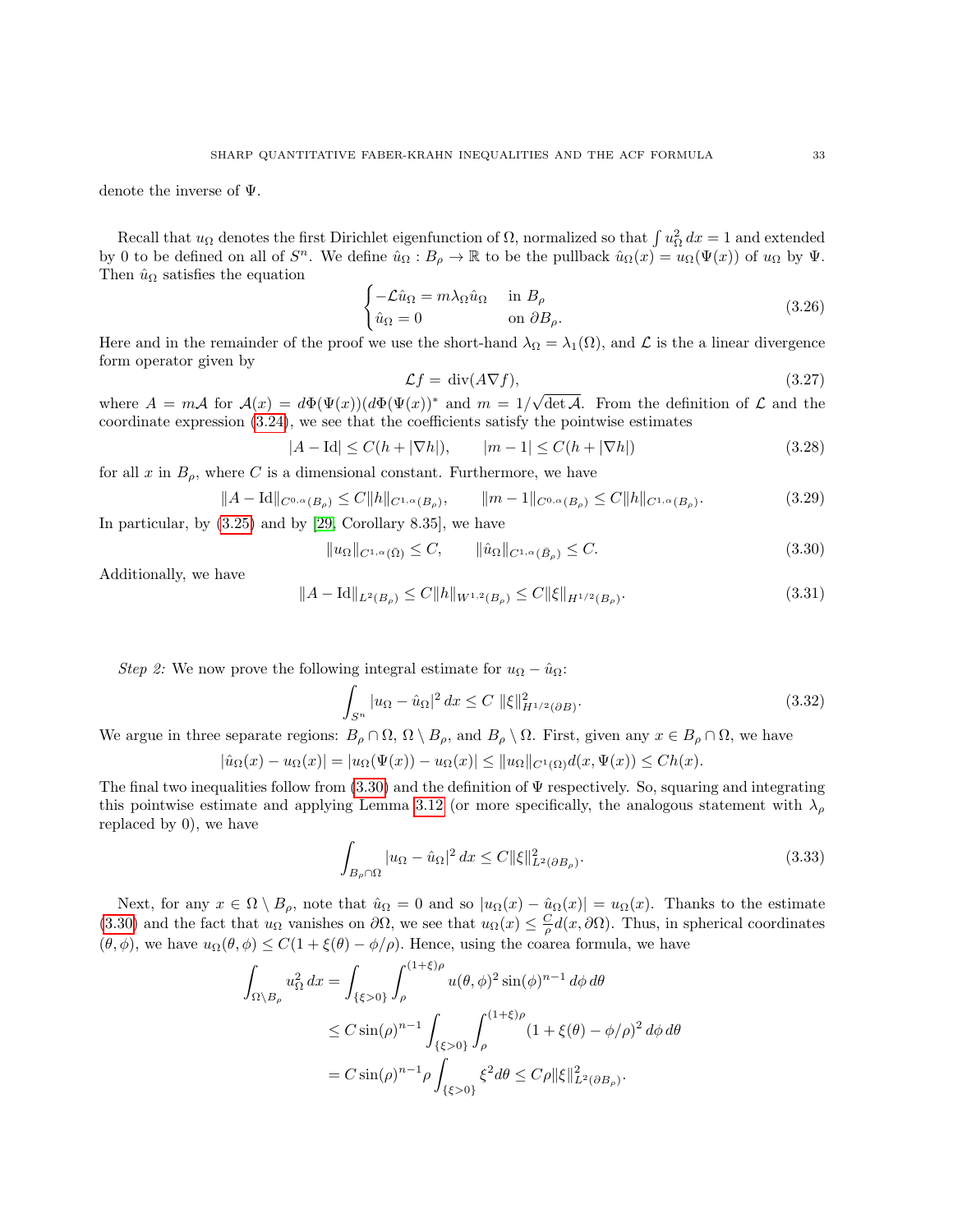where the penultimate equality comes from the change of variable  $1 + \xi(\theta) - \phi/\rho = s$ . The analogous argument on  $B_\rho \setminus \Omega$  using  $\hat{u}_\Omega$  in place of  $u_\Omega$ . Together, these estimates along with [\(3.33\)](#page-32-1) show [\(3.32\)](#page-32-2).

Step 3: Finally, we show that

<span id="page-33-4"></span>
$$
\int_{B_{\rho}} |\hat{u}_{\Omega} - u_{B_{\rho}}|^2 dx \le C \|\xi\|_{H^{1/2}(\partial B_{\rho})}^2.
$$
\n(3.34)

Let us begin with the following simplification. Let  $\alpha_{\Omega} = \int_{B_{\rho}} \hat{u}_{\Omega} u_{B_{\rho}}$ . Then

$$
\int_{B_{\rho}} |\hat{u}_{\Omega} - u_{B_{\rho}}|^2 dx \le 4 \int_{B_{\rho}} |\hat{u}_{\Omega} - \alpha_{\Omega} u_{B_{\rho}}|^2 dx,
$$

since the left-hand side is equal to  $2(1-\alpha_{\Omega}^2)$  while the right-hand side is equal to  $1-\alpha_{\Omega}^2$ . It therefore suffices to show that

<span id="page-33-0"></span>
$$
\int_{B_{\rho}} |\hat{u}_{\Omega} - \alpha_{\Omega} u_{B_{\rho}}|^2 dx \le C \|\xi\|_{H^{1/2}(\partial B_{\rho})}^2.
$$
\n(3.35)

To this end, set  $v = \hat{u}_{\Omega} - \alpha_{\Omega} u_B$ . The idea behind showing [\(3.35\)](#page-33-0) is that v solves an equation with right-hand side controlled in terms of  $\xi$ . More specifically, we see that v satisfies the equation

$$
-\mathcal{L}v = -\mathcal{L}\hat{u}_{\Omega} + \alpha_{\Omega}\mathcal{L}u_{B_{\rho}}
$$
  
=  $m\lambda_{\Omega}\hat{u}_{\Omega} - \alpha_{\Omega}\lambda_{\rho}u_{B_{\rho}} + \alpha_{\Omega}(\mathcal{L} - \Delta)u_{B_{\rho}}$   
=  $\lambda_{\Omega}v + \alpha_{\Omega}(\lambda_{\Omega} - \lambda_{\rho})u_{B_{\rho}} + \alpha_{\Omega}(\mathcal{L} - \Delta)u_{B_{\rho}} + (m - 1)\lambda_{\Omega}\hat{u}_{\Omega}.$ 

We multiply this equation by v and integrate over  $B_{\rho}$ . On one hand, note that [\(3.28\)](#page-32-3) ensures that  $A \geq$  $(1 - C\varepsilon)$ Id. So integrating by parts, we find that

<span id="page-33-1"></span>
$$
-\int_{B_{\rho}} v \mathcal{L}v \ge (1 - C\varepsilon) \int_{B_{\rho}} |\nabla v|^2.
$$
\n(3.36)

On the other hand, note that  $\int_{B_\rho} vu_{B_\rho} = 0$  and v vanishes on  $\partial B_\rho$ , and thus v satisfies the improved Poincaré inequality

$$
\int_{B_{\rho}} |\nabla v|^2 dx \ge \lambda_2 \int_{B_{\rho}} v^2 dx \tag{3.37}
$$

where  $\lambda_2 = \lambda_2(B_\rho)$  is the second Dirichlet eigenvalue of  $B_\rho$ . So, again using the orthogonality of  $u_{B_\rho}$  and v, we find that

$$
-\int_{B} v \mathcal{L}v = \int_{B_{\rho}} v \{\lambda_{\Omega}v + \alpha_{\Omega}(\lambda_{\Omega} - \lambda_{\rho})u_{B_{\rho}} + \alpha_{\Omega}(\mathcal{L} - \Delta)u_{B_{\rho}} + (m - 1)\lambda_{\Omega}\hat{u}_{\Omega}\}\
$$
  

$$
= \int_{B_{\rho}} \{\lambda_{\Omega}v^{2} + \alpha_{\Omega}(\mathcal{L} - \Delta)u_{B_{\rho}}v + (m - 1)\lambda_{\Omega}\hat{u}_{\Omega}v\}dx
$$
  

$$
\leq \frac{\lambda_{\Omega}}{\lambda_{2}} \int_{B_{\rho}} |\nabla v|^{2} + \alpha_{\Omega} \int_{B_{\rho}} (\mathcal{L} - \Delta)u_{B_{\rho}}v + \lambda_{\Omega} \int (m - 1)\hat{u}_{\Omega}v.
$$
 (3.38)

<span id="page-33-2"></span>Provided  $\varepsilon$  is sufficiently small with respect to the spectral gap  $\lambda_1/\lambda_2$ , we may combine [\(3.36\)](#page-33-1) and [\(3.38\)](#page-33-2) and absorb the first term on the right-hand side of [\(3.38\)](#page-33-2) to find

<span id="page-33-3"></span>
$$
c\int_{B_{\rho}}|\nabla v|^{2} \leq \alpha_{\Omega} \int_{B_{\rho}} (\mathcal{L} - \Delta)u_{B_{\rho}} v + \lambda_{\Omega} \int_{B_{\rho}} (m-1)\hat{u}_{\Omega} v.
$$
 (3.39)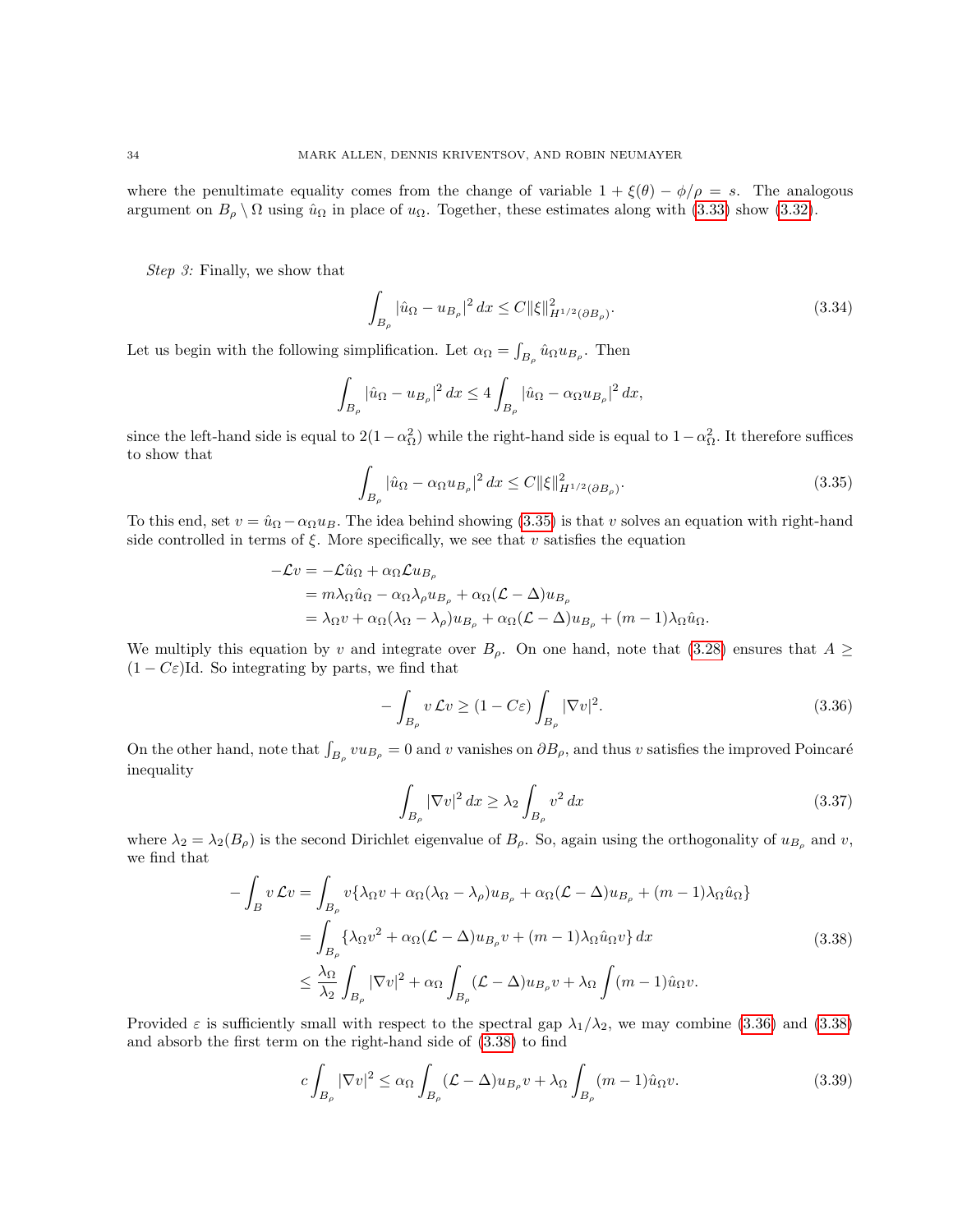Now, we bound the two terms on the right-hand side of [\(3.39\)](#page-33-3) separately. For the first term, we integrate by parts and then apply the Cauchy-Schwarz inequality and the bound [\(3.31\)](#page-32-4) on the coefficients to find

$$
\alpha_{\Omega} \int_{B_{\rho}} (\mathcal{L} - \Delta) u_{B_{\rho}} v = \alpha_{\Omega} \int_{B_{\rho}} \langle (A - \text{Id}) \nabla u_{B_{\rho}}, \nabla v \rangle
$$
  

$$
\leq \frac{\eta \alpha_{\Omega}}{2} \int_{B_{\rho}} |\nabla v|^{2} + \frac{\alpha_{\Omega}}{2\eta} \|\nabla u_{B_{\rho}}\|_{L^{\infty}(B_{\rho})} \int_{B_{\rho}} |A - \text{Id}|^{2} dx
$$
  

$$
\leq \frac{\eta \alpha_{\Omega}}{2} \int_{B_{\rho}} |\nabla v|^{2} + \frac{\alpha_{\Omega}}{2\eta} \|\nabla u_{B_{\rho}}\|_{L^{\infty}(B_{\rho})} \|\xi\|_{H^{1/2}(\partial B_{\rho})}^{2}.
$$

Here  $\langle \cdot, \cdot \rangle$  denotes the inner product on  $S<sup>n</sup>$  with respect to the round metric. Provided that  $\eta$  is chosen to be sufficiently small, we can absorb the first term to the left-hand side of [\(3.39\)](#page-33-3). In a similar way, for the second term on the right-hand side of [\(3.39\)](#page-33-3), we have

$$
\begin{aligned} \lambda_\Omega \int_{B_\rho} (m-1) \hat{u}_\Omega v &\leq \frac{\lambda_\Omega}{\eta} \int_{B_\rho} |m-1|^2 + \lambda_\Omega \eta \|\hat{u}_\Omega\|_{L^\infty(B_\rho)}^2 \int_{B_\rho} v^2 \\ &\leq \frac{\lambda_\Omega}{\eta} \|\xi\|_{H^{1/2}(\partial B_\rho)}^2 + \lambda_\Omega \eta C \int_{B_\rho} v^2 \\ &\leq \frac{\lambda_\Omega}{\eta} \|\xi\|_{H^{1/2}(\partial B_\rho)}^2 + \frac{(1+\varepsilon)\lambda_1}{\lambda_2} \eta C \int_{B_\rho} |\nabla v|^2. \end{aligned}
$$

Choosing  $\eta$  to be sufficiently small, we then find that

$$
\frac{1}{4} \int_{B_{\rho}} |\nabla v|^2 \le \frac{\alpha_{\Omega}}{2\eta} \|\nabla u_{B_{\rho}}\|_{L^{\infty}(B_{\rho})} \|\xi\|_{H^{1/2}(\partial B_{\rho})}^2.
$$
\n(3.40)

This, together with the Poincaré inequality on  $B_{\rho}$ , establishes [\(3.35\)](#page-33-0) and thus [\(3.34\)](#page-33-4). We combine (3.34) and  $(3.32)$  to conclude the proof of the proposition.

Finally we can prove Theorem [3.6.](#page-23-1)

*Proof of Theorem [3.6.](#page-23-1)* Together Theorem [3.14](#page-30-0) and Proposition [3.15](#page-31-0) directly imply the theorem when  $\lambda(\Omega)$  –  $\lambda(B_\rho) \leq \varepsilon \lambda(B_\rho)$ , while the result holds trivially when  $\lambda(\Omega) \geq (1+\varepsilon)\lambda(B_\rho)$  by choosing the constant c to be sufficiently small.  $\square$ 

<span id="page-34-0"></span>3.2. Torsional rigidity, the Kohler Jobin inequality, and Quantitative Stability for the Faber-Krahn inequality. Thus far, we have proven Theorem [3.1](#page-22-1) in the special case of nearly spherical sets. The remainder of the proof of Theorem [3.1](#page-22-1) relies on a selection principle argument, as described in the introduction. The proof of the selection principle is carried out in our companion paper [\[4\]](#page-37-20). We restate the main result there, stated only in the generality needed here, in Theorem [3.16](#page-35-0) below. For regularity reasons discussed in [\[4\]](#page-37-20), the functional involved in the selection principle involves an additional, possibly unexpected term: the torsional rigidity.

Given an open set  $\Omega \subset S^n$ , the *torsional rigidity* of  $\Omega$  is defined by

<span id="page-34-1"></span>
$$
tor(\Omega) = \inf \left\{ \int_{\Omega} \frac{1}{2} |\nabla u|^2 - \int_{\Omega} u : u \in W_0^{1,2}(\Omega) \right\}.
$$
 (3.41)

Naturally, the same quantity can be defined for an open subset on any Riemannian manifold. We note that our sign convention for the torsional rigidity differs by a sign from the definition stated in other contexts such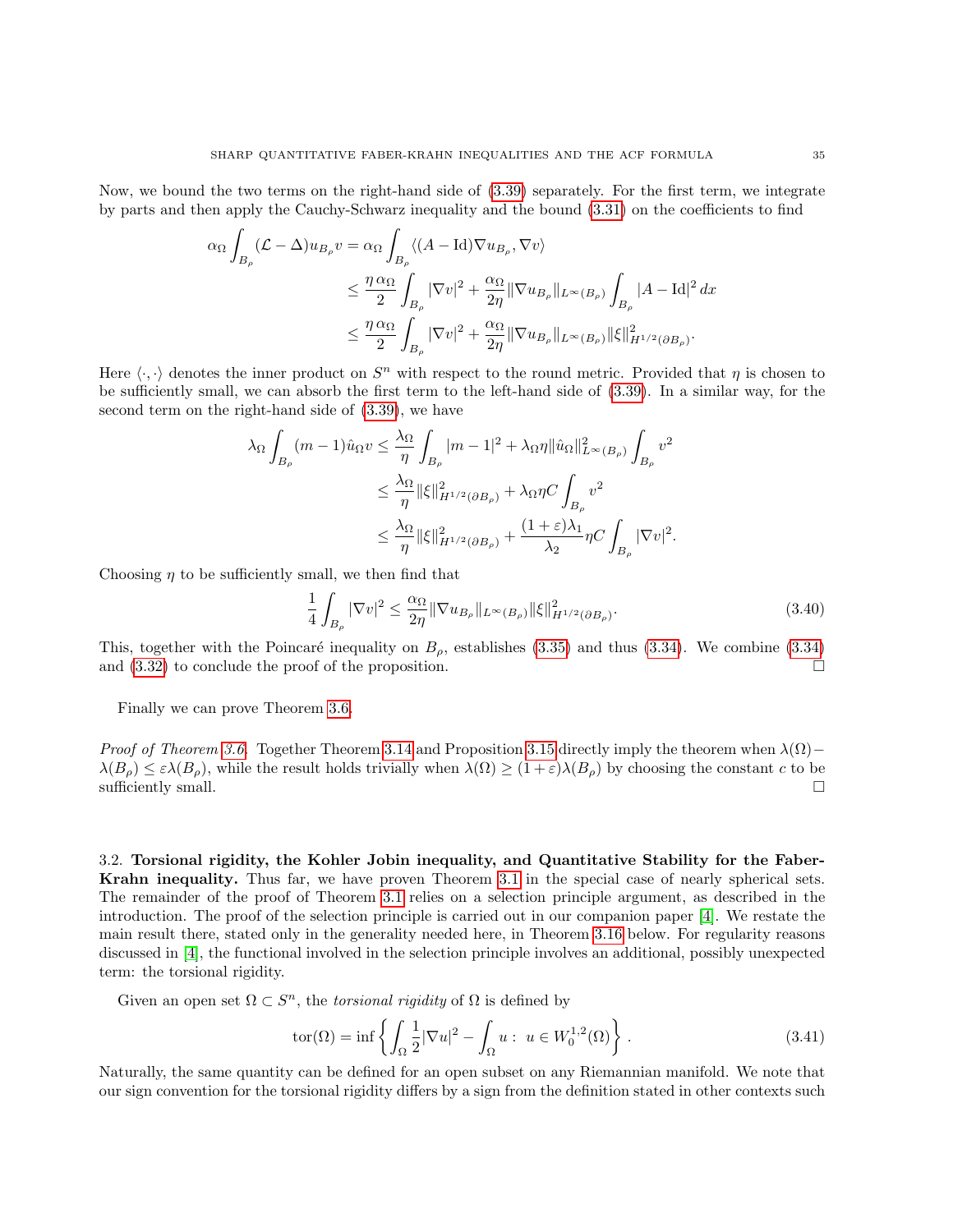as [\[33,](#page-38-13) [14\]](#page-37-27). With our sign convention,  $\text{tor}(\Omega) \leq 0$ . Note also that  $\text{tor}(\Omega)$ , like the first Dirichlet eigenvalue, is decreasing under set inclusion. The infimum in tor $(\Omega)$  is achieved by the unique solution to the equation

$$
\begin{cases}\n-\Delta u = 1 & \text{in } \Omega \\
u = 0 & \text{on } \partial\Omega.\n\end{cases}
$$
\n(3.42)

Applying the Polya-Szegö inequality to any function in the minimization problem  $(3.41)$ , one sees that balls minimize the torsional rigidity among all quasi-open sets of a fixed volume:

$$
tor(\Omega) \ge tor(B) \qquad \text{if } vol(\Omega) = vol(B). \tag{3.43}
$$

Since the Polya-Szegö principle holds on Euclidean space and hyperbolic space, balls also minimize the torsional rigidity among sets of a fixed volume in these spaces.

Combined with the Faber-Krahn inequality, we see that balls uniquely minimize the functional  $\lambda_1(\Omega)$  +  $\text{Tor}(\Omega)$  for any  $\mathfrak{T} \geq 0$  among sets of a fixed volume. In our companion paper, we establish the following global-to-local stability theorem; see [\[4,](#page-37-20) Corollary 1.2 and Remark 1.3].

<span id="page-35-0"></span>**Theorem 3.16** (Selection Principle). Let M denote the round sphere, Euclidean space, or hyperbolic space. Fix  $n \geq 2$  and an interval  $[v_0, v_1] \in (0, |M|)$ . There exist  $\mathfrak{T}_0 > 0$  and  $\varepsilon > 0$  depending on n,  $v_0$ , and  $v_1$  such that the following holds.

Suppose there exists a constant  $c > 0$  such that for all  $v \in [v_0, v_1]$ ,  $\mathfrak{T} < \mathfrak{T}_0$  and for every  $\varepsilon$ -nearly spherical set parametrized over B where  $|B| = v$ , we have

<span id="page-35-3"></span>
$$
c\left(|\Omega \Delta B|^2 + \int_M |u_{\Omega} - u_B|^2\right) \le \lambda_1(\Omega) - \lambda_1(B) + \mathfrak{T}(\text{tor}(\Omega) - \text{tor}(B)).\tag{3.44}
$$

Then for all open sets  $\Omega$  with  $|\Omega| = |B|$ ,

<span id="page-35-4"></span>
$$
c \inf_{x \in M} \left( |\Omega \Delta B(x)|^2 + \int_M |u_{\Omega} - u_B(x)|^2 \right) \le \lambda_1(\Omega) - \lambda_1(B) + \mathfrak{T}(\text{tor}(\Omega) - \text{tor}(B)), \tag{3.45}
$$

where  $B(x)$  is a ball of the same radius as B.

Although the form of Theorem [3.16](#page-35-0) does not appear to be immediately compatible with proving Theorem [3.1,](#page-22-1) an essential point is that the quantities

$$
\delta(\Omega) = \lambda_1(\Omega) - \lambda_1(B), \qquad \hat{\delta}(\Omega) = \lambda_1(\Omega) - \lambda_1(B) + \mathfrak{T}(\text{tor}(\Omega) - \text{tor}(B))
$$
\n(3.46)

are equivalent. While it is immediate that  $\delta(\Omega) \leq \hat{\delta}(\Omega)$ , we must call upon a result of Kohler-Jobin, Theorem [3.17](#page-35-1) below, to show that  $\hat{\delta}(\Omega) \leq C\delta(\Omega)$ .

Polya and Szegö [\[42\]](#page-38-1) conjectured that among sets  $\Omega \subset \mathbb{R}^n$  of a fixed torsional rigidity tor( $\Omega$ ), balls minimize the first Dirichlet eigenvalue  $\lambda_1(\Omega)$ . This conjecture was proven by Kohler-Jobin through the introduction of a new symmetrization technique in [\[33,](#page-38-13) [32\]](#page-38-14) (see also [\[34\]](#page-38-15), as well as [\[14\]](#page-37-27) for extensions to the  $p$ -Lapace energy). Fundamentally, the proof is underpinned only by the coarea formula and the isoperimetry of balls. Basic modifications of Kohler-Jobin's argument show that this fact, now known as the Kohler-Jobin inequality, holds on all simply connected space forms.

<span id="page-35-1"></span>**Theorem 3.17** (Kohler-Jobin inequality on simply connected space forms). Let M denote the round sphere, Euclidean space, or hyperbolic space. Fix an open set  $\Omega \subset M$  and let  $B_{\Omega}^* \subset M$  denote a geodesic ball with the unique radius such that  $\text{tor}(\Omega) = \text{tor}(B_{\Omega}^*)$ . Then

<span id="page-35-2"></span>
$$
\lambda_1(\Omega) \ge \lambda_1(B_{\Omega}^*). \tag{3.47}
$$

Equality is achieved in [\(3.47\)](#page-35-2) if and only if  $\Omega$  is a ball of this radius.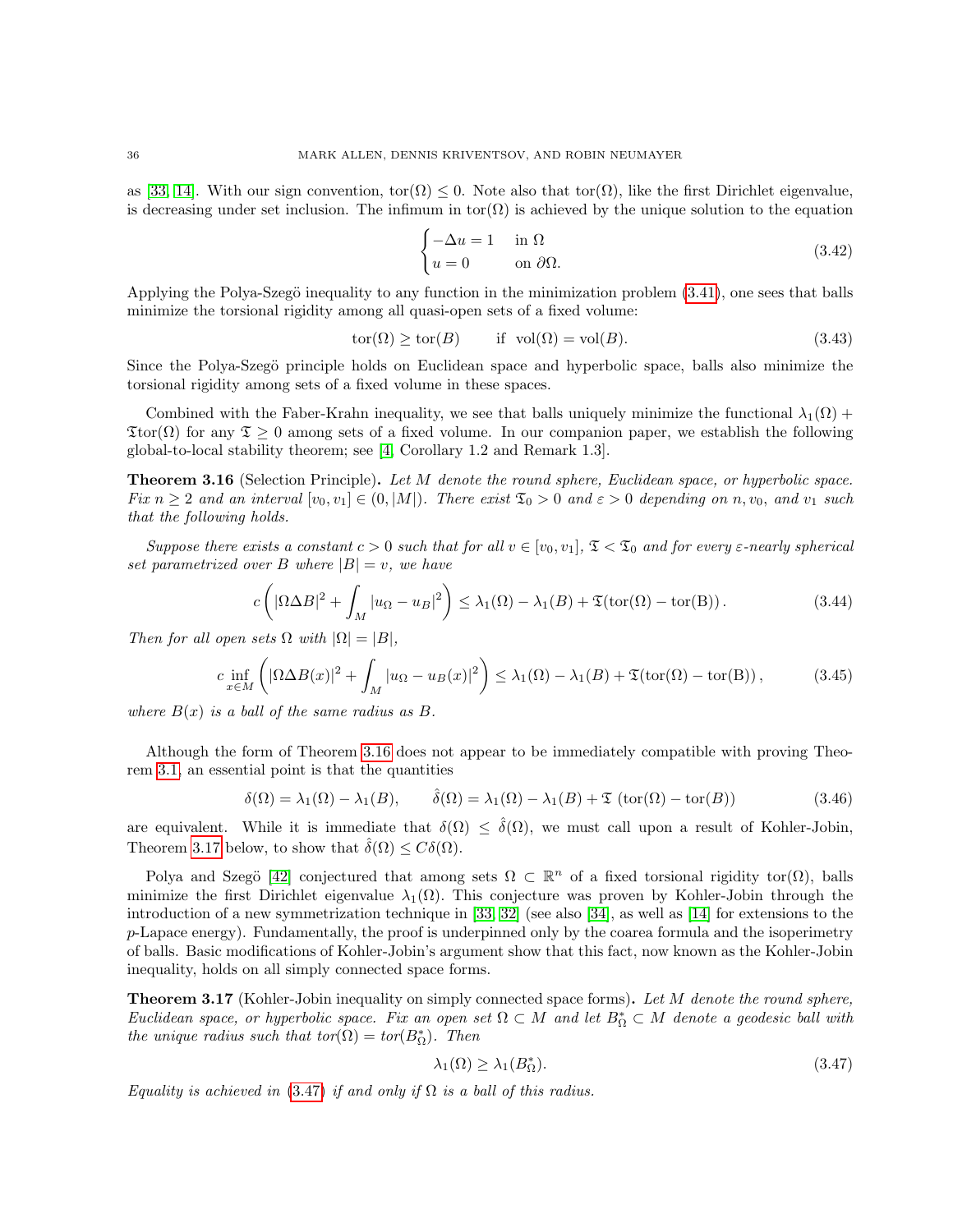Theorem [3.17](#page-35-1) allows us to deduce the following comparison between the Faber-Krahn deficit and the torsional rigidity deficit and in particular show that  $\delta(\Omega)$  and  $\delta(\Omega)$  are comparable.

<span id="page-36-0"></span>Corollary 3.18. Let M denote the round sphere, Euclidean space, or hyperbolic space and fix  $0 < \bar{v} < \bar{V} <$ vol(M). There exists a constant  $C = C(\bar{v}, \bar{V}) > 0$  so that for any  $\Omega \subset M$  with vol( $\Omega$ ) =  $v_0 \in [\bar{v}, \bar{V}],$ 

<span id="page-36-1"></span>
$$
C(\lambda_1(\Omega) - \lambda_1(B)) \ge \text{tor}(\Omega) - \text{tor}(B)
$$
\n(3.48)

where B is a geodesic ball with  $vol(B) = v_0$ . In particular,  $\hat{\delta}(\Omega) \leq \tilde{C}\delta(\Omega)$ , where  $\tilde{C} = 1 + C\mathfrak{T}$ .

Remark 3.19. One may use the scaling invariance of Eulcidean space to more directly conclude Corollary [3.18](#page-36-0) from the Kohler-Jobin inequality; see [\[16,](#page-37-7) Proposition 2.1]. For the sake of a unified approach, we simply include Euclidean space in Corollary [3.18.](#page-36-0)

*Proof of Corollary [3.18.](#page-36-0)* As in Theorem [3.17,](#page-35-1) let  $B^*_{\Omega}$  denote a ball with the uniquely chosen radius such that  $\text{tor}(\Omega) = \text{tor}(B_{\Omega}^*)$ . Theorem [3.17](#page-35-1) implies that

$$
\lambda_1(\Omega) - \lambda_1(B) = \left[\lambda_1(B_{\Omega}^*) - \lambda_1(B)\right] + \left[\lambda_1(\Omega) - \lambda_1(B_{\Omega}^*)\right] \ge \lambda_1(B_{\Omega}^*) - \lambda_1(B),
$$

and so to establish [\(3.48\)](#page-36-1), it suffices to prove that  $C(\lambda_1(B_{\Omega}^*) - \lambda_1(B)) \geq \text{tor}(B_{\Omega}^*) - \text{tor}(B)$ . Noting that the radius of  $B_{\Omega}^*$  is smaller than that of B, the corollary will be proven once we establish the following claim.

*Claim:* Fix  $0 < \bar{r} < \bar{R}$ , with  $\bar{R} < \pi$  if  $M = S<sup>n</sup>$ , and for each  $R \in (\bar{r}, \bar{R})$ , define the functions

$$
f_R(r) = \lambda_1(B_r) - \lambda_1(B_R),
$$
  

$$
g_R(r) = \text{tor}(B_r) - \text{tor}(B_R).
$$

There is a constant  $C = C(\bar{r}, \bar{R})$  such that for all  $r \in (0, R)$ ,

<span id="page-36-2"></span>
$$
g_R(r) \leq C f_R(r). \tag{3.49}
$$

We first establish [\(3.49\)](#page-36-2) with a constant depending on R. Notice that  $\lim_{r\to 0} f_R(r) = +\infty$  and  $g_R(0) =$  $-\text{tor}(B_R)$ . So, we may find  $\varepsilon = \varepsilon(R)$  such that  $g_R(r) \leq f_R(r)$  for all  $r \in (0,\varepsilon]$ . Next, observe that the functions  $f_R$  and  $g_R$  are strictly decreasing and differentiable. Define the constants

$$
m := \min\{-f'_R(r) : r \in [\varepsilon, R]\} > 0,
$$
  

$$
M := \max\{-g'_R(r) : r \in [\varepsilon, R]\} < \infty.
$$

By the fundamental theorem of calculus and  $f(R) = g(R) = 0$ , we see that

$$
f_R(r) = \int_r^R -f'_R(r) dr \ge m(R - r),
$$
  

$$
g_R(r) = \int_r^R -g'_R(r) dr \le M(R - r),
$$

and so  $g_R(r) \le f_R(r) \times M/m$  for  $r \in [\varepsilon, R]$ . Letting  $C = \max\{M/m, 1\} > 0$ , we see that [\(3.49\)](#page-36-2) holds for  $C = C(R)$ . Finally, by compactness, it is clear that we may choose C uniformly for all  $R \in [r_0, R_0]$ . This completes the proof of the corollary.

Together Theorem [3.6,](#page-23-1) Theorem [3.16,](#page-35-0) and Corollary [3.18](#page-36-0) lead to the proof of Theorem [3.1:](#page-22-1)

Proof of Theorem [3.1.](#page-22-1) Combining Theorem [3.6,](#page-23-1) we see that  $(3.44)$  holds for nearly spherical sets, and so by Theorem [3.16,](#page-35-0) we see that [\(3.45\)](#page-35-4) holds for all open sets  $\Omega$  with  $|\Omega| = |B|$ . Corollary [3.18](#page-36-0) applied to the right-hand side of  $(3.45)$  concludes the proof.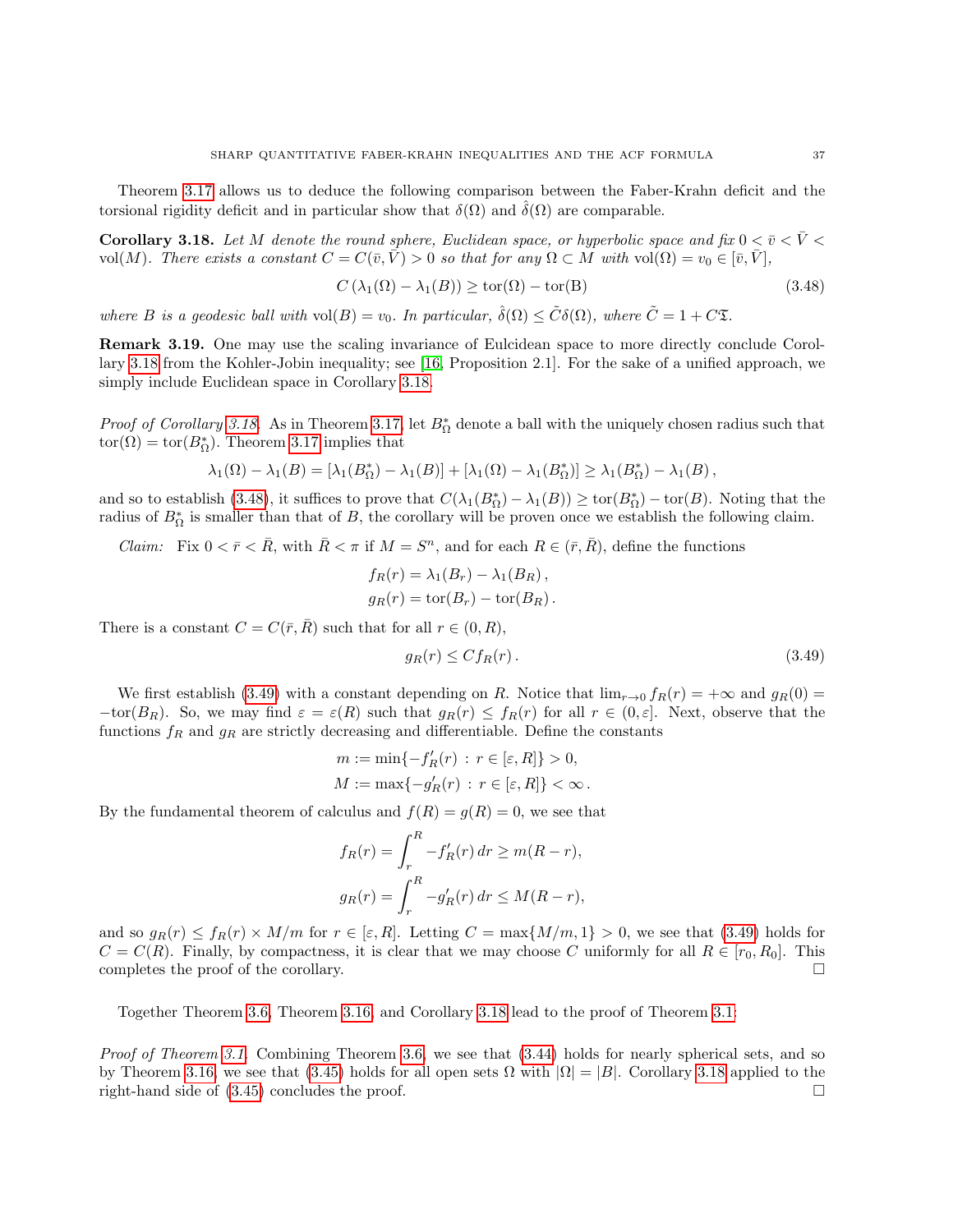#### **REFERENCES**

- <span id="page-37-9"></span>1. E. Acerbi, N. Fusco, and M. Morini, Minimality via second variation for a nonlocal isoperimetric problem, Comm. Math. Phys. 322 (2013), no. 2, 515–557.
- <span id="page-37-26"></span>2. R. A. Adams, Sobolev spaces, Academic Press [A subsidiary of Harcourt Brace Jovanovich, Publishers], New York-London, 1975, Pure and Applied Mathematics, Vol. 65. MR 0450957
- <span id="page-37-19"></span>3. Mark Allen and Dennis Kriventsov, A spiral interface with positive Alt-Caffarelli-Friedman limit at the origin, Anal. PDE 13 (2020), no. 1, 201–214.
- <span id="page-37-20"></span>4. Mark Allen, Dennis Kriventsov, and Robin Neumayer, Linear stability implies nonlinear stability for Faber-Krahn type inequalities, Preprint.
- <span id="page-37-16"></span>5. H. W. Alt and L. A. Caffarelli, Existence and regularity for a minimum problem with free boundary, J. Reine Angew. Math. 325 (1981), 105–144. MR 618549
- <span id="page-37-18"></span>6. Hans Wilhelm Alt, Luis A. Caffarelli, and Avner Friedman, Variational problems with two phases and their free boundaries, Trans. Amer. Math. Soc. 282 (1984), no. 2, 431–461.
- <span id="page-37-2"></span>7. Mark S. Ashbaugh and Rafael D. Benguria, Isoperimetric inequalities for eigenvalues of the Laplacian, Spectral theory and mathematical physics: a Festschrift in honor of Barry Simon's 60th birthday, Proc. Sympos. Pure Math., vol. 76, Amer. Math. Soc., Providence, RI, 2007, pp. 105–139. MR 2310200
- <span id="page-37-14"></span>8. Erwann Aubry, Jerome Bertrand, and Bruno Colbois, Eigenvalue pinching on convex domains in space forms, Trans. Amer. Math. Soc. 361 (2009), no. 1, 1–18.
- <span id="page-37-13"></span>9. Andrés I. Ávila, *Stability results for the first eigenvalue of the Laplacian on domains in space forms*, J. Math. Anal. Appl. 267 (2002), no. 2, 760–774. MR 1888036
- <span id="page-37-1"></span>10. Albert Baernstein, II, A unified approach to symmetrization, Partial differential equations of elliptic type (Cortona, 1992), Sympos. Math., XXXV, Cambridge Univ. Press, Cambridge, 1994, pp. 47–91.
- <span id="page-37-5"></span>11. Tilak Bhattacharya, Some observations on the first eigenvalue of the p-Laplacian and its connections with asymmetry, Electron. J. Differential Equations (2001), No. 35, 15. MR 1836803
- <span id="page-37-4"></span>12. Tilak Bhattacharya and Allen Weitsman, *Estimates for Green's function in terms of asymmetry*, Applied analysis (Baton Rouge, LA, 1996), Contemp. Math., vol. 221, Amer. Math. Soc., Providence, RI, 1999, pp. 31–58. MR 1647193
- <span id="page-37-23"></span>13. Verena Bögelein, Frank Duzaar, and Nicola Fusco, A quantitative isoperimetric inequality on the sphere, Adv. Calc. Var. 10 (2017), no. 3, 223–265. MR 3667048
- <span id="page-37-27"></span>14. Lorenzo Brasco, On torsional rigidity and principal frequencies: an invitation to the Kohler-Jobin rearrangement technique, ESAIM Control Optim. Calc. Var. 20 (2014), no. 2, 315–338. MR 3264206
- <span id="page-37-12"></span>15. Lorenzo Brasco and Guido De Philippis, Spectral inequalities in quantitative form, Shape optimization and spectral theory, De Gruyter Open, Warsaw, 2017, pp. 201–281. MR 3681151
- <span id="page-37-7"></span>16. Lorenzo Brasco, Guido De Philippis, and Bozhidar Velichkov, Faber-Krahn inequalities in sharp quantitative form, Duke Math. J. 164 (2015), no. 9, 1777–1831. MR 3357184
- <span id="page-37-15"></span>17. Tanguy Briancon and Jimmy Lamboley, Regularity of the optimal shape for the first eigenvalue of the Laplacian with volume and inclusion constraints, Ann. Inst. H. Poincaré Anal. Non Linéaire  $26$  (2009), no. 4, 1149–1163. MR 2542718
- <span id="page-37-21"></span>18. Luis Caffarelli and Sandro Salsa, A geometric approach to free boundary problems, Graduate Studies in Mathematics, vol. 68, American Mathematical Society, Providence, RI, 2005. MR 2145284
- <span id="page-37-17"></span>19. Luis A. Caffarelli, Henrik Shahgholian, and Karen Yeressian, A minimization problem with free boundary related to a cooperative system, Duke Math. J. 167 (2018), no. 10, 1825–1882. MR 3827812
- <span id="page-37-3"></span>20. Isaac Chavel, Eigenvalues in Riemannian geometry, Pure and Applied Mathematics, vol. 115, Academic Press, Inc., Orlando, FL, 1984, Including a chapter by Burton Randol, With an appendix by Jozef Dodziuk. MR 768584
- <span id="page-37-8"></span>21. Marco Cicalese and Gian Paolo Leonardi, A selection principle for the sharp quantitative isoperimetric inequality, Arch. Ration. Mech. Anal. 206 (2012), no. 2, 617–643. MR 2980529
- <span id="page-37-25"></span>22. M. Dambrine and J. Lamboley, Stability in shape optimization with second variation, J. Differential Equations 267 (2019), no. 5, 3009–3045. MR 3953026
- <span id="page-37-24"></span>23. Marc Dambrine, On variations of the shape Hessian and sufficient conditions for the stability of critical shapes, RACSAM. Rev. R. Acad. Cienc. Exactas Fís. Nat. Ser. A Mat. 96 (2002), no. 1, 95–121. MR 1915674
- <span id="page-37-11"></span>24. Guido De Philippis, Michele Marini, and Ekaterina Mukoseeva, The sharp quantitative isocapacitary inequality, Revista Matemática Iberoamericana (2021).
- <span id="page-37-0"></span>25. G. Faber, Beweis, dass unter allen homogenen membranen von gleicher fläche und gleicher spannung die kreisförmige den tiefsten grundton gibt, Sitzungsber. Bayer. Akad. Wiss. München, Math.-Phys. Kl. (1923), 169–172.
- <span id="page-37-22"></span>26. Shmuel Friedland and Walter K Hayman, Eigenvalue inequalities for the dirichlet problem on spheres and the growth of subharmonic functions, Commentarii Mathematici Helvetici 51 (1976), no. 1, 133-161.
- <span id="page-37-6"></span>27. Nicola Fusco, Francesco Maggi, and Aldo Pratelli, Stability estimates for certain Faber-Krahn, isocapacitary and Cheeger inequalities, Ann. Sc. Norm. Super. Pisa Cl. Sci. (5) 8 (2009), no. 1, 51–71. MR 2512200
- <span id="page-37-10"></span>28. Nicola Fusco and Yi Ru-Ya Zhang, A quantitative form of Faber-Krahn inequality, Calc. Var. Partial Differential Equations 56 (2017), no. 5, Paper No. 138, 44. MR 3691738